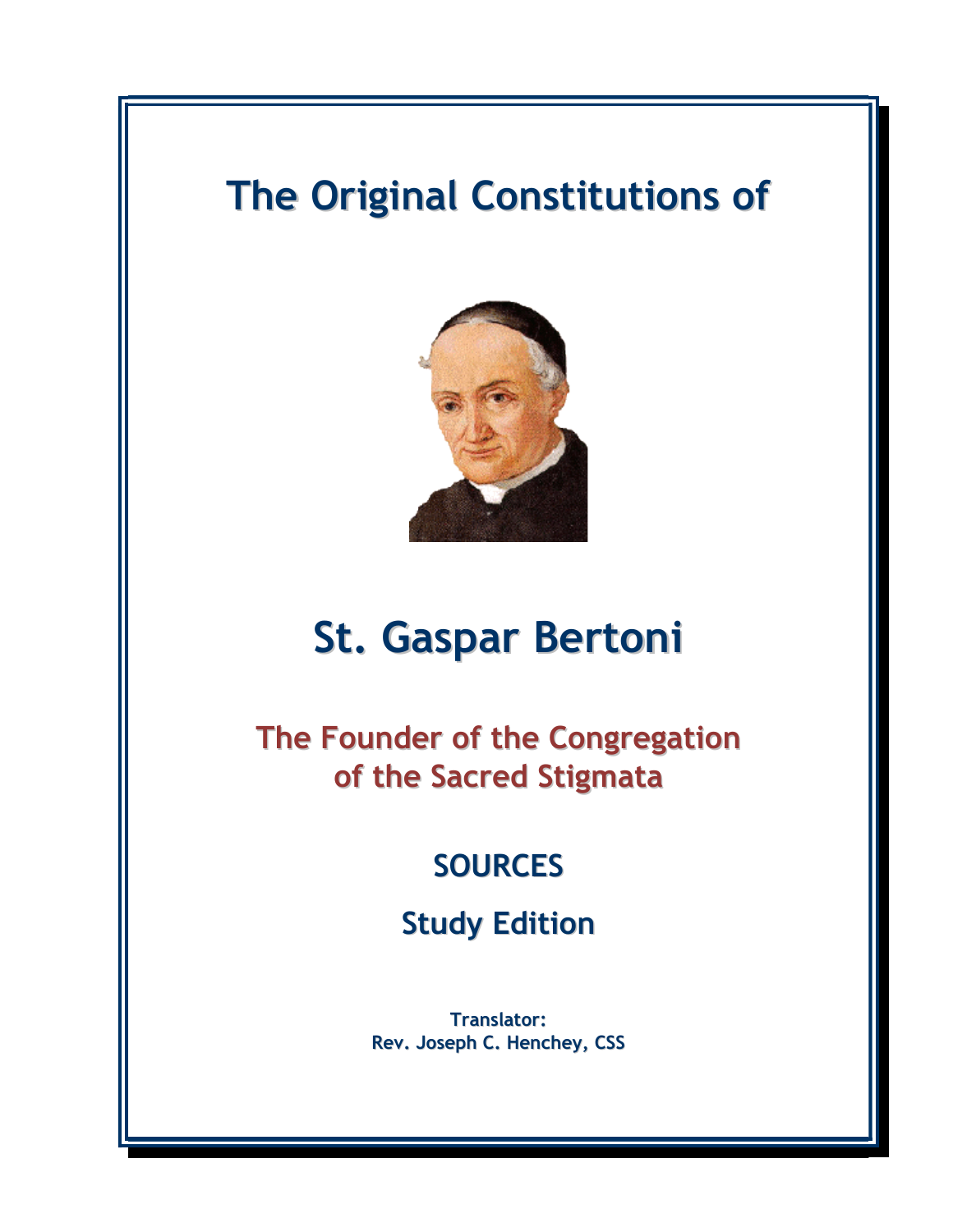#### Translator's Fore-word

 This present translation is based on the Latin Text of St. Gaspar Bertoni's Original Constitutions – and following the guide of Fr. Joseph Stofella, CSS [+ March 22, 1966]. This great Stigmatine scholar pointed out that large segments of St. Gaspar Bertoni's Original Constitutions are based on the Latin text of Francis Suarez' De Religione Societatis Iesu - his 11 Books provided abundant and qualified footnotes for St. Gaspar. Fr. Bertoni has more or less followed the order of these various books by Fr. Suarez in the division of his Original Constitutions, into its 12 Parts.

 In addition to this major source, a number of the Original Constitutions are also from the Constitutions of St. Ignatius of Loyola and also other fonts.

Some of these possible sources noted by the translator are presented in the text the work of translation unfolds in red print. The system followed was also to add the biblical texts found in the sources and not included by St. Gaspar. Several other texts from St. Thomas Aquinas are also uncovered in this way.

When Fr. Bertoni's text has been taken verbatim from some other source, where this can be found is added and underlined in red in the appended notes.

The hope is that Fr. Bertoni's originality will also appear in his handling of his sources.

> "We must make in ourselves a portrait of Jesus Christ!" [St. Gaspar Bertoni – MP: February 26, 1809]

> > Fr. JCH, CSS **Translator**

Mundelein IL **Mundelein IL** May 17, 2008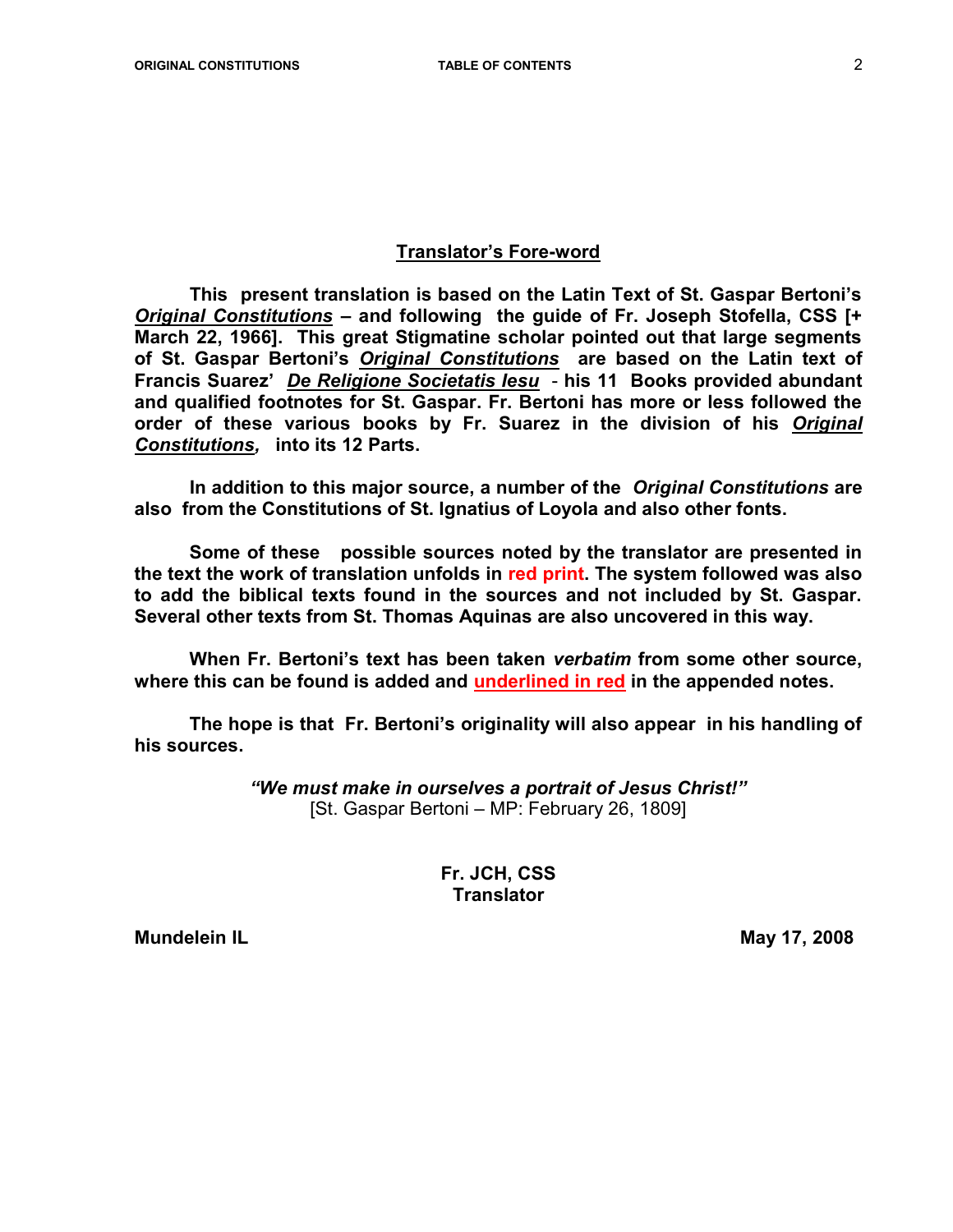| <b>PART</b><br><b>CHAPTERS</b> | <b>TITLE</b>                                                                         | <b>CF##</b> | Page           |
|--------------------------------|--------------------------------------------------------------------------------------|-------------|----------------|
|                                | <b>COMPREHENSIVE OVERVIEW</b>                                                        | $1 - 8$     | $\overline{7}$ |
| <b>FIRST</b>                   | <b>THOSE</b><br><b>MATTERS</b><br><b>WHICH</b><br><b>PRECEDE</b><br><b>ADMISSION</b> | $9 - 26$    | 9              |
| 1                              | Those to be admitted, or received                                                    | $9 - 19$    |                |
| $\mathbf{2}$                   | Those Defects which render a Person less<br>suited for this Community                | $20 - 24$   |                |
| 3                              | Characteristics of those who are to be<br>admitted                                   | $25 - 26$   |                |
| <b>SECOND</b>                  | <b>CONCERNING ADMISSION</b>                                                          | $27 - 39$   | 12             |
| 1                              | The Manner of admitting Candidates into the<br><b>Community</b>                      | $27 - 29$   |                |
| $\mathbf{2}$                   | The Manner of receiving Candidates into our<br><b>House</b>                          | $30 - 32$   |                |
| 3                              | The Manner in which the Novice is trained                                            | $33 - 39$   |                |
| <b>THIRD</b>                   | THE SECOND FORMATION                                                                 | 40-46       | 14             |
| 1                              | The Time after Novitiate                                                             | 40-42       |                |
| $\mathbf{2}$                   | <b>The Manner of Penance</b>                                                         | 43-44       |                |
| 3                              | The Divine Office and the Celebration of<br><b>Masses</b>                            | 45-46       |                |
| <b>FOURTH</b>                  | <b>ON-GOING PROGRESS</b>                                                             | 47-68       | 13             |
| 1                              | <b>Spiritual Development</b>                                                         | 47-48       |                |
| $\overline{2}$                 | <b>Spiritual Development</b>                                                         | 49-50       |                |
| 3                              | The Series of Disciplines to be studied                                              | $51 - 53$   |                |
| 4                              | Those Studies which can assist and embellish<br><b>Theology</b>                      | 54-55       |                |
| 5                              | <b>The Distribution of Studies</b>                                                   | 56-58       |                |
| 6                              | The Means by which Studies are to be<br>promoted                                     | 59-68       |                |
| <b>FIFTH</b>                   | THE PROMOTION OF THE MEMBERS OF THE<br><b>INSTITUTE</b>                              | 69-82       | 21             |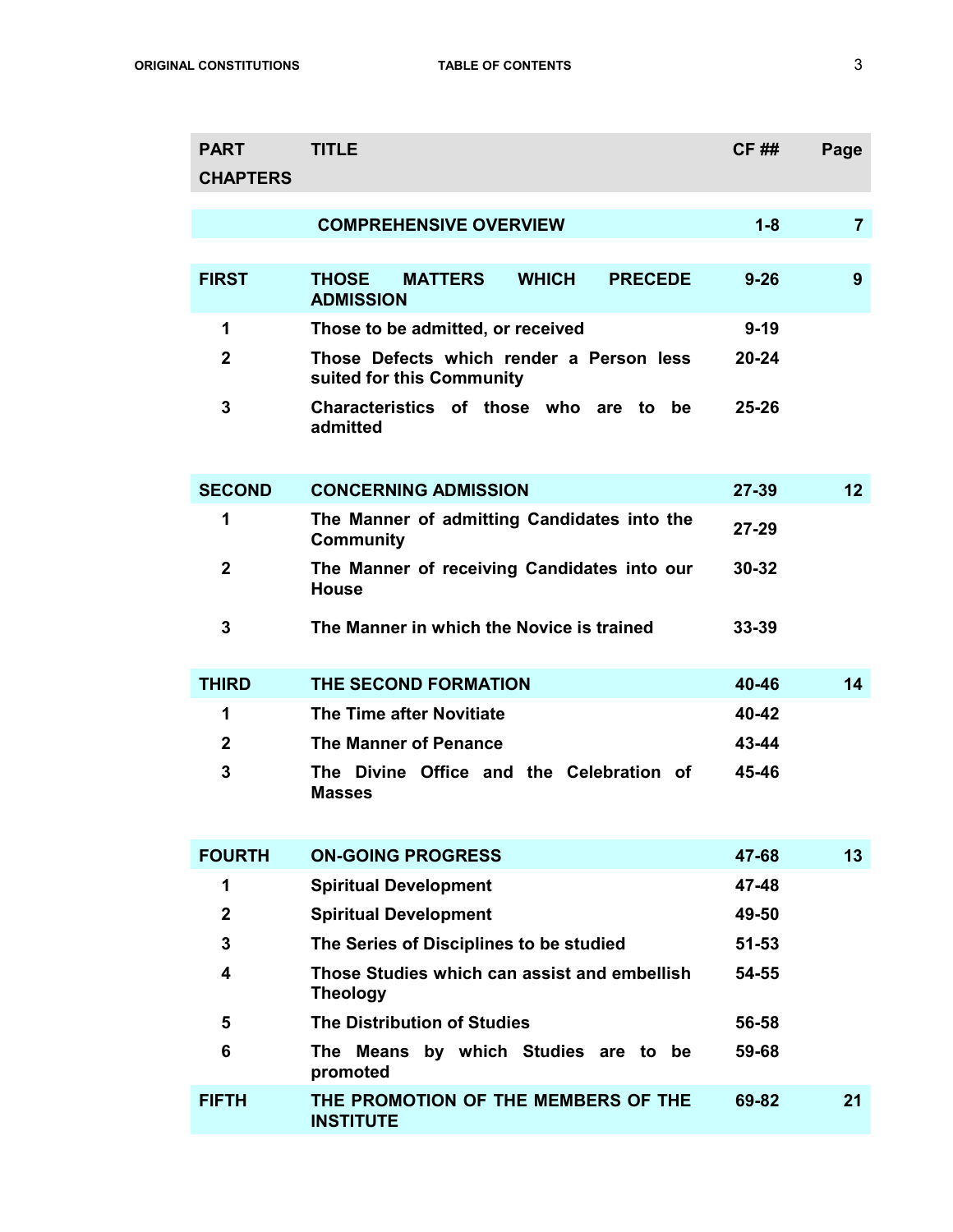| 1            |                                 | Those to be promoted to the Priestly Office                             | 69-76   |    |
|--------------|---------------------------------|-------------------------------------------------------------------------|---------|----|
| $\mathbf{2}$ |                                 | The Promotion of Other Members                                          | 77-78   |    |
| 3            |                                 | The Grade, or the Duties of those serving in<br><b>Temporal Matters</b> | 79-82   |    |
| <b>SIXTH</b> |                                 | THE VOWS WHICH ARE PRONOUNCED IN<br><b>THE INSTITUTE</b>                | 83-89   | 23 |
| 1            |                                 | Vows made privately during the Time of<br><b>Formation</b>              | 83-84   |    |
| $\mathbf{2}$ |                                 | The Vows of the Institute                                               | 85-89   |    |
|              | <b>SEVENTH</b>                  | THE OBSERVANCE OF THESE VOWS                                            | 90-151  | 25 |
|              |                                 |                                                                         |         |    |
|              | <b>FIRST</b><br><b>SECTION</b>  | THE MANNER OF POVERTY                                                   | 90-104  | 25 |
|              | 1                               | The Manner of Poverty with respect to<br>the Community                  | 90-95   |    |
|              | $\mathbf{2}$                    | The Manner of Poverty with Respect to<br><b>Individuals</b>             | 96-104  |    |
|              | <b>SECOND</b><br><b>SECTION</b> | THE MANNER OF CHASTITY                                                  | 105-119 | 26 |
|              | 1                               | The Manner and Purpose of Chastity in<br>Common                         | 105-109 |    |
|              | $\mathbf{2}$                    | The Means for preserving Chastity in<br><b>Particular</b>               | 110-119 |    |
|              | <b>THIRD</b><br><b>SECTION</b>  | FOUR-FOLD MODESTY, as an AID, OR<br><b>EMBELLISHMENT OF CHASTITY</b>    | 120-137 | 28 |
|              | 1                               | <b>Humility</b>                                                         | 120-121 |    |
|              | $\mathbf{2}$                    | <b>Studiousness</b>                                                     | 122-127 |    |
|              | 3                               | The Moderation of the senses and Bodily<br><b>Acts</b>                  | 128-132 |    |
|              | 4                               | The<br>Moderation of exterior Apparel<br>necessary for life             | 133-137 |    |
|              | <b>FOURTH</b><br><b>SECTION</b> | THE MANNER OF OBEDIENCE                                                 | 138-151 | 32 |
|              | 1                               | <b>Obedience in General</b>                                             | 138-141 |    |
|              | $\mathbf{2}$                    | The Degrees of Obedience in Particular                                  | 142-151 |    |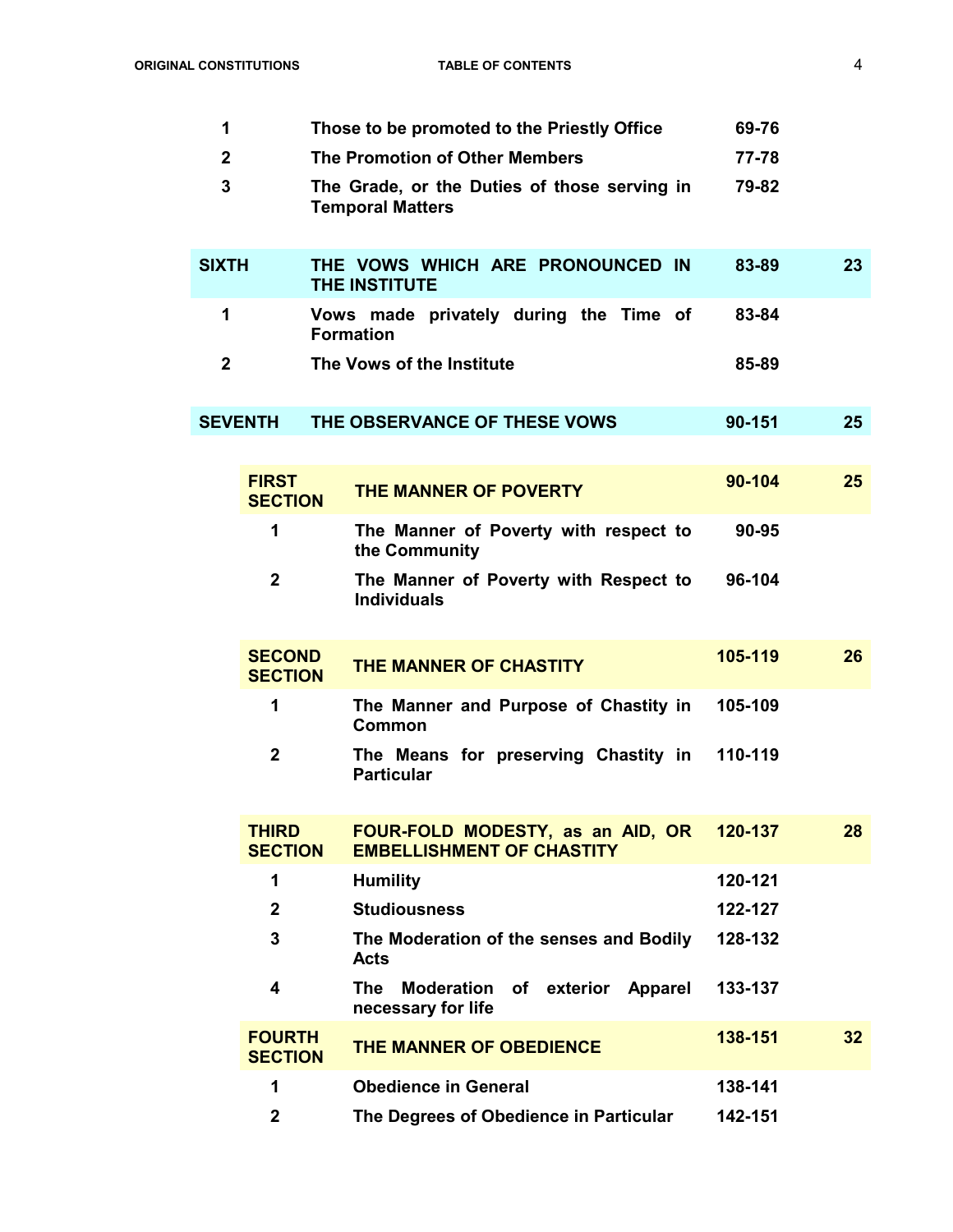|              | <b>EIGHTH</b>                   | THE PROMOTION OF THE STUDENTS                                            | 152-157 | 34 |
|--------------|---------------------------------|--------------------------------------------------------------------------|---------|----|
|              | 1                               | The Final Probation after the Completion of<br><b>Studies</b>            | 152-154 |    |
|              | $\mathbf{2}$                    | The Nature of this Probation                                             | 155-157 |    |
| <b>NINTH</b> |                                 | THE GRADE OF THE 'PROFESSED'                                             | 158-186 | 35 |
|              | 1                               | The 'Profession'                                                         | 158-160 |    |
|              | $\overline{2}$                  | The Means by which the Institute promotes<br>the Salvation of Others     | 161-164 |    |
|              | 3                               | The Instruction of Children and Youth                                    | 165-167 |    |
|              | 4                               | The<br>Means to be employed developing<br><b>Morality in the Young</b>   | 168-174 |    |
|              | 5                               | Means employed for the Academic<br>The .<br><b>Progress of the Youth</b> | 175-181 |    |
|              | 6                               | The Duties of the 'Professed'                                            | 182-184 |    |
|              | 7                               | The Principal Purpose of the 'Professed'                                 | 185-186 |    |
|              | <b>TENTH</b>                    | THE UNITY, OR THE<br>UNION OF<br><b>THE</b><br><b>CONGREGATION</b>       | 187-266 | 40 |
|              | <b>PREFACE</b>                  | <b>HARMONY AMONG THE MEMBERS</b>                                         | 187-190 | 40 |
|              | <b>FIRST</b><br><b>SECTION</b>  | <b>THE NEGATIVE MEANS</b>                                                | 191-220 | 40 |
|              | 1                               | On not harming the Confreres                                             | 191-196 |    |
|              | $\overline{2}$                  | Contrary Opinions to be avoided as much<br>as possible                   | 197-201 |    |
|              | 3                               | Contradiction of Words to<br>The<br>be<br>eliminated                     | 202-207 |    |
|              | 4                               | On avoiding Particular Friendships                                       | 208-213 |    |
|              | 5                               | Moderation and Discretion in loving one's<br><b>Confreres</b>            | 214-217 |    |
|              | 6                               | The Manner of Poverty with Respect to<br><b>Individuals</b>              | 218-220 |    |
|              | <b>SECOND</b><br><b>SECTION</b> | <b>THE POSITIVE MEANS</b>                                                | 221-266 | 47 |
|              |                                 |                                                                          |         |    |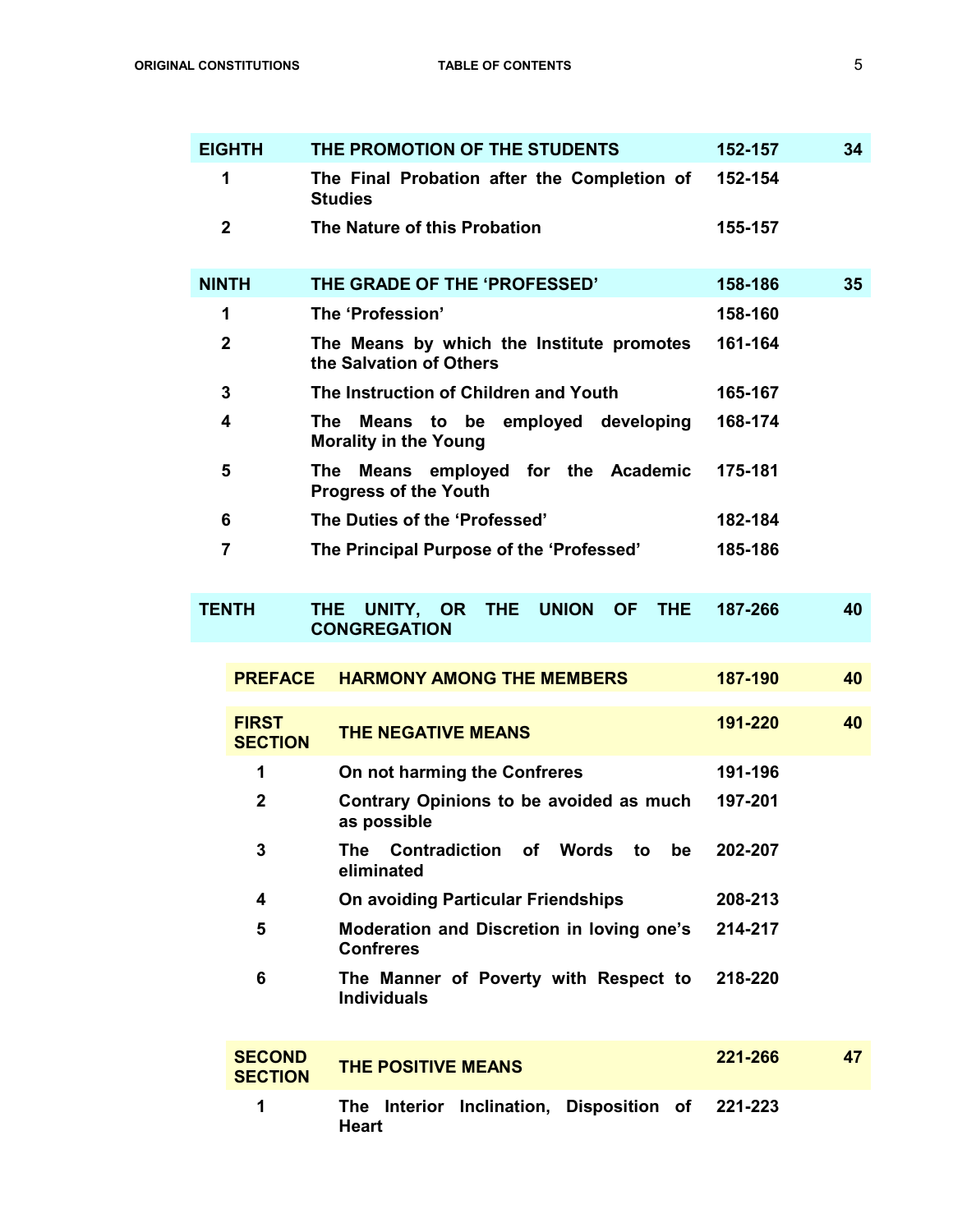| $\mathbf{2}$ | <b>External Circumstances that serve Unity</b>                 | 224-226 |
|--------------|----------------------------------------------------------------|---------|
| 3            | <b>Special Circumstances in which Uniformity</b><br>stands out | 227-229 |
| 4            | <b>Common Food and table</b>                                   | 230-233 |
| 5            | The Care of the Sick and the Infirm                            | 234-242 |
| 6            | <b>Hospitality towards Confreres</b>                           | 243-249 |
|              | <b>Common Recreation and Dialogue</b>                          | 250-256 |
| 8            | <b>Mutual Communication by Letter</b>                          | 257-261 |
| 9            | Mutual Concern for Confreres' Spiritual<br><b>Progress</b>     | 262-266 |

| <b>ELEVENTH</b> | <b>CONVERSATION</b><br><b>OUR</b><br><b>FAMILIAR</b><br><b>WITH</b><br><b>NEIGHBORS TOWARD THEIR SALVATION</b> | 267-297 | 55 |
|-----------------|----------------------------------------------------------------------------------------------------------------|---------|----|
| 1               | <b>Familiarity to be avoided</b>                                                                               | 267-270 |    |
| $\mathbf{2}$    | The Right Manner of Conversing with our<br><b>Neighbors</b>                                                    | 271-276 |    |
| 3               | The Purpose of the Congregation and Friendly<br><b>Conversation</b>                                            | 277-281 |    |
| 4               | <b>Conditions</b><br>accommodation<br>for<br>to<br>Two<br><b>Religious State</b>                               | 282-290 |    |
| 5               | The manner of Visiting the Dying                                                                               | 291-297 |    |
| <b>TWELFTH</b>  | THE REGIME OF THE CONGREGATION                                                                                 | 298-314 | 61 |
| 1               | The Manner of the Regime                                                                                       | 298-307 |    |
| 2               | <b>Denunciation</b>                                                                                            | 308-314 |    |

\* \*\*\*

\*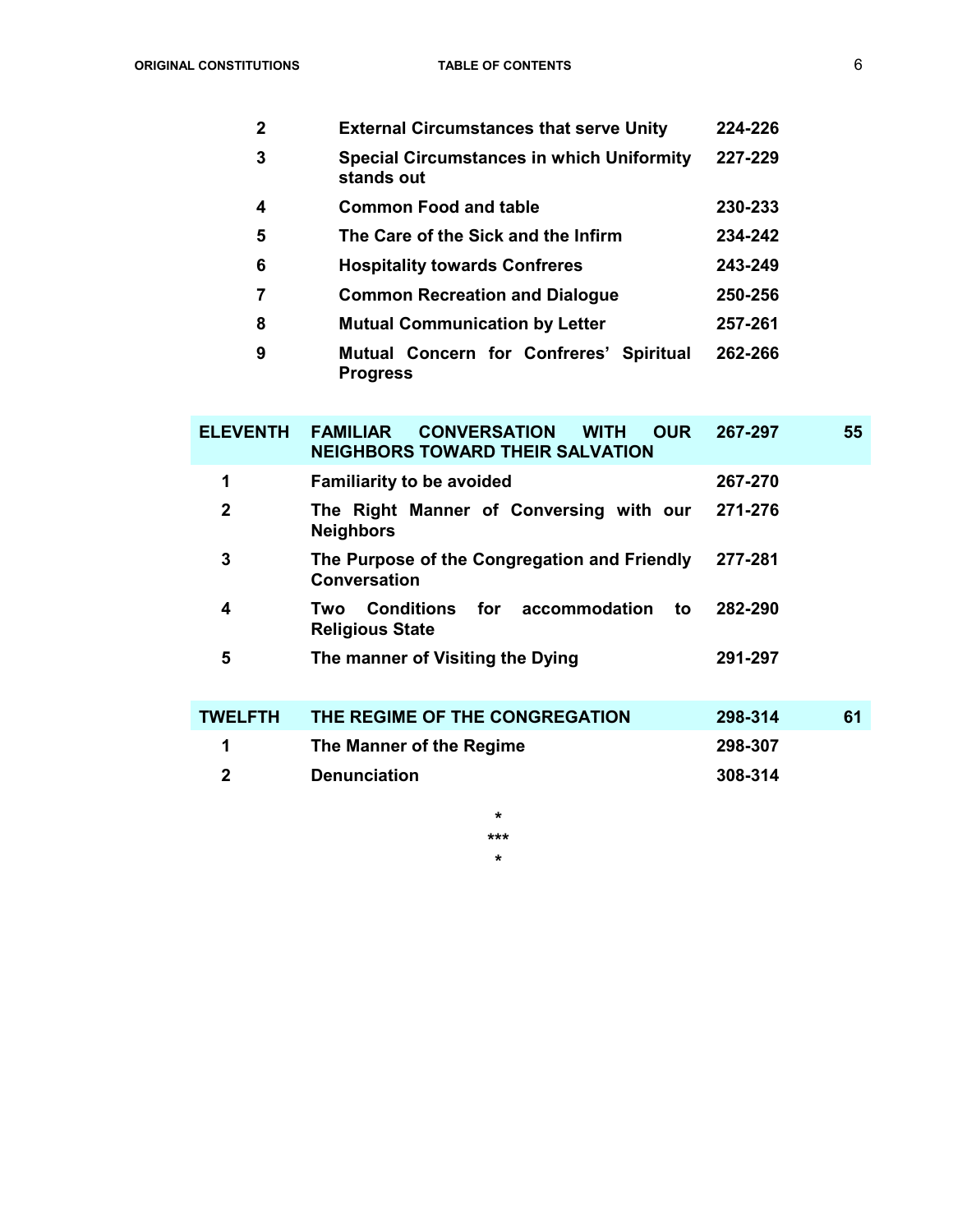#### COMPREHENSIVE [# 39] OVERVIEW 1-8

1. [The Objective of this Community is to be] Apostolic Missionaries for the service of Bishops.

2. The Manner [# 283] of Achieving this Goal: [the Apostolic Missionaries are] to work under the direction of, and dependent [# 185] on the Ordinaries of those places in which the Missions may be offered  $[# 166]$ . The Missionaries are to be totally submissive to these Bishops, concerning all that pertains to the exercise of their Apostolic Endeavor. The Missionaries are to receive their permission beforehand from them, along with the necessary faculties, always observing the guidelines set down by these Ordinaries concerning the places and the time in the exercise of their apostolate. [From the Decree of the Sacred Congregation of the Propagation, December 20, 1817].

3. With total gratuity, [the Apostolic Missionaries will] serve God and the Church. **[#** 184; CSJ nn. 478; 565. Suarez IV, c. 8, n. 10: S. p. 743a]

4. [The Missionaries are to remain] immune from all dignities, residences, benefices, and the perpetual and particular care of souls and nuns. [## 74; 75; 105; 108; 114; 281; 290; CSJ nn. 324; 325;588]

**5.** [The Missionaries are] to be ready to go anywhere in the diocese and the world. [## 193; 245]

6. The Means [to be employed]: The spiritual perfection of each one; [1 Tm 4:16; ## 47-48; 283-284] Perfection in ecclesiastical doctrines; [## 49-68] Common Life; [# 43]

The perpetual exercise of obedience, chastity and poverty [S. p. 582 b]

The program of living regarding food, clothing [## 6; 29; 32; 59; 69; 137; CSJ nn. 9; 19; 81; 101; 197; 292; 297; 577-579; SuarezI, 5, n. 4:S. pp.583b-586b] and lodging, will be in harmony with the more observant clergy [S. pp. 582 b, ff.; 602b -**603b].** among whom the Missionaries live, for the edification of the faithful, both regarding Christian parsimony and evangelical poverty.

7. The promotion from one Grade [## 7; 85; 160; 307] to another differs according to the qualities of those received. For some, whose talent and piety are equal to the task, they are to be promoted to the perfect priestly task, assuming the Apostolic Mission. Others, however, whose strength and faculties of mind and body do suffice, are to be promoted to the perfect service and assistance of the Missionaries. [## 25; 29; 69, ff.; CSJ nn. 65; 66; 71; 81; 232; 349-356; 577; 579]

8. The Program of Government is as follows, that there be one Superior for life over all, whom the Sodality will elect for itself. Then, every individual house is to have its own Director whom the Superior of the entire Sodality will name for a three-year term, or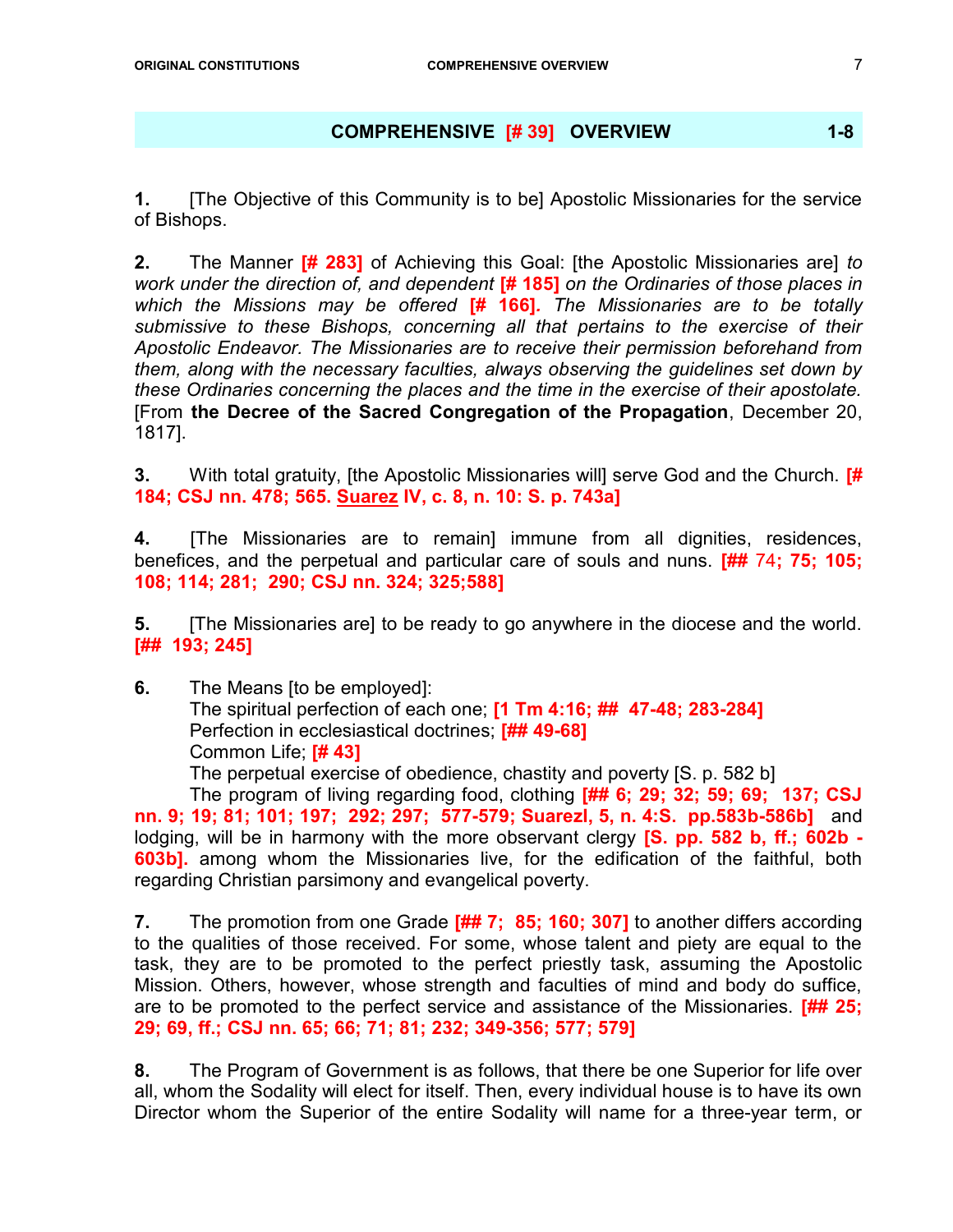confirm him for a second similar term. To this Director will be added assistants and administers, as the Economus, the Procurator, and two Masters - one for spiritual matters, and the other to manage the external conducting of the community.

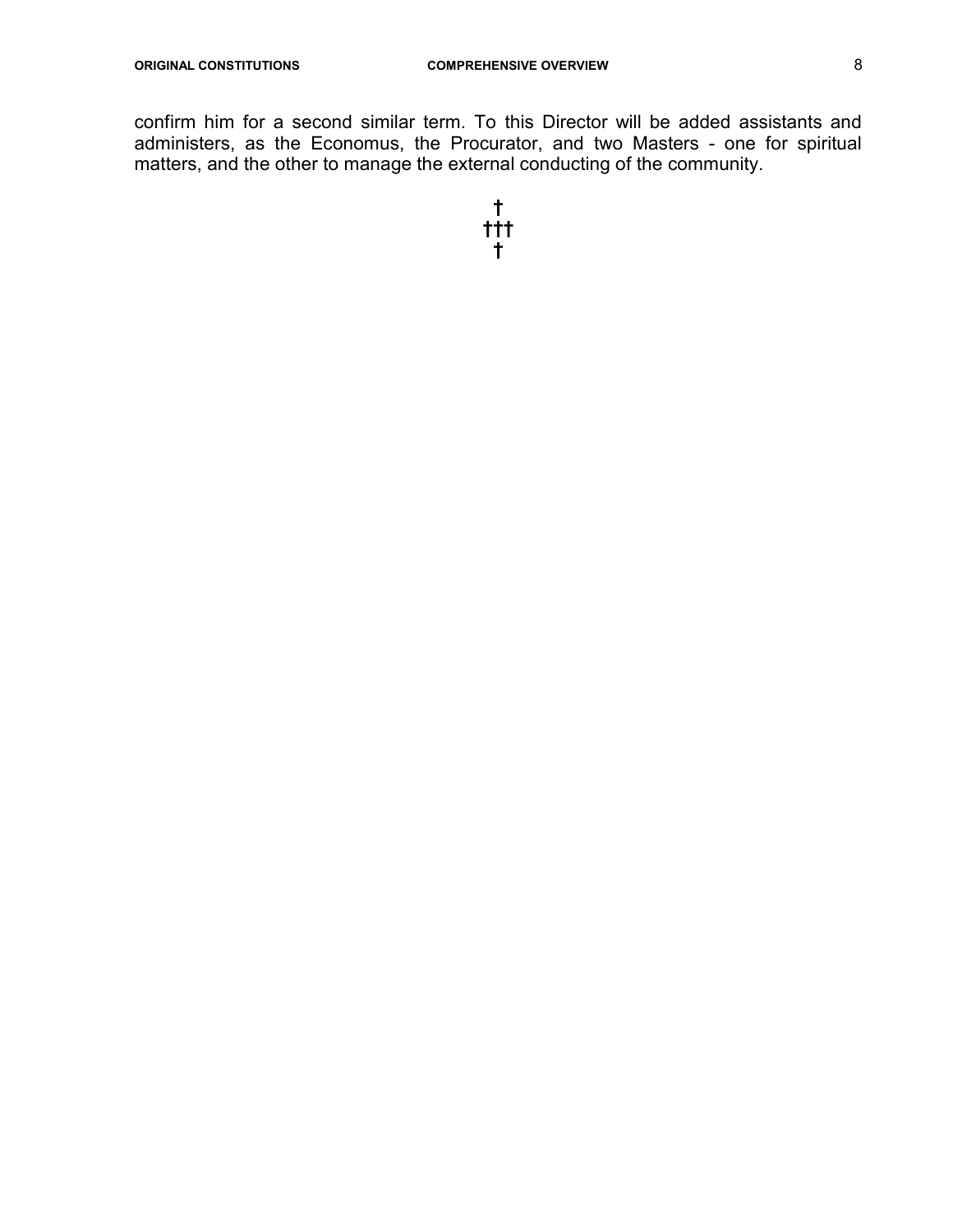# FIRST PART THOSE MATTERS WHICH PRECEDE ADMISSION 9-26

#### Chapter I Those to be admitted, or received

9. In order that a candidate be received, he should have reached the age of 14, or that of puberty. **[CSJ nn. 160; 187]** 

10. There are, however, some impediments that are natural, with which no one is admitted, such as the defect of good judgment and intellect. **[# 26]** 

11. Likewise, the state of a marriage that has been consummated is an impediment to this reception. [CSJ nn. 28; 30; 41; 173; 212]

12. It is similarly an impediment for anyone who has been vested in the habit of any approved religious community whatsoever, whether within any such community, or outside of it. [CSJ nn. 27; 45; 171; 217]

13. Those who are responsible for other people's money, or who must render any accounting of funds, and are obliged to respond to any civil, or natural obligation, in similar manner, are impeded from entering. **[CSJ nn. 38; 42; 57; 188; 581]** 

**14.** If there are defects for family reasons, or for those lacking a good reputation. [CSJ nn. 36; 161]

15. A man is rendered irregular, especially because of homicide, mutilation, and also for heresy and schism, as well as anyone under other similar canonical penalties. This also holds true for one who is already under a major excommunication, or accused of being a notorious striker of a Cleric. **[CSJ nn. 22; 24; 25; 165-170]** 

16. One who is born of a Jewish father is impeded.

17. Any illness, or physical weakness which would render one unable to perform his tasks, or carry out the religious duties, are also impediments for admittance. **[CSJ nn.** 29 36; 44; 175; 185; 186]

18. Candidates manifesting moral defects that only with difficulty are corrected, or those exhibiting obstinacy of will, or dullness of understanding, which are an obstacle to receiving discipline, or learning, are not to be admitted.

19. Ineptitude, or the inability to maintain regular observance, particularly in the area of chastity and obedience, are impediments to being received. [# 28; CSJ n. 212]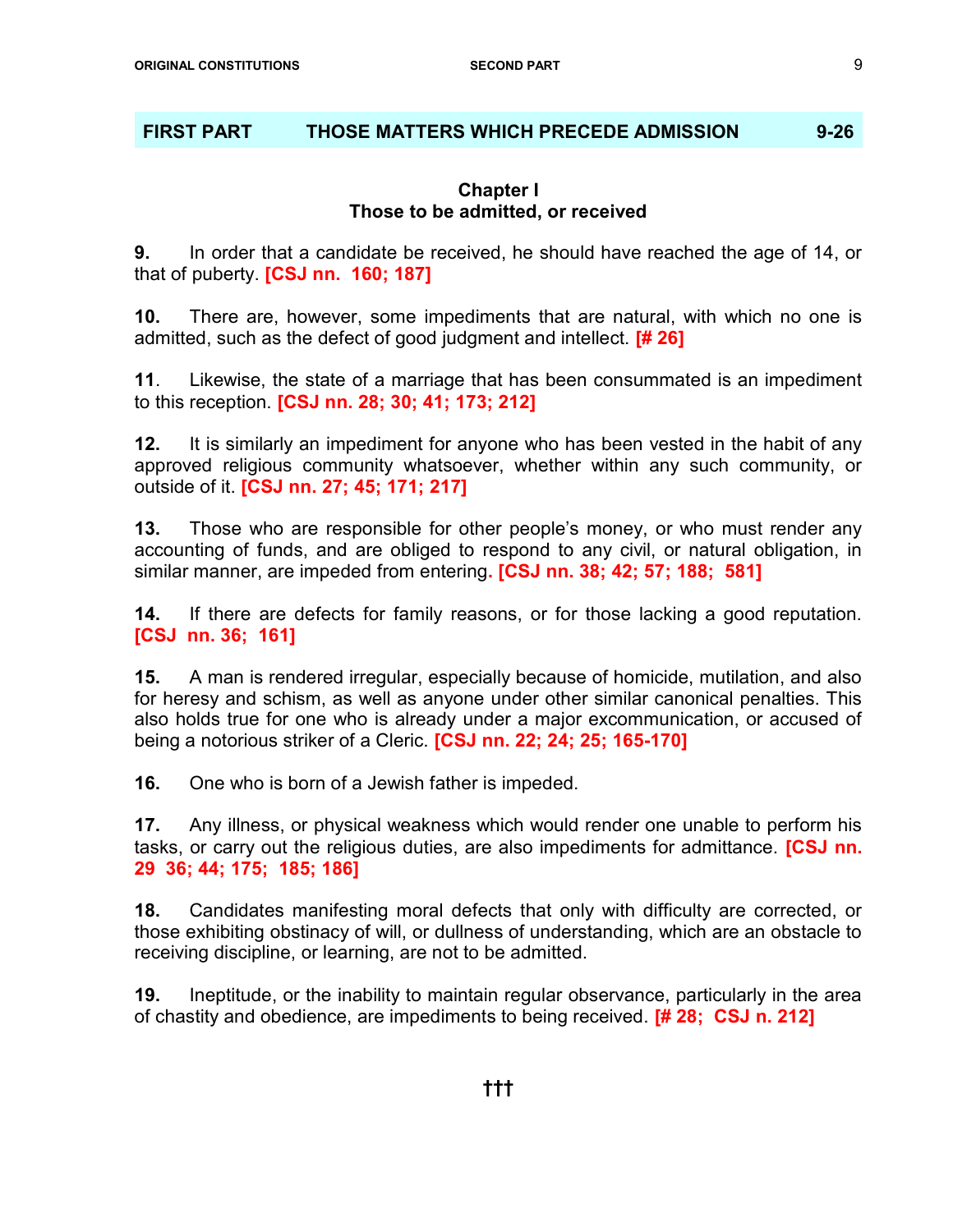#### Chapter 2 Those Defects which render a Person less suited for this Community [CSJ n. 189]

20. Such defects for being received are noted in those with a slow capacity for learning, the lack of judgment, or of memory, dullness, in the proper sense, when these are marked. [CSJ nn. 47; 106; 154; 155; 183; 185]

21. Further defects for entering are found in applicants with a nature that struggles unduly with virtue, or those weighed down with a habit of sins, or who practice indiscreet devotions, or are lacking actually in the proper dispositions. **[CSJ nn. 46; 48;** 179; 182]

22. There are also physical defects that render one less suited for entrance: physical weakness, illness, notable deformity, the lack of bodily integrity, or legitimate age [# 9], whether because one is too immature, or too advanced in years. **[CSJ n. 185 593]** 

23. There are some defects pertaining to exterior matters: as one who is indebted or who has civil obligations. **[CSJ nn. 42; 193; 196; 243; 333]** 

24. In all these situations, the community is to proceed with discretion, in order for any person with any of these defects to be admitted. This should not come to be without humbly seeking the counsel of divine wisdom.

# †††

#### Chapter 3 Characteristics of those who are to be admitted

25. Those who are to serve in temporal matters: in these candidates, it is required that they be content with their Grade; that they who offer themselves [CSJ n. 540] in this particular life, be endowed with the proper age  $[# 9]$ , strength of body for those labors that they are to carry out; and that they not be men who find excessive difficulty in understanding. Furthermore, the number of admissions of those dedicated to temporal matters is defined by the need of the work at hand, so that they may not be without commitment. **[CSJ nn. 148, ff.]** 

26. The required characteristics in those who are admitted for the spiritual ministries: a certain capacity for learning, traits of good judgment and a sufficient tenacity of memory; that they be willing to seek for all virtue and spiritual perfection; they are to be peaceful, constant and committed in all that pertains to the divine service. They should be endowed with zeal for the salvation of their neighbors, and furthermore, have an affection for this Congregation. [# 10; CSJ nn. 104-111; 154]

 They should also have reached the proper age, in that they should have already passed their 14th birthday; they need good health; they should be endowed with the strength needed for the work proper to this life; and they should have a good appearance, suited for the edification of their neighbors; it is highly desirable that they also have a graceful manner in dealing with their neighbors, which is so necessary. [CSJ nn. 109; 157-161; 814]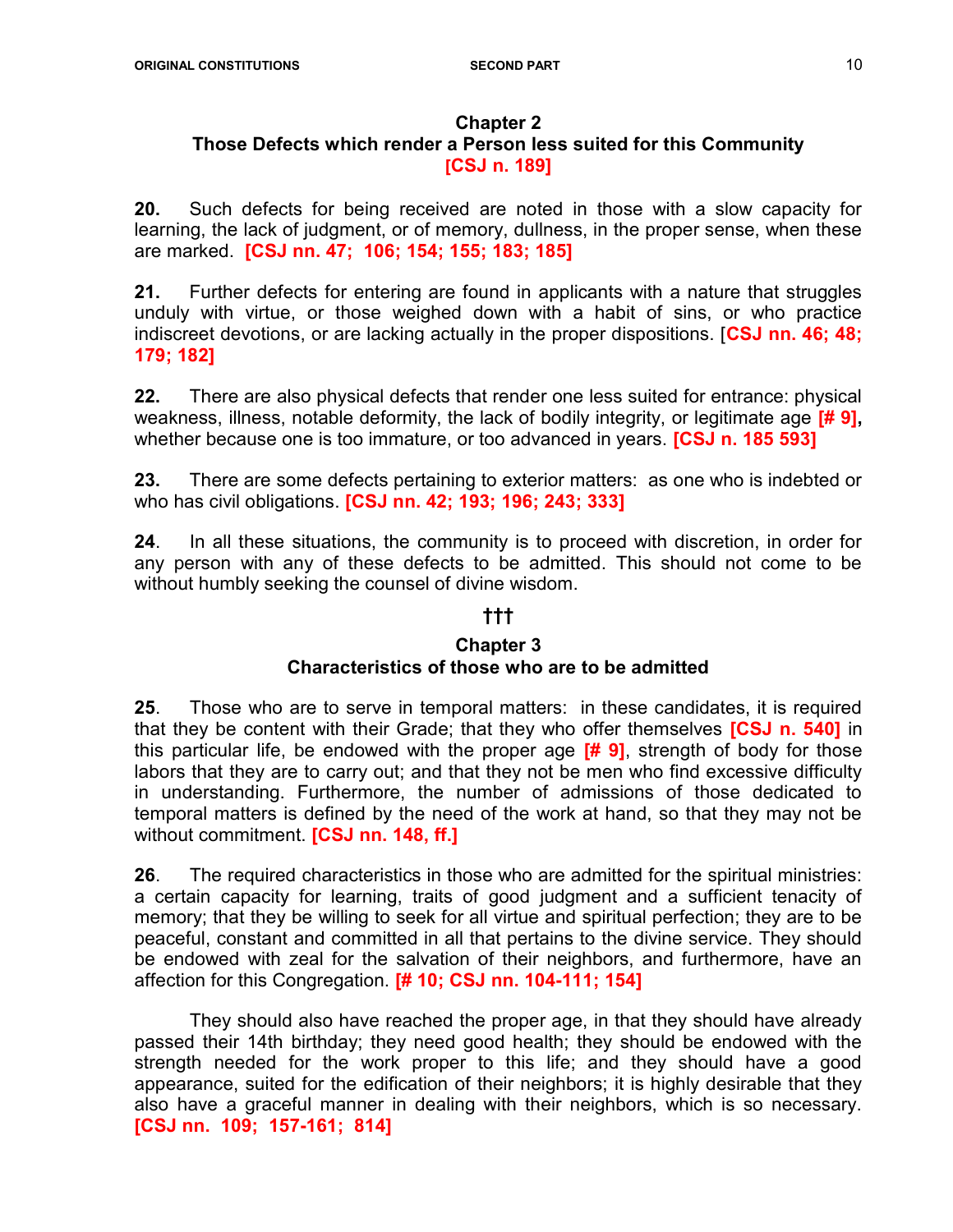A pleasing manner of speech, so necessary for communication with one's neighbors, is desirable. It is not necessary that there be other external gifts of nature: if they are lacking, these are not necessary; if they are present, they should not be overlooked, provided they are joined to the other qualifications.

> † ††† †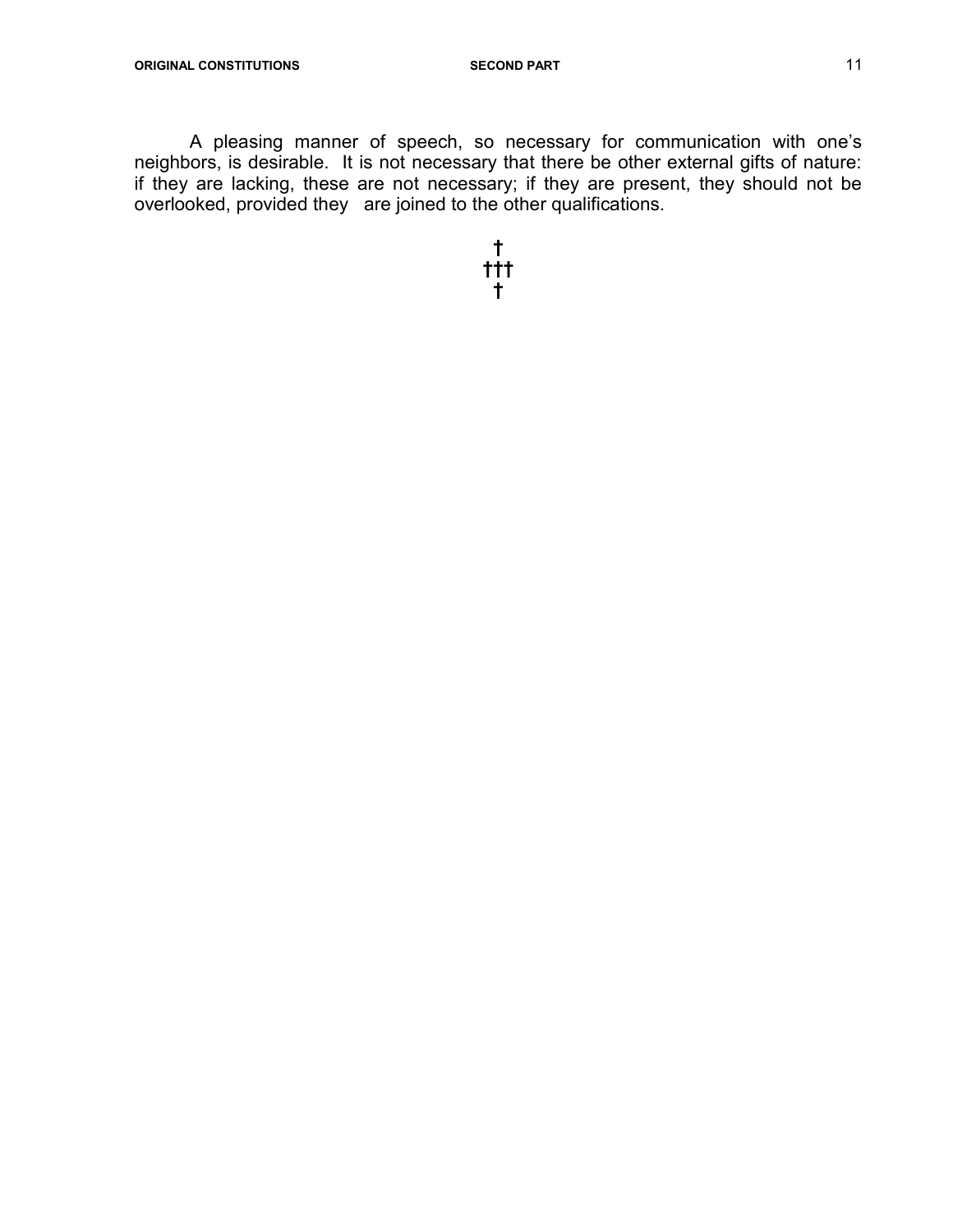#### SECOND PART CONCERNING ADMISSION 27-39

# Chapter I The Manner of Admitting Candidates into the Community

27. In the first place, it is necessary to establish whether whoever is received is fit for the religious life; whether he is called by God; and whether he is suited for our Institute. [# 30; CSJ nn. 15; 147; 161; 183; 192; 204]

28. No one is to be admitted without a two-fold scrutiny **[# 19; CSJ n. 196]:** 

- one, in which the Institute inquires from others regarding the man to be admitted, and concerning his qualities and whether he is suited for this Institute;
- the other, in which inquiry is made of the candidate to be admitted regarding any hidden impediments as well as his dispositions, for embracing this kind of life.

29. This first formation is to take place for some longer or shorter period of time in lay clothing [## 6; 29; 32; 59; 137], so that the candidates to be received may become known, especially in accord with the Bull of Pope Sixtus V.  $[# 38; 43; CSJ nn. 19;$ 101; 191; 197; 292; 297; 573-577]

# †††

#### Chapter 2 The Manner of Receiving Candidates into our House [CSJ nn. 254-275]

**30**. When nothing to the contrary appears, but rather there is present every indication of a divine vocation, then the first area of formation is the spiritual life of the candidates. Moreover, this early formation will take place in a house, in which the candidate will be received as a guest according to the ancient custom of the religious orders. For ten or fifteen days, he will reside in a dwelling separate from the common life. [## 32; 39CSJ nn.21; 95; 190; 191; 197]

31. During these days, use will be made of three kinds of probation: **[# 33; CSJ nn.** 98; 146; 196; 198; 199]

- 1st.] the Rules, the Constitutions and the Statutes will be shown to each, through which he might come know all that he is to observe.
- 2nd.] the candidate is to be exercised in the spiritual activities of meditation and penance [## 31; 43; 44; 112; 156; 277; 293]. He is to make a general confession, and receive the Eucharist. **[CSJ nn. 93; 98; 200]**
- **3rd.]** each will offer an indication of his education and ability, or trade, and also of his good health. **[CSJ 142; 198; 292-306]**

32. Furthermore, the Novitiate will begin in religious garb, in a place, or dwelling separated from the members of the community, under a Master of Novices, and in the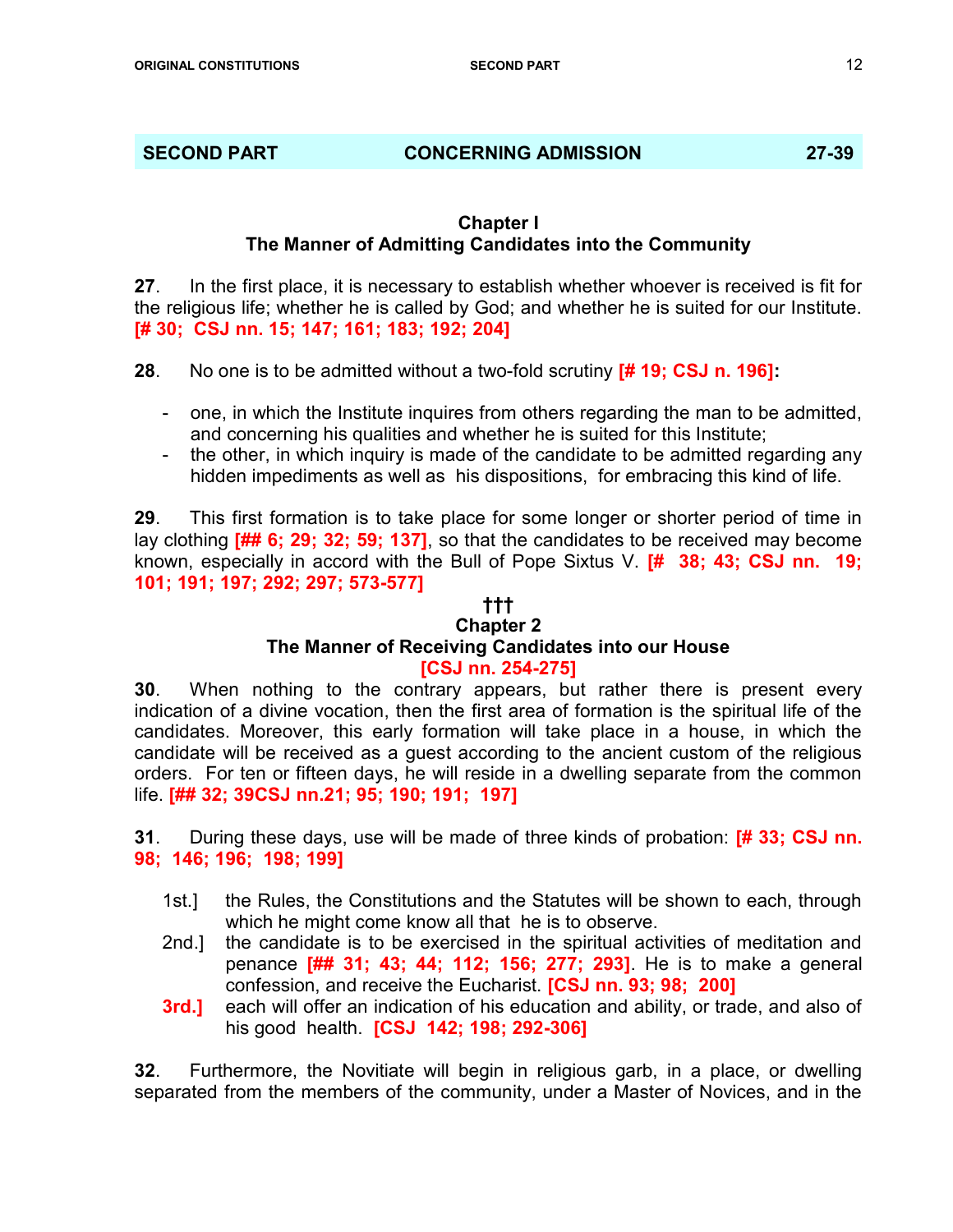traditional discipline and exercise of prescribed activities. [## 6; 30; 32; 34; 59; CSJ 244-249;263-264; 280-282]

#### ††† Chapter 3 The Manner in which the Novice is formed

33. Every six months, the Novice is to read at least the principal legislation of the general and particular law of the Church, pertaining to both the regular and diocesan Clergy. Moreover, the Master of Novices will read and explain to those who are not going to be promoted to the Priesthood all that is the more necessary for conducting their way of life. Hence, the Novice will read the general and particular rules, and decisions already made pertaining to this Institute - or, at least those which are the more useful, that will either be drawn up in a kind of *Compendium* **[CSJ nn. 195; 196;** 198; 199], or which the Master of Novices will explain to those for whom it may be necessary. [CSJ nn.20; 46; 98; 146; 155; 396-396; 428; 585; 654; 811]

34. In like manner, every six months there will be a scrutiny of the Novices so that both their perseverance and also their progress in the virtues and interior discipline might be the more apparent.  $[$ ## 47, f,; CSJ n. 193]

35. They will all give their full effort to make the entire course of the Spiritual Exercises. [CSJ nn. 64-77; 297]

36. It is fitting that the Novice be assigned to the more humble tasks in the house for a period of time. **[CSJ nn. 68; 76]** 

37. Each one of the Novices will be exercised in teaching Christian Doctrine to the young and to the unlettered, adapted to their level of learning, in accord with the opportunity presented by the times and places.  $\frac{1}{4}$  37; 51; 55; 72; 163; 165; 170; 182; CSJ nn.69; 77; 277; 410]

 With this end in view, each one from the very outset of his entrance into the Novitiate, will commit himself to the learning of Christian Doctrine, unless previously he would have been well instructed in this.

38. Lastly, anyone who would have already offered good example in all these experiments, and after having completed the required studies, had already been initiated into the Priesthood, will be applied for a time to the ministries of preaching and hearing confessions. [## 42; 72, ff.; 152; CSJ nn. 70-77]

39. The locality, or the dwelling where the Novices are formed, as far as possible, should be separated from the community living and the conversation of the rest of the members of the Institute. [## 6; 30; 32]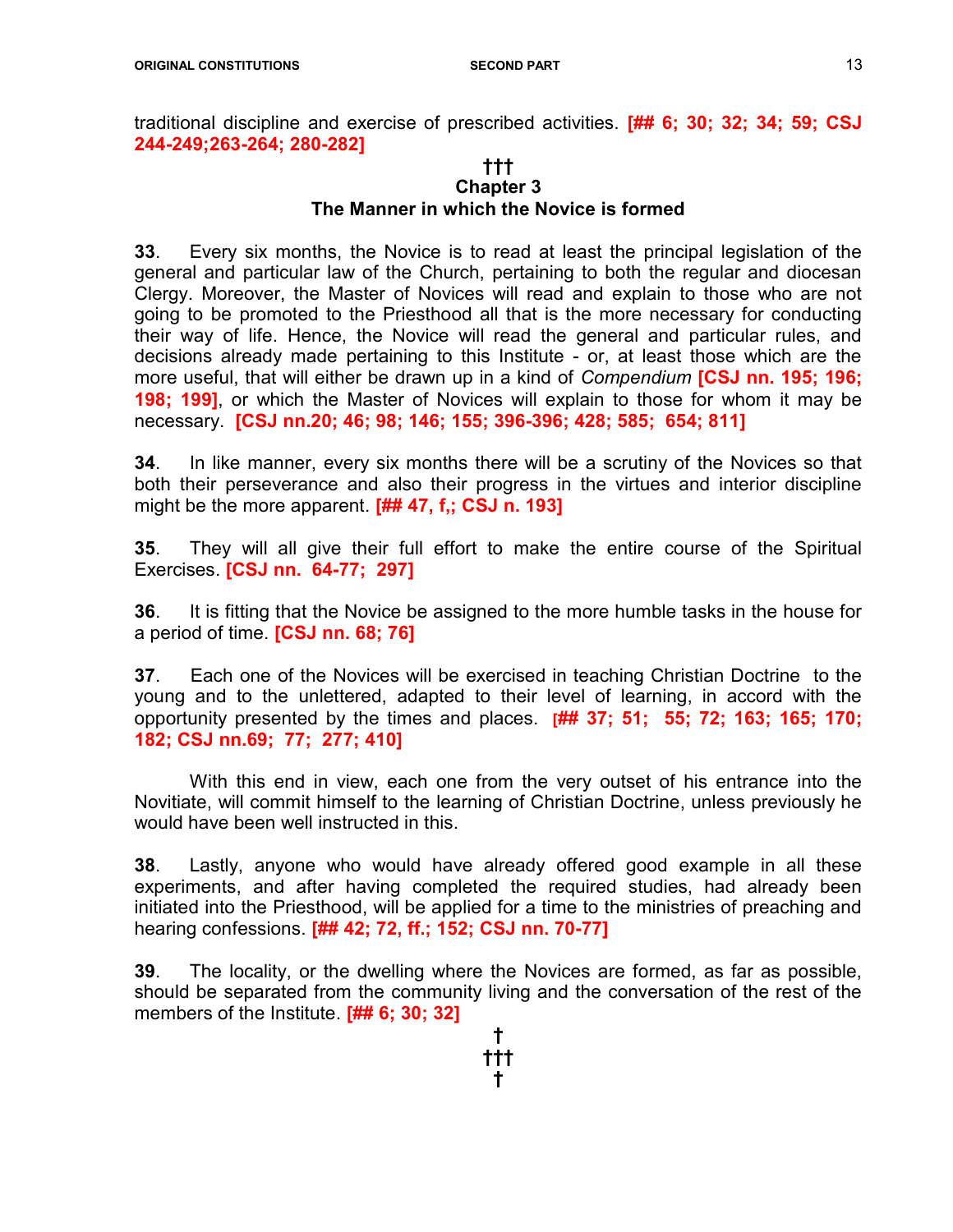#### THIRD PART **THE SECOND FORMATION** 40-46

#### Chapter I The Time after Novitiate

40. Those who are still to apply themselves to the required studies, must first become well versed in the Humanities and in the study of languages for at least two years.

Then, they will learn the philosophical disciplines over a three-year course.

Afterwards, Scholastic Theology will be taught to them for four years.

 Lastly, two or three more years are granted to them for the private study of the Fathers and for reviewing the more serious areas of study. **[# 54; CSJ nn. 418; 473;** 476; 518]

41. Those who entered already endowed with the necessary doctrine, upon having completed their Novitiate, will be perfected in it. They will also be formed in applying this through their ministry toward their neighbor. [CSJ nn. 333; 334;362; 365; 400-414;.; 416, ff.]

42. In this time, through varied and new experiments [## 38; 88; 127; 252; 253] and testing, each will show himself to be formed, so that his piety, humility and prudence will be evident to all, especially to the Superiors. **[CSJ nn. 64; 71; 117; 121; 478]** 

#### ††† Chapter 2 The Manner of Penance

43. There is no general rule regarding penance [## 31; 43; 44; 112; 156; 277; 293] other than this one: that all the Confreres will take only from the common food, clothing [## 6e; 29; 48; 112] and all else for use in the religious life, that which will be appointed, or granted by the Superior. All of this will at one and the same time suffice for the exercise of temperance, fairness, decency, poverty as well as fulfilling each one's need. [CSJ nn. 8; 90; 263; 269; 270; 292; 298; 300; 340; 362; 363; 463; 582; 754]

44. Each one, however, will accept those penances which the Confessor, or the Superior, will impose on him in the Lord. Furthermore, everyone will desire and ask for even greater penances, in so far as his physical strength and reception of grace will dictate. These will be determined and moderated for each. **[CSJ nn. 339, ff.]** 

#### ††† Chapter 3 The Divine Office and the Celebration of Masses

45. All the clerics and also lay brothers who have good voices, will learn ecclesiastical music, but not *figured* chant. However, the Deacons and Priests will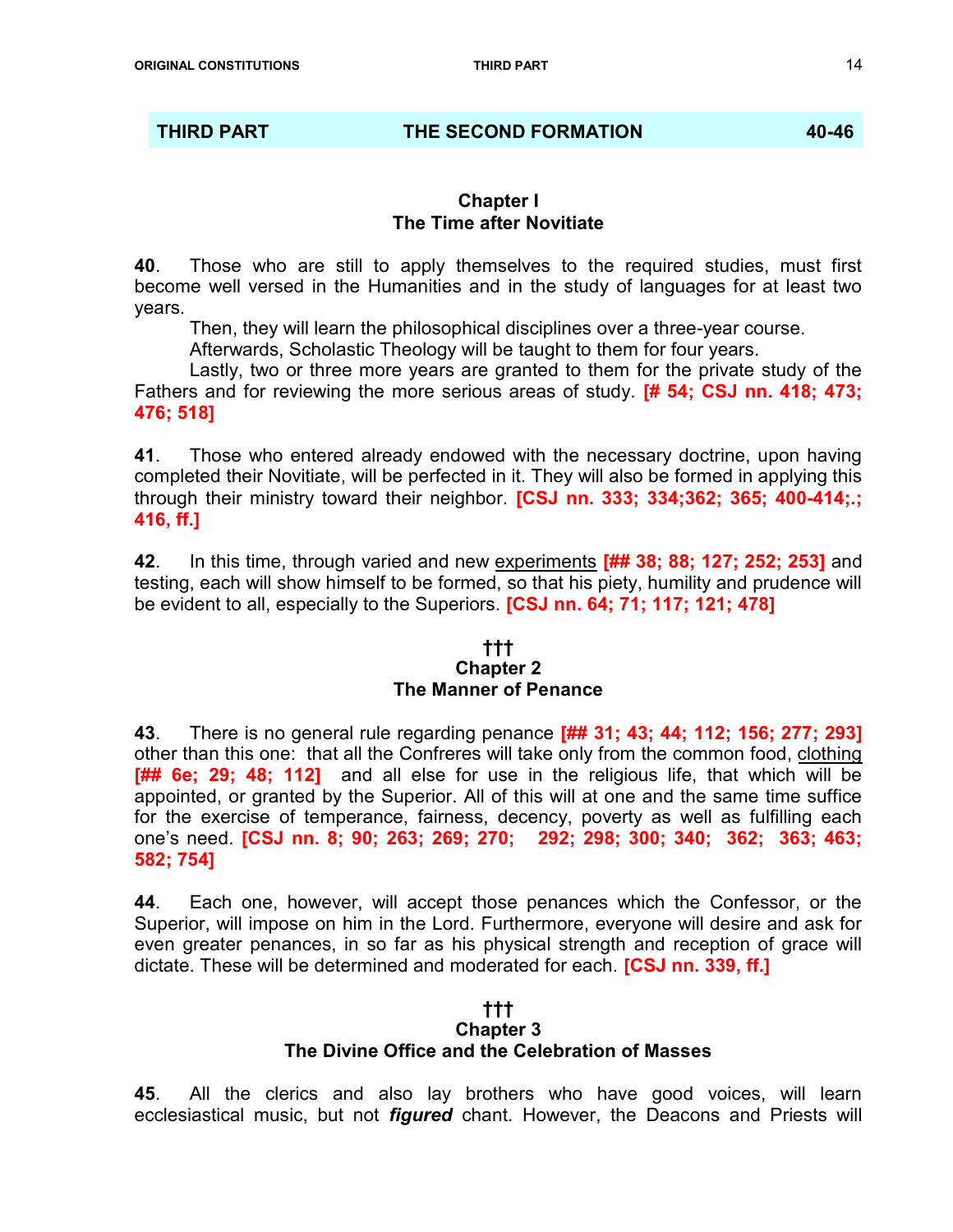abstain altogether from such study, so that they might be the more committed to the deepening of their knowledge  $[$ ## 49, ff.], and the exercise of the ministry of preaching. [CSJ n. 587]

46. When at the end of one's life, a Confrere has received the last Sacraments, all the priests in the house will offer the sacrifice of Mass for him as long as the danger of death lasts. He will be remembered in a Holy Communion, or a third part of the Rosary of the Blessed Virgin Mary.

 Following the death of a Confrere, each Priest will apply Mass for the deceased. The rest of the confreres will offer Holy Communion, or an entire Rosary. **[CSJ nn. 223-**242; 291-297; 595-601].

> † ††† †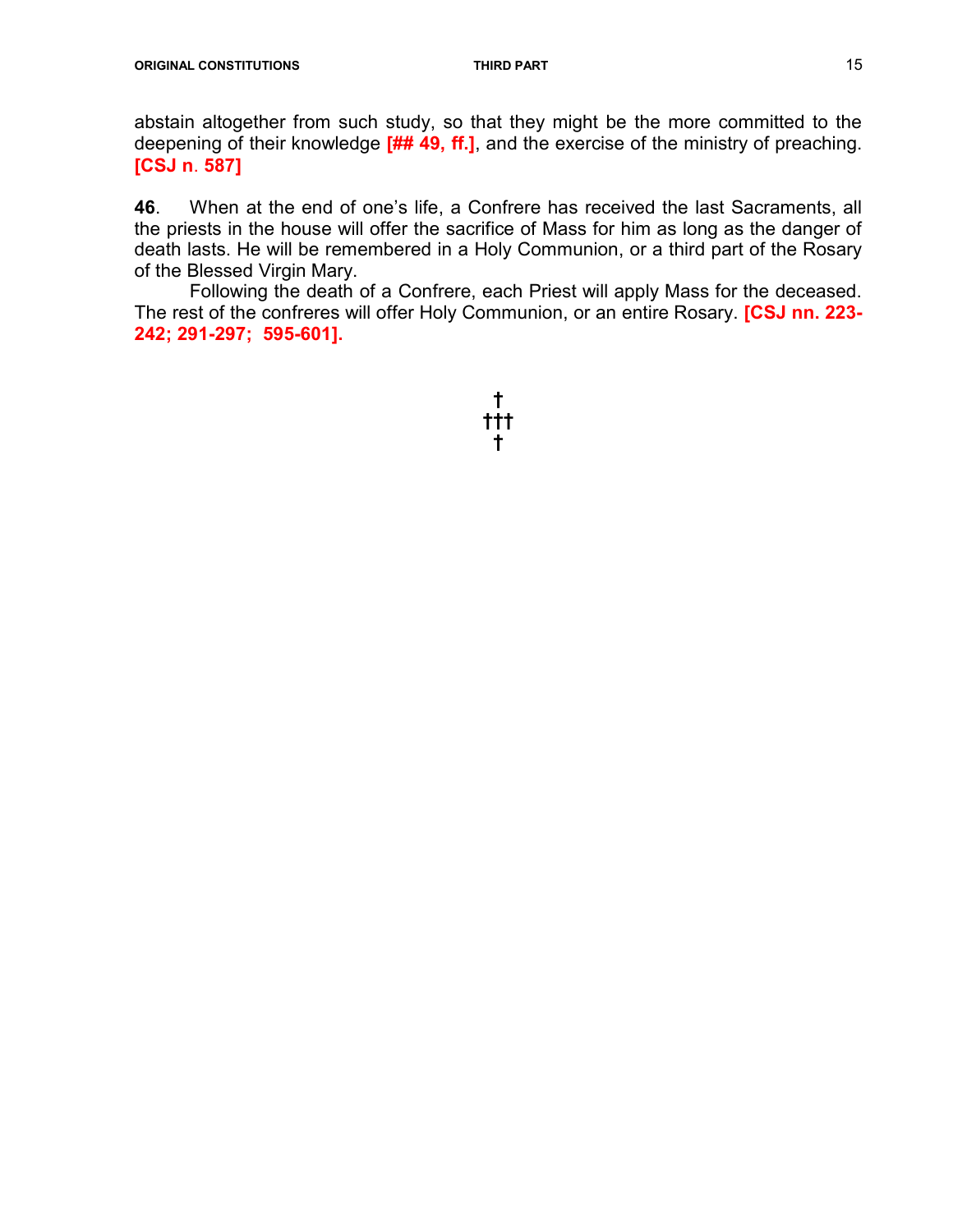FOURTH PART PROGRESS 47-68

Attende tibi et doctrinae … [1 Tm 4:16 (S. p. 572b); Ps 118:66] [# 27; 34; 110; 118] Chapter I Spiritual Development

# [## 262-266]

47. The first means of achieving Spiritual Progress is Prayer. **[CSJ nn. 251, f.; 277;** 291; 342-345; 362, f.; 586; 743; 782; 826]

 In addition to the daily, common prayers and those that are obligatory, which are most especially the Divine Office and Mass, to be celebrated by divine grace, attentively and devoutly - whenever possible the following prayers are offered:

 Every morning meditation before Mass for one half hour. Then, Spiritual Reading after lunch, for twenty minutes.

The three-fold examination of conscience **[CSJ nn. 261; 342; 344]** , namely, in the morning as soon as one awakens; at noon; and before retiring at night.

 One should listen to sermons which are publicly delivered in our churches, as well as at home, for the purpose of exciting devotion. **[CSJ nn. 273; 395; 481]** 

 Everyone should make the Spiritual Exercises [CSJ nn. 65; 73; 98; 277; 279] for eight or ten days each year. Each shall go to Sacramental Confession to the regular Confessor once a week.

 The manifestation of one's own conscience is to be made to the Superior, either in Sacramental Confession, or outside it, whenever he sees fit. **[CSJ nn. 155]** 

 The manifestation of the faults of another, or of any of his serious temptations that are known outside of Confession, is to be made out of charity. [## 308 -314]

48. A further means of Spiritual Progress is the zealous exercise of the following [CSJ nn. 307; 340]:

Eliminating vices and defects, and developing the contrary virtues;

Increasing and perfecting the infused theological and moral virtues;

Fulfilling the religious virtues, namely obedience, chastity, poverty;

Denying the inclinations of the flesh, of the senses, of self-love, and of this world;

 The perfect observance of all the precepts, which are divine and civil, as well as those duties which pertain to the priestly state - and what the religious life adds to these, pertaining to the rule, as well as what flows from all the responsibilities of one's own Institute;

Flight from idleness  $[# 113]$  and the assiduous commitment to all that seems to be a part of the ministry of the Church, to one's religious duties, or to the observance of discipline and to that obedience which is due to Superiors. **[CSJ n. 342]** 

# †††

#### Chapter 2

Progress in Ecclesiastical Doctrines [CSJ nn. 109; 269; 288-291;P. IV, cc. 5, 6, 12-15: nn. 307-308; 360, ff.; 520;] [Studiosity: ## 122-127]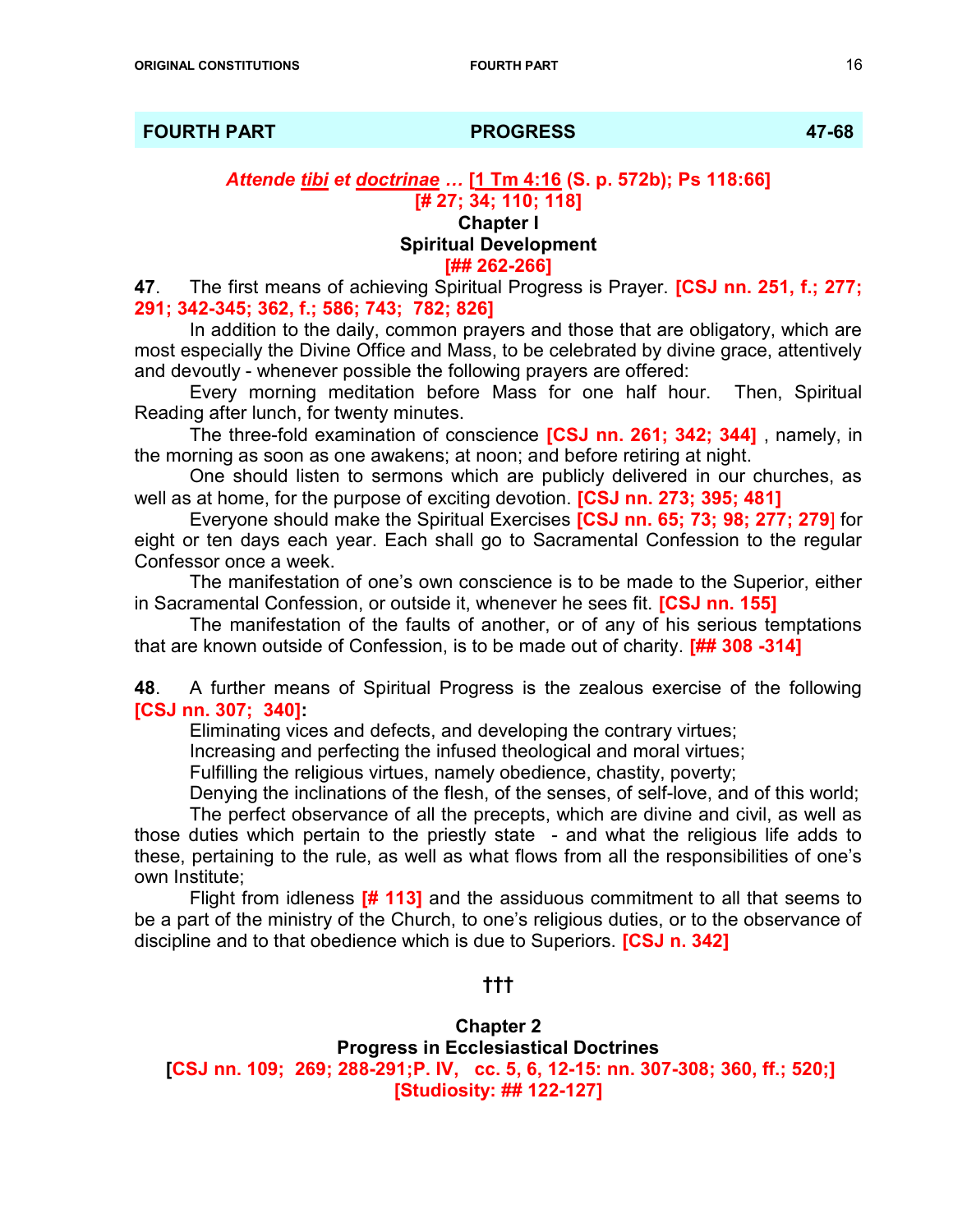49. In this religious, clerical Institute, the purpose of which is not only to contemplate, but to hand on to others what has been contemplated, there is required not simply ordinary knowledge, but rather one that is perfect [## 6b; 59; 71; 72; 159; CSJ 307; **308; 605]** in those matters which pertain to faith and morals. And as a result, it is also necessary that the religious clerics commit themselves in this religious state to the acquiring of the knowledge of this kind. [Suarez V, 1, n. 6: S. p 803a] [II-II, q. 188, a. 6]

50. It will be necessary that each confrere be sufficiently instructed so that the minds of others who might be living in darkness may be illumined, or be able to resist encroaching heresies, or give explanation for the faith which is in us, or resolve moral difficulties that might come up, and satisfy everyone in both areas of theology, positive and scholastic, speculative and moral. [Suarez V, 1, n. 6: S. p. 803a] [Claude PAVUR, SJ, The Ratio Studiorum. The Official Plan for Jesuit Education.

St. Louis: The Institute of Jesuit Sources 2005]

# †††

#### Chapter 3 The Series of Disciplines to be studied [# 40; CSJ nn. 65; 319; 351-359; 452; 464; 467]

51. Since the Apostle says: I determined that while I was with you I would speak of nothing but Jesus Christ and him crucified [1 Co 2:2] - and since Christ has said of Himself: I am the Alpha and the Omega, the Beginning and the End [Apoc 1:8], therefore, all should begin learning Christian Doctrine, even by memory, whenever this can be accomplished, as this has been presented for the level of all by Cardinal Bellarmine **[# 53]**. Those, then, who will undertake their studies will afterwards return to Christian Doctrine that they might learn and profit from the Roman Catechism. **[## 37:** 53; 55; 72; 163; 165; 170; 182; CSJ nn.65; 67; 80; 113; 277; 394; 395; 410; 437; 483; 528; 645]

52. They will study the Sacred Scriptures in their entirety, first textually, and then afterwards with the Catholic commentaries. [CSJ nn. 351; 366; 367; 402-404; 446; 464]

53. They will also study the following: the Holy Greek and Latin Fathers of the Church, especially the Holy Doctors.

Sacred Liturgy with its commentators.

 The General and Particular Councils of the Church, especially those of the diocese in which they will be serving.

 The universal and particular Decrees of the Holy Pontiffs and Bishops especially those of the diocese in which they are living.

 Ecclesiastical Jurisprudence, both universal and special - and also in some way, Civil Jurisprudence.

 Dogmatic Theology, especially that of Petavius; the ancient and new Controversies, especially those compiled by Cardinal Bellarmine.

 Moral theology, especially that of St. Alphonsus Liguori; Cases of Conscience; Mystical Theology, both theoretical and practical.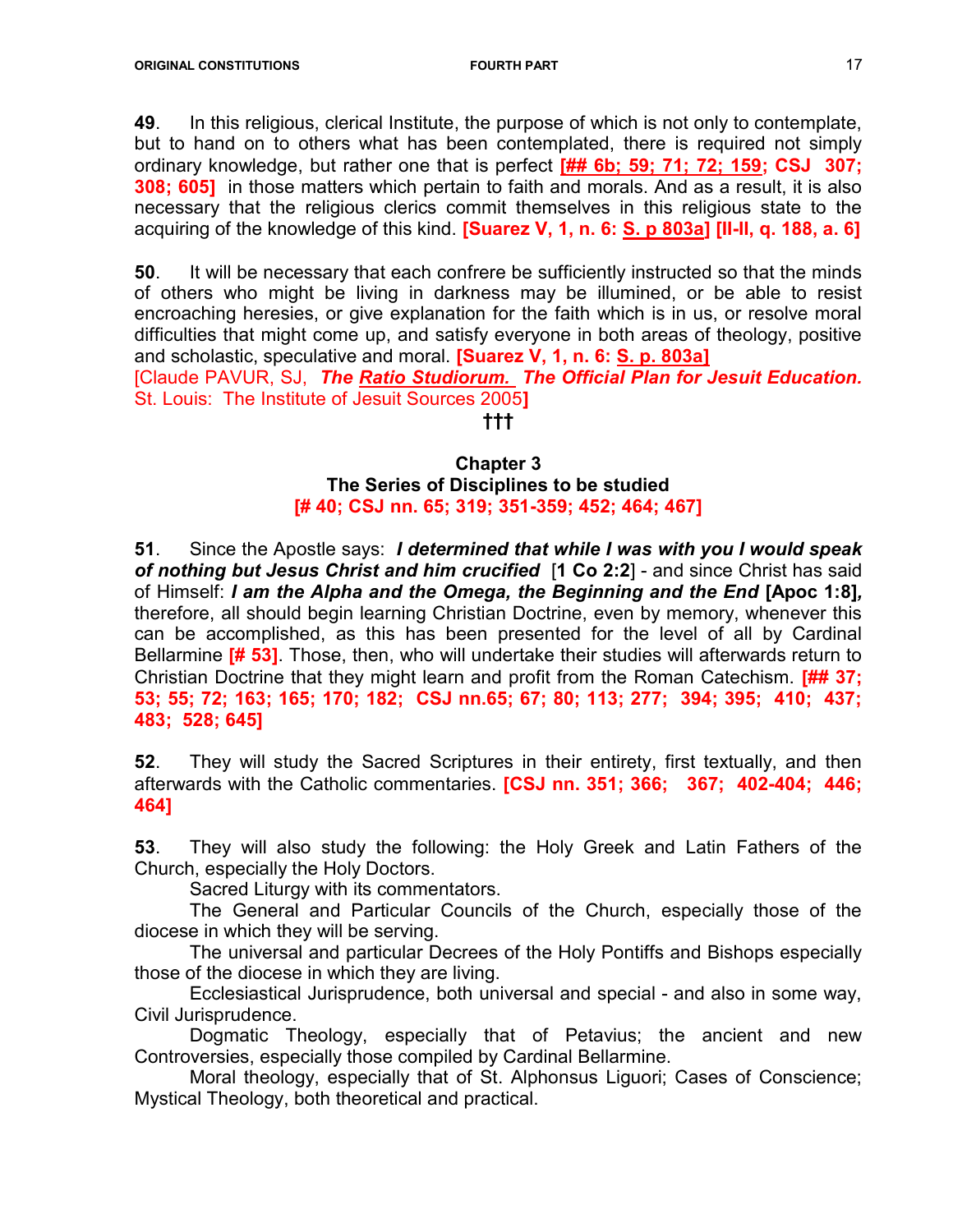# †††

# Chapter 4

# Those Studies which can assist or embellish Theology [# 40; CSJ Part IV, c. 1: nn 351, ff.; nn. 360; 366; 367; 391; 402 446-453]

54. The confreres will also diligently study Church History and Civil History, as well as building up some erudition in the knowledge of the places principally where they are serving;

 They will likewise apply themselves to the study of Metaphysical Philosophy, to physics and to mathematics;

They need to study natural history, as well as the Humanities;

 They should acquire some knowledge of Medicine, and the rest of the liberal arts, as well as mechanics, agriculture, graphics, architecture, calligraphy, orthography, and other similar matters;

 It is necessary for them to know the Humanities, and also the Latin, Greek and Hebrew languages, as well as the local language.

55. Lastly, they should become proficient in the art of sacred eloquence and Catechetics. [# 37; CSJ n. 405]

# †††

#### Chapter 5 The Distribution of Studies [Specialization: CSJ Part IV, c. 5: nn. 351, ff.,953]

56. All this concerning studies has been stated regarding the whole community, or in a general way, regarding its members. For, absolutely speaking, we can say that perfection is necessary for the Institute in the above-mentioned disciplines and languages. It would be difficult, if not morally impossible for any one individual Confrere to be able to join all these together with the required theological knowledge. Nonetheless, in the whole body of the community, there can be excellence, and there should be in all these matters. [Suarez V, 2, n. 8: S. p. 809b-810a]

57. Therefore, in each area of these disciplines, someone, or a few confreres, should be committed to it diligently by a particular study and for a longer time, as this would be most useful for the various services to be rendered to the Church depending upon the diversity of times and occasions. [## 37; 125; 185; CSJ nn. 109; 124, f.; 351;, ff.; 358; 447; Suarez V, 2, n. 8: S. p. 809b-810a]

58. Moreover, these studies in the Community refer principally to Theology and also aim for the understanding of Sacred Scripture. The Confreres will tend more frequently and with greater commitment toward such studies. Nevertheless, at times some confreres for a longer period are to occupy themselves in these preparatory studies, so that they might excel in them in an outstanding manner, in order to achieve our above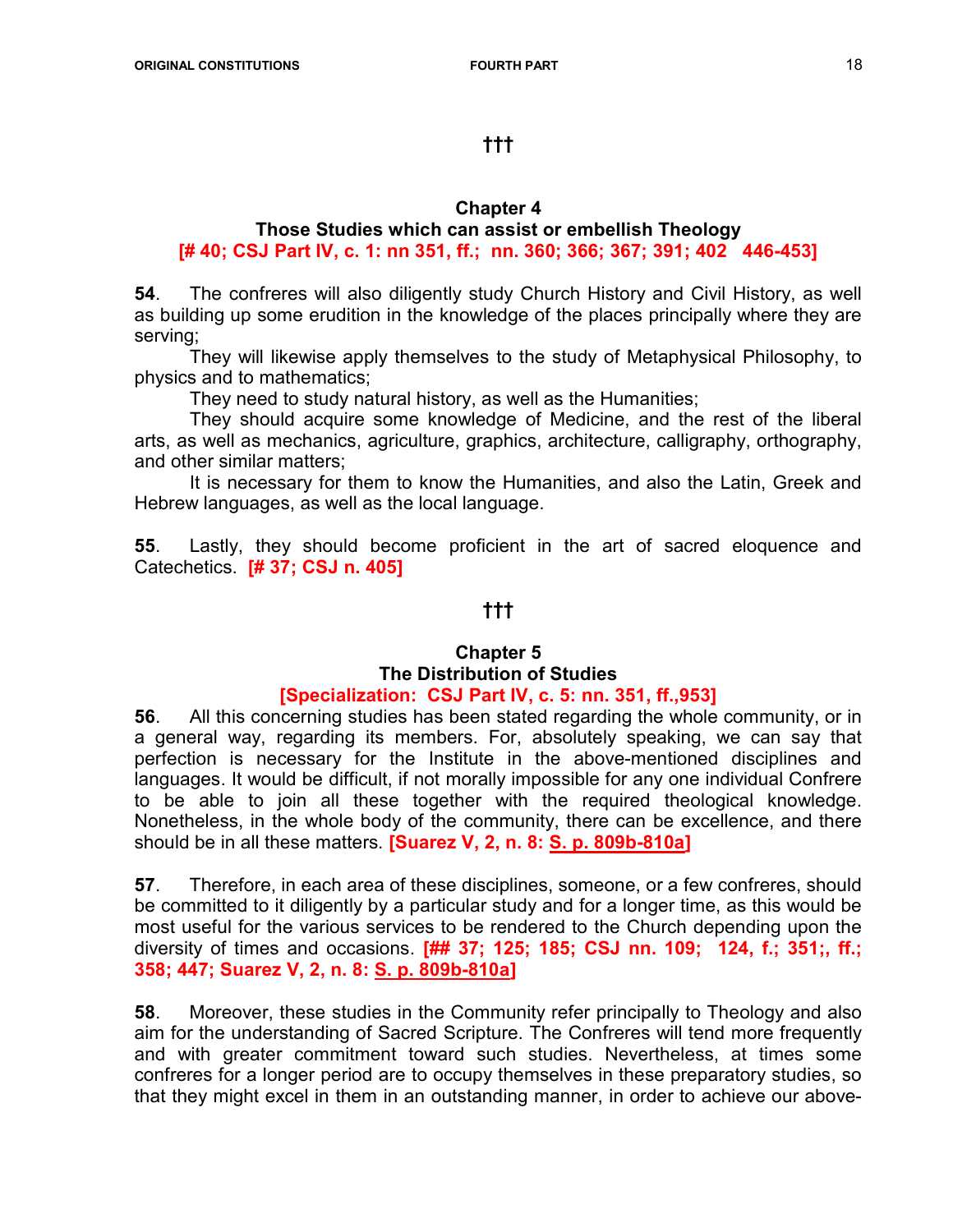mentioned purposes. **[CSJ nn. 109; 384; 446; 447; 518; Suarez V, 2, n 8: S. pp.** 809b-810a]

#### †††

#### Chapter 6 The Means by which Studies are to be promoted [CSJ nn. 151; 296-298; 339; 360, f.; 424; 580]

59. A special and careful program is to be set up for those who are dedicated to studies, both so that their health may experience no harm, and also so that their necessary comfort might not be lacking. As a result, the Superior should be vigilant so that they might have decent food and clothing  $[$ ## 6; 29; 32; 59; 137], as well as the necessary recreation. He is to see to it that the students might be free from all concern and solicitude about these matters, so that they might the more easily bear the burden of their studies, and be content in religious moderation. **[Suarez V, 3, n. 11:S. pp.** 815b-816a]

60. In each house there is to be a common library, well equipped as far as the needs and the quality of the studies require. [Suarez V, 3, n. 11: S. p. 816a]

61. Every student is to have those books which are necessary. [## 94; 95; 101; CSJ n. 404]

62. It will be incumbent upon the Superior to see to it that the Scholastics do not study in those times harmful to their physical health. They will be provided with that amount of time that will be necessary for their sleep, so that they might be able to maintain a certain balance in their mental endeavors so that they might persevere longer in acquiring and exercising the necessary learning for the service of the Church. [CSJ nn. 339; 362; Suarez V, 3, n.11: S. p. 816a]

63. Every care should be exercised so that the impediments of external occupations and endeavors be removed from the Scholastics, both regarding domestic duties, as well as in the other ministries so that more time might be given over to their studies. [CSJ nn. 298; 336; 362; 365; Suarez V, 3, n. 11: S. p. 816a]

64. For this reason the brothers will be assigned to take care of the necessary temporal matters in each house, so that the students might be relieved of these tasks. [## 25; 78; CSJ nn. 42, ff.; 148; 360-365; Suarez V, 3, n. 11: S. p. 816a]

65. All the members will protect their upright way of life and the proper intention for the glory of God and the benefit of souls. For no one, without a pure mind and the imitation of the Saints  $[# 168]$ , will ever grasp the words of the Saints, says St. Athanasias [De Incarn. near the end]. All should pray often to God, Who is the Lord of all knowledge [1 S 2:3] that He might grant to them the necessary knowledge. [CSJ nn. 150; 307; 360, ff.; Suarez V, 3 n.11: S. p 816 a & b]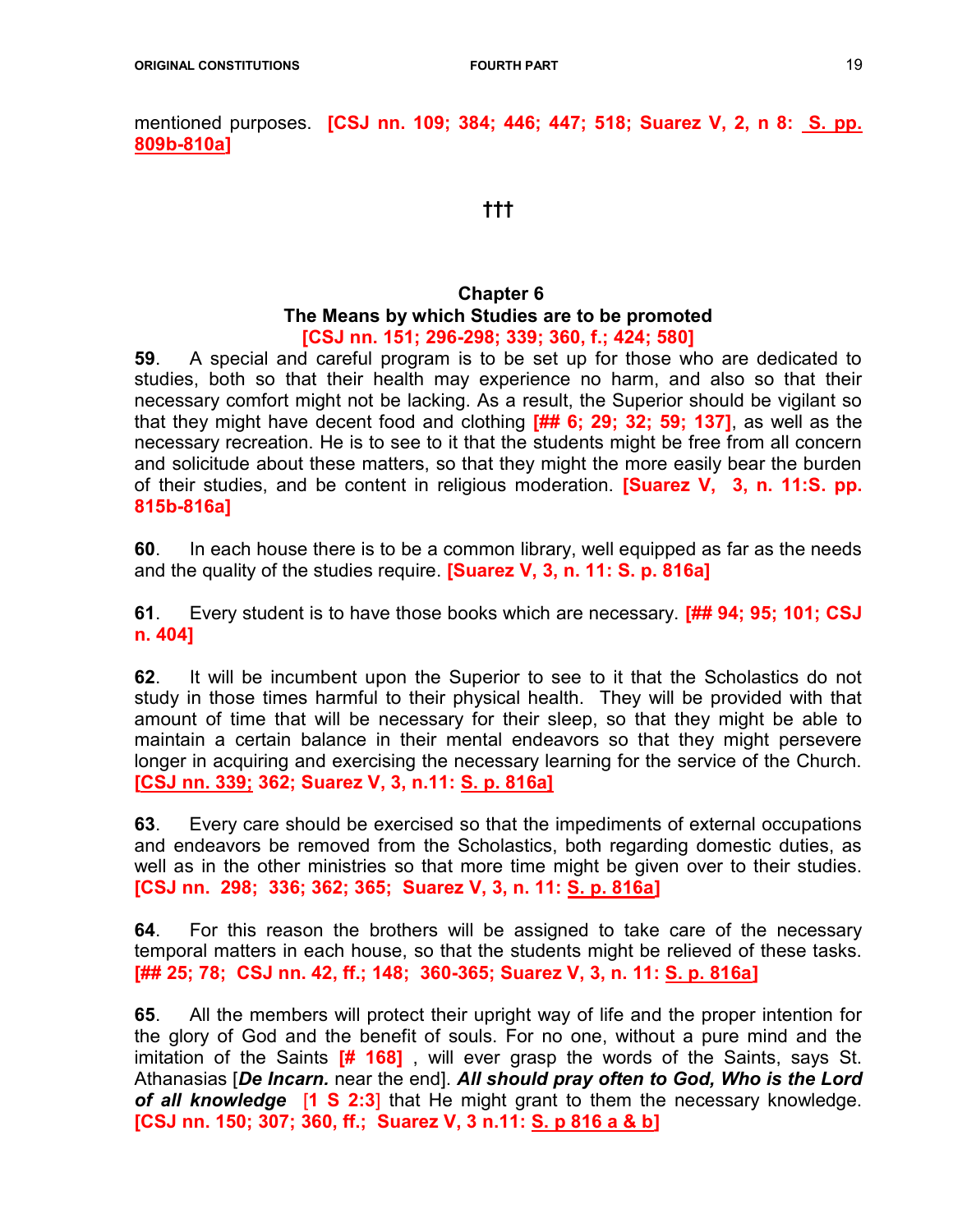66. It will be up to the Superiors to see to it that neither the love for piety will be cooled through the fervor of studies, nor that through any excess of piety, will the necessary studies be impeded. [## 59; 62; 65; 66; 126; 127; 166; 173; 180; CSJ nn. 298; 340; 362; 587; Suarez V, 3, n. 12: S. p. 816b]

67. With the express permission of the Superior, Chairs of Theology might be accepted and also, at times, those of Philosophy, if they are offered, especially in Seminaries. This must always be without contradiction, or controversy, or opposition. This service is gratuitous. [# 164; CSJ nn. 471, ff.; Ist Gen. Cong., Can. 15: Suarez V, 4, n. 9: p. 822b]

68. University degrees might be accepted, as long as this takes place without any harm being done either to religious poverty, or humility. **[CSJ nn. 368; 390; 478-460;** Suarez V, 4, n. 9: p. 822b]

#### † ††† †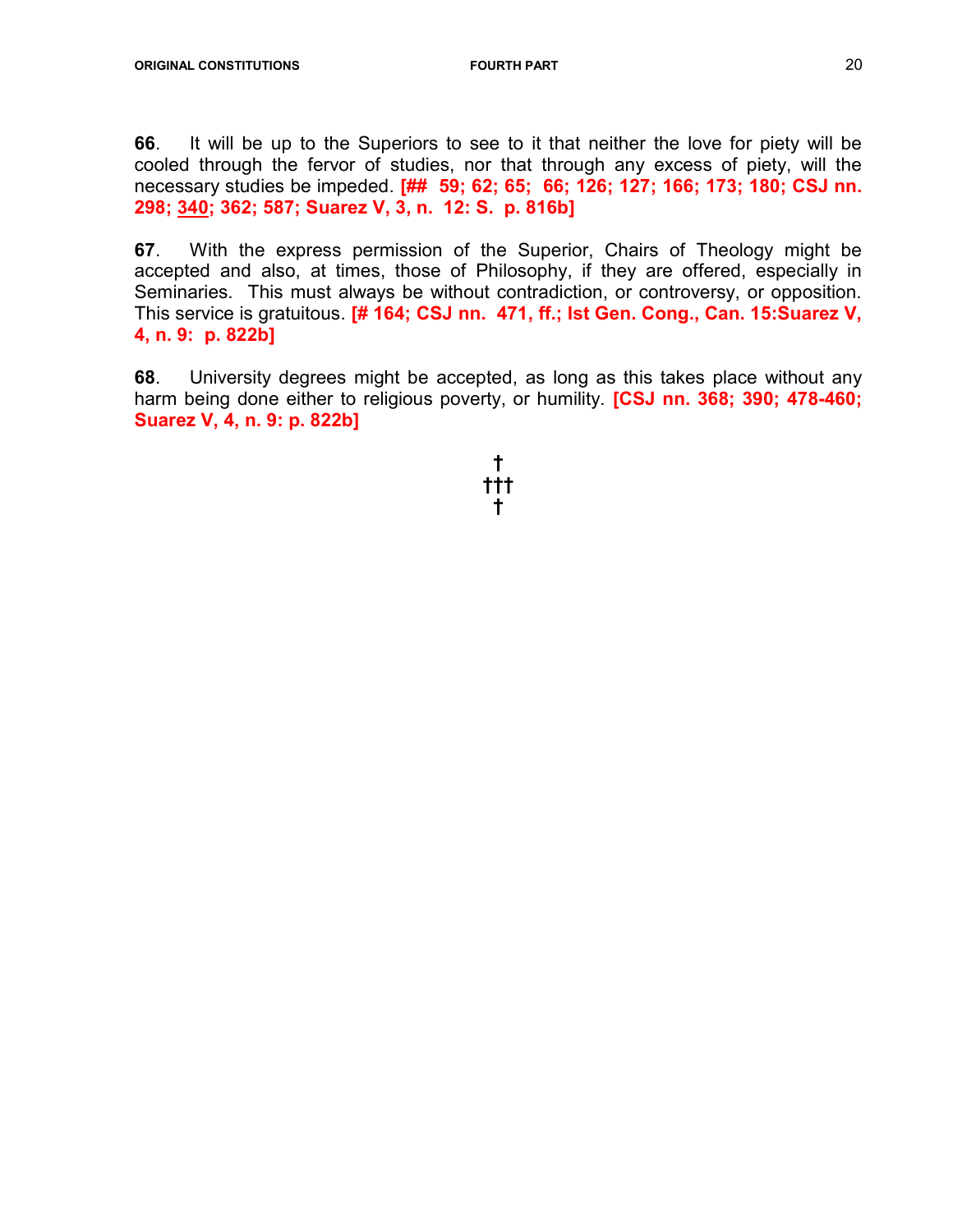#### FIFTH PART THE PROMOTION OF THE MEMBERS OF THE **INSTITUTE** 69-82

# Chapter 1 Those to be promoted to the Priestly Office  $[# 7]$ [CSJ nn. 18; 19; 81; 292; 292; 297]

7

69. They will not wear any clerical garb [## 29; 32; 38; 133; 137] until after high school has been completed. **[CSJ nn. 400-414; 577; 578; 671]** 

70. They will attend class until their twenty-fifth year and only then receiving Minor Orders. [# 40; CSJ n. 514; Suarez VI, 1, n. 5: S. p. 838b]

71. They will apply themselves to the study of those doctrines and liberal arts which are cultivated among us, and in which their own native talent is the most inclined  $[6b]$ ; 38; 42; 49; 59; 71; 72; 127; 159], until their thirtieth year. In this time, they will be initiated into Sacred Orders and into the Priesthood.

**72.** While not omitting any study of those matters in which they are the more proficient and which are the more necessary, gradually they will be exercised in preaching in our own churches, in teaching catechism to children and to the unlettered, in hearing confessions of children and adolescents. ['Experiments': CSJ nn. 64, ff.; 522 -535]

73. Then, they will be assigned to the hearing of confessions of men of all walks of life, and to giving sermons also in the churches of the city where they dwell, in giving retreats and the like. **[CSJ nn. 108-116]** 

74. Sometimes they will be given to the Missionaries as their helpers, and at times they will hear the confessions of women.

75. Then they will more often hear the confessions of women, and serve ordinarily in the work of the Missions.

76. Finally, they will accept the task of directing the Missions **[CSJ n. 12; 326; 421;** 490; 557; 582; 740;757; 759; 798; M.I., Vol. I, p. 274; M.I. Vol. II, pp. 193-196; Nadal, De Institluto... p. 467; Scholion Constitutionum pp. 114, f.], and will give themselves over totally to the salvation of souls.

# †††

#### Chapter 2 The Promotion of the Other Members [CSJ nn. 112-120]

77. There are two groups of these members.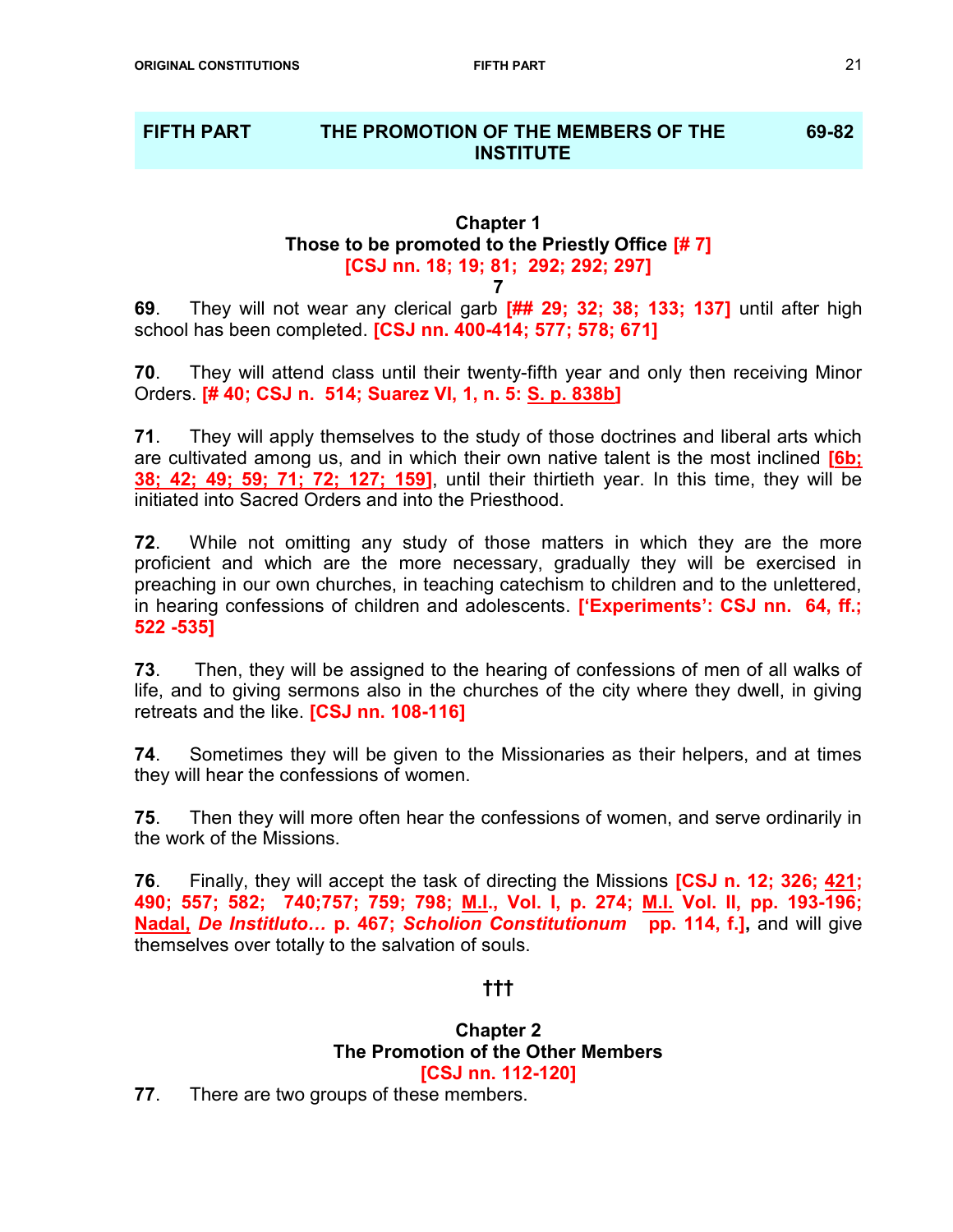Some would have already been initiated into the clerical life, when an impediment occurred. This would be something that does not disturb the discipline of the house, as for example, an illness, or something like that. Furthermore, it would not be a hindrance to the edification of one's neighbor, either those in the house, or those outside. And this impediment would not inhibit the confreres from spiritual development [## 47; 48], as for example, a loss of talent or memory that has become weakened. Nonetheless, this impediment would be such that it would render these confreres incapable of any further learning, or achieving a superior Grade [## 158-160]. They will remain in the order, task and grade they have already received, which will be according to the superior's judgment. Men of this situation will, however, be useful and suited for such duties, and they will serve the Lord in them, and will assist the other confreres in attaining the common scope.

78. The other group, then, is made up of those who do not receive clerical orders, but who assist the house and the Priests in temporal matters. Having all \* been imbued with Christian Doctrine, some will develop their trade, or be committed to their work, serving the Lord in simplicity of heart, and edifying their neighbor in virtues. [\*omission in printed text: ... rite Christiana doctrina imbuti ...]

# †††

#### Chapter 3 The Grade, or the Duties of those serving in Temporal Matters

# [## 25; 64; 78; CSJ nn. 117; 118; 148; 302-306;364-365; 433]

79. Their offices are the following:

 Sacristan, Porter, Gardener, Cook, Wardrobe-keeper, Launderer, in charge of Maintenance, Wine keeper, Brick-layer, Dispenser, Secretary, Cobbler, and other such offices.

80. Priests will supervise all of these constituted in a lower grade, as the Liturgist will oversee the Sacristan; the Prefect of the grounds and the garden will be in charge of the Gardener; the Economus will supervise the Porter, the Cook, the Launderer, the Cobbler, the Dispenser, and the Wine-keeper; the Procurator will be responsible for the Secretary.

81. In these offices, all may have assigned administrative assistants, who will obey these minor officials in all that pertains to their tasks, as though to the Superior [# 139 CSJ n. 84].

82. Also, several offices might be entrusted to these minor officials in accord with the nature and the necessity of the situation. **[CSJ n. 432]**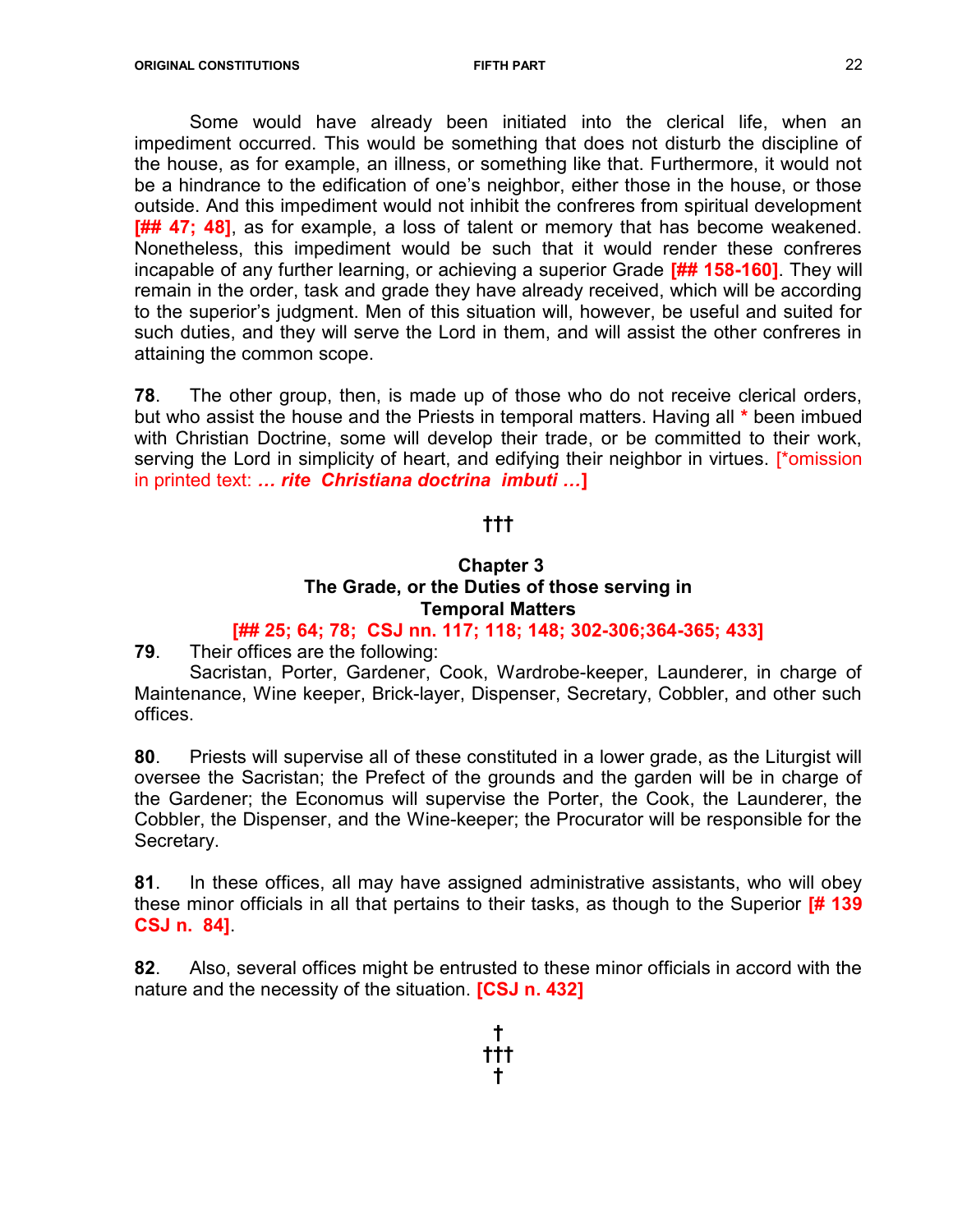#### SIXTH PART THE VOWS WHICH ARE PRONOUNCED IN THE **INSTITUTE** 83-89

#### Chapter 1 The Vows made privately during the Time of Formation [CSJ nn. 14; 17; 45; 121; 205; 283; 346-347;536-545]

83. Vows that are privately made during the time of probation are not admitted. As a result, such vows do not oblige the Institute, but it can freely dismiss a Novice who has made them. In which case, such vows will cease, unless the intention of the one making the vows was otherwise. **[CSJ nn. 553-555; 817-818]** 

84. Since the young more easily make such vows out of indiscreet fervor, they will not be allowed to make them unless with great consideration and consultation, and the proper form being observed as well as subordination to the Superior. Vows of this nature are temporary, rather than being without limitation of time.

#### ††† Chapter 2 The Vows of the Institute [CSJ nn. 204, f.; 346-348; 534]

85. No one pronounces solemn vows unless he merits the Grade of Apostolic Missionary [## 7; 85; 160; 307; Part IX: ## 158-186] in this Institute, and in accord with its scope. **[CSJ nn. 553, ff.; 817; 818]** 

86. The remaining Collaborators pronounce only simple vows in the Community before the Superior, after a suitable formation period, that would be based on the common law of the Church and the particular rule of this Institute. **[CSJ nn. 519-521;** 531-533]

87. These simple vows are perpetual, in so far as the intention and obligation of the person making the vows is concerned. However, for a legitimate reason, the Institute is free to render these vows null and void because it has only conditionally received them. [CSJ nn. 7; 209; 526; 539]

88. In like manner, by these vows the ownership of temporal goods is not taken away, nor is every acquisition of other goods, either through inheritance, gift, bequest, or something similar. It is only the use and the administration of these goods which are subordinated to the will of the Superior.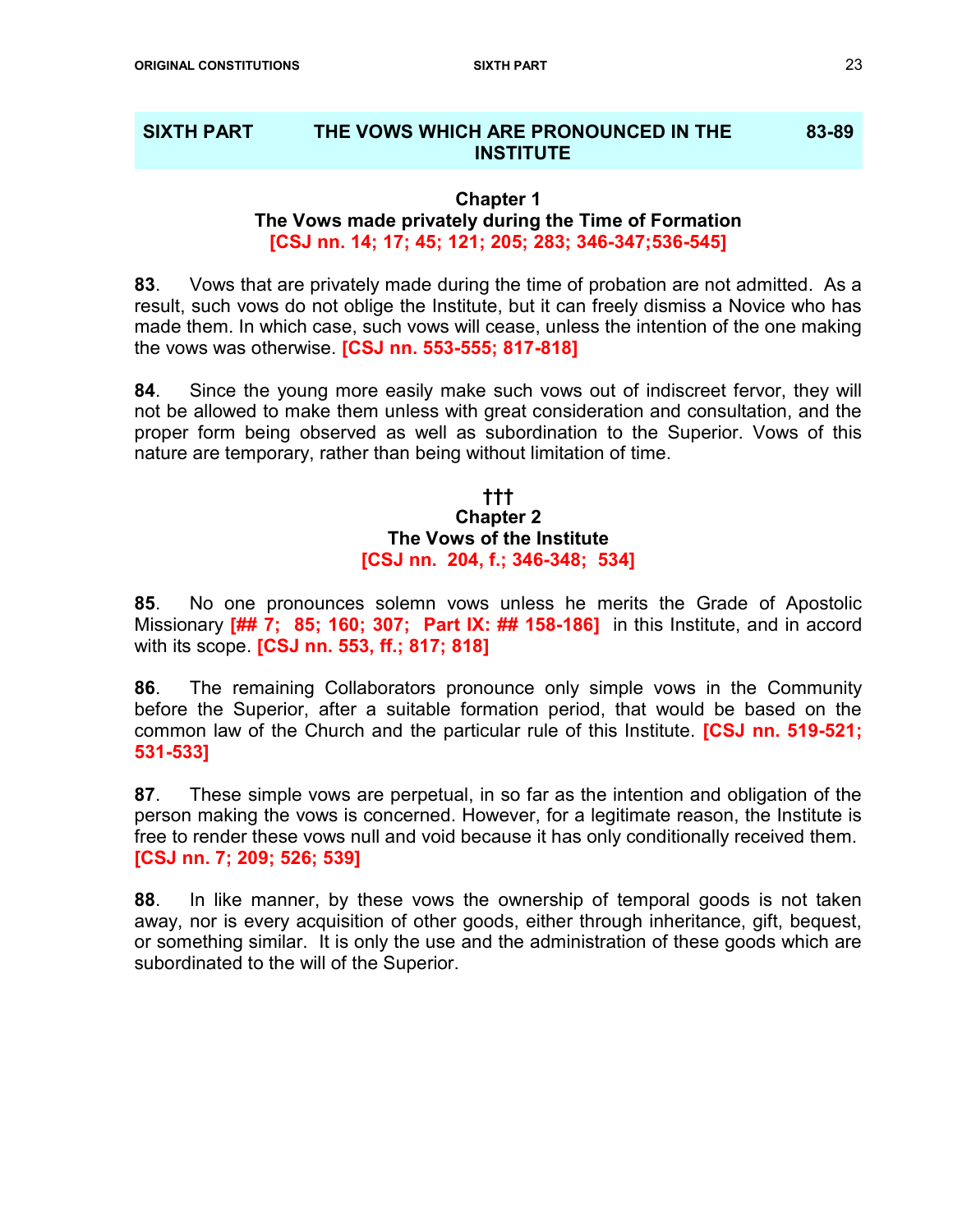89. Those who are assigned to studies pronounce their simple vows publicly after Novitiate. They also promise the Divine Majesty, and they do this publicly, to receive that more perfect and more stable Grade of membership in the Institute, which had been imposed on them by the Superiors after carrying out the experiences [## 38 (Novitiate); # 42 (Post-novitiate); CSJ nn. 64-77] and a sufficient formation.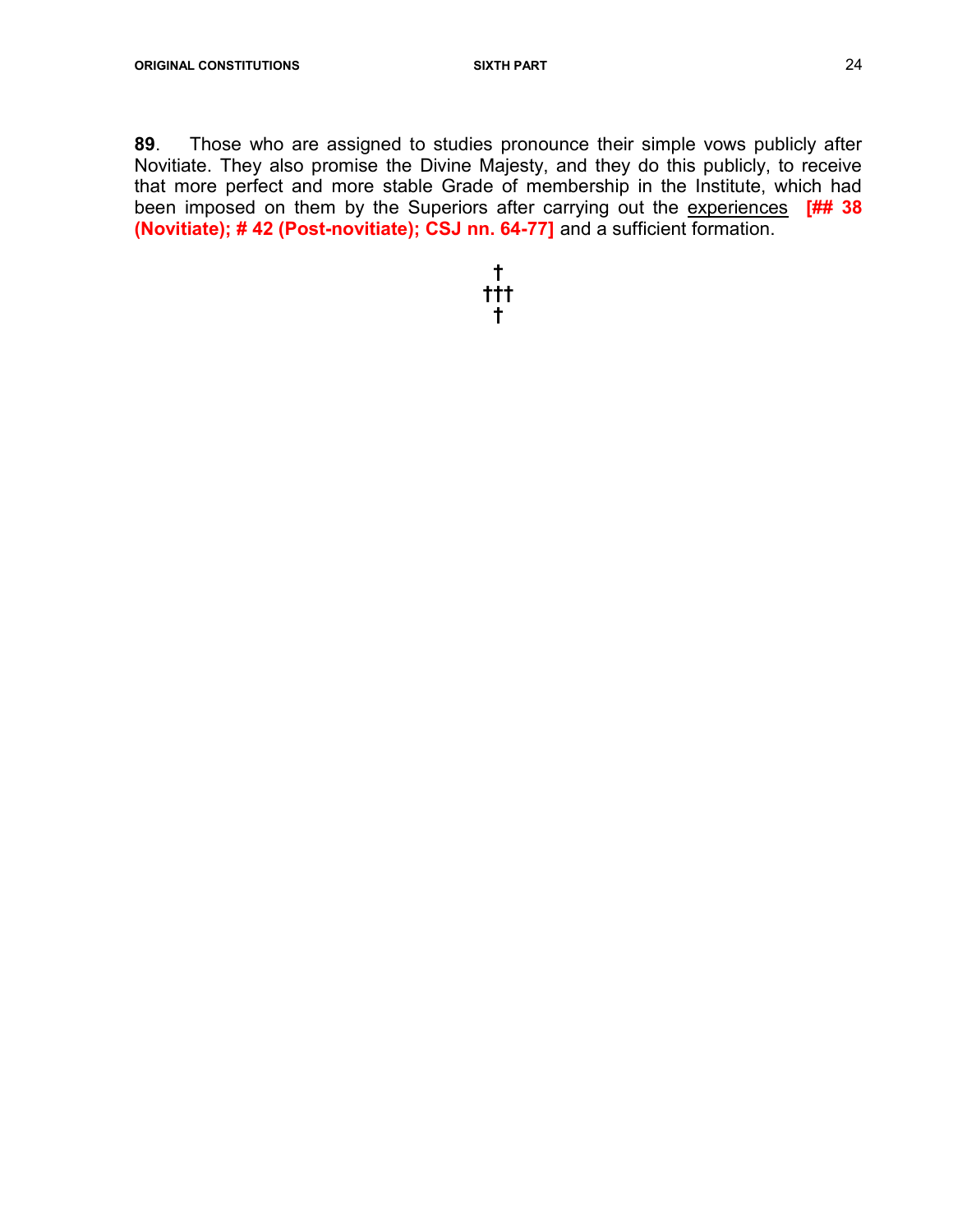# SEVENTH PART ON THE OBSERVANCE OF THESE VOWS 90-151

# FIRST SECTION ON THE MANNER OF POVERTY 90-104

#### [Suarez IV, cc. 4-11: S. pp.713-759]

#### Chapter 1 On the Manner of Poverty with respect to the Community

**90**. Although those who pronounce simple vows in this Institute may retain the ownership of their goods, nevertheless, they cannot do so unless their Superior knows and approves of it. They are to be prepared to make a renunciation and abdication of everything, at the command of the Superior. Furthermore, it is not licit for them to acquire any new dominion, unless the authority, or the will of the Superior agrees. **[CSJ** n. 578]

91. Their food and clothing and lodging, as well as all their religious furnishings, must be such that nothing superfluous be admitted, even though nothing should be lacking which is naturally necessary. **[CSJ nn. 94; 100]** 

92. In our Churches, there will not be held funeral rituals, nor funeral stipends, nor chaplaincies, nor anniversary celebrations, or anything similar. [CSJ n. 555]

93. There will not be any safe, or box, or basket for receiving alms in our Churches. [CSJ nn. 557; 567]

94. All will have in common whatever pertains to food, clothing, furnishings to one's room and books. What is granted for personal use, the confreres will have as not possessing, and they will be prepared to return everything whatsoever they may be using, for common use at the slightest indication on the part of the Superior. **[## 60; 61;** 95; 101; CSJ nn. 404; 466]

95. To no one is granted the perpetual use of books, or those which he might take away with him wherever he may be transferred. [# 61]

# †††

#### Chapter 2 On the Manner of Poverty with respect to Individuals

**96.** No one will use anything as though it were his own. **[# 94]** 

97. No one will keep privately in his own room, or have under his own care, and for his own free use, whatever pertains to the sustenance of the body, as food and drink. [## 230-233; CSJ n. 570]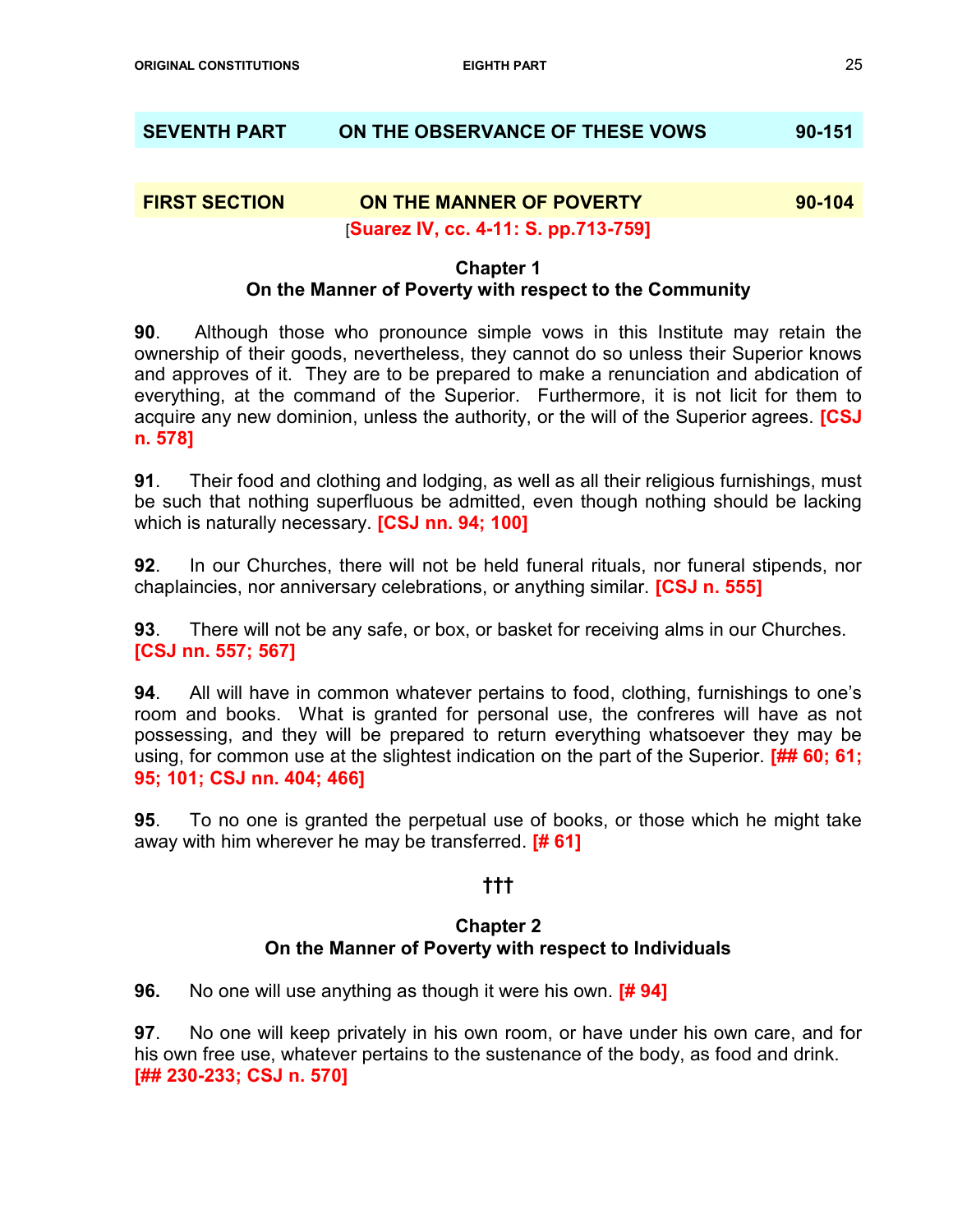98. If anything of this nature should be sent to any religious, this is not for his own use or possession, but must all be received and distributed in common use. [CSJ n. 580]

99. No one will keep the door of his room or chest locked, without the permission of the Superior.

100. Regarding clothing [## 6; 29; 32; 43; 69; 91; 133; 137] and personal laundry, and all that pertains to the furnishings of his room, no one should retain anything beyond what is actually necessary for the use of the body, but all else should be kept in the common wardrobe. [CSJ nn. 8; 81; 296, f.; 579-580]

101. No one should have any books [## 60; 61; 94; 95] without the permission of the Superior, nor should he write, or note anything in them. [CSJ nn. 372-373; 466]

102. No one is to receive anything in compensation for his spiritual ministry [# 3] or pious offices, which the Institute offers to its neighbors gratuitously. **[CSJ nn. 8; 82;** 398; 475-478 564-568]

103. No one can give, receive or dispense whatever belongs to the house, without the Superior's consent.

104. In order that each one be content with whatever is distributed to him from the common supply, he should be ready to accept the more menial and abject goods for his greater abnegation. [## 90; 94; CSJ nn. 81-83; 296, f.; 572]

# †††††

# SECOND SECTION ON THE MANNER OF CHASTITY 105-119 [Suarez IV, cc. 1-3: S pp. 699- 712]

# Chapter 1 On the Manner and Purpose of Chastity in Common

105. There is to be a cloister regarding women. [## 4; 74; 75; 105; 108; 114; 269; 281; 290]

106. No one should leave the house unless with the permission of the Superior, and with a companion assigned by him.

107. On returning home, if there had been anything of note which his companion did, or which had happened, both confreres will refer the matter to the Superior. Furthermore, if anything important might have been heard from other externs, or which had been seen along the way, they will also make it known. [## 47f; 111; 308-314; CSJ nn. 63; 93; 263; 615]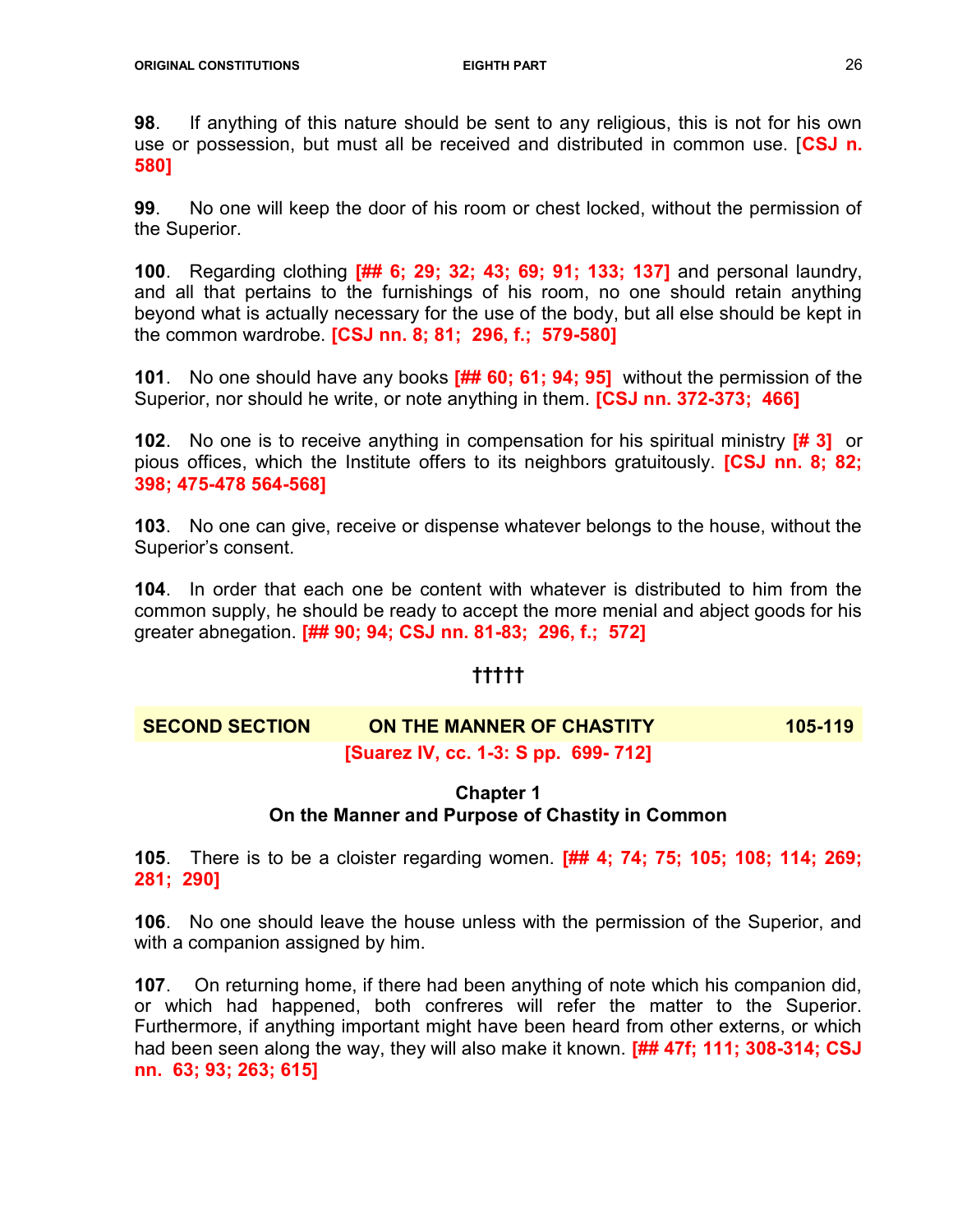108. No one will speak with a woman, or hear her confession, unless with the door opened and before those present, who will be able to keep them in view, even though it is not licit to listen. [## 4; 74; 75; 108; 114; 281; 290] [cf. Suarez 9, c. 8, n. 18: S. p. 1051b]

109. Each one moreover will tend to that perfection of chastity, which befits men whose office is angelic, or who are espoused to Christ our Lord, for their soul is given in marriage to Christ, as the Apostle says, as a chaste virgin, or holy in mind and body [cf. 2 Co 11:2].

#### ††† Chapter 2 The Means for preserving Chastity in Particular

110. For this, there is to be the frequent exercise of prayer and meditation  $\left[\frac{\text{III}}{\text{III}}\right]$  47-48], which either the common rule, or the order of Superiors will assign to each one.  $[$ ## 127; 208-220; CSJ n. 582]

111. In order that the confreres might be effectively and gently assisted by their Superiors in overcoming all the difficulties and dangers which in the keeping of chastity customarily occur, each one will conceal nothing of this matter from the Superior, or the Confessor, or to someone else to whom the spiritual care of the religious is entrusted. Rather, each will manifest all temptations, and dangers. Likewise whoever might know of a danger for any confrere outside of confession, will be held to manifest this secretly to the Superior. [## 47; 107; 308-314; CSJ nn. 200; 261-263; 424; 551; 582]

112. Each one will assume that mortification of the flesh through abstinence from food and drink, which is fitting for him in the judgment of the Superiors or the Confessor. [## 31; 43; 44; 112; 156; 277; 293]; CSJ 8; 263; 300; 482]

113. Idleness will be totally and perpetually avoided by each and everyone. Manual labor, or some external exercise of the body which seems to be the most proper and expedient, will be assigned to each by the Superior. **[#48]** 

114. Conversations with women and visits, as well as communications, whether verbally with those present, or by letters with those who are absent, are to be avoided. However, in necessity, or when there is real hope of great fruit, these will be conceded by the Superior only to well proven and prudent men. [## 4; 74; 75; 108; 114; 281; 290]

115. Likewise any excessive familiarity and singular friendship especially among the young, are to be avoided. [## 208-220]

116. Moreover, no one without permission of the Superior will enter the room of another. When one has entered, with the permission of the Superior, the door will be left open while they are talking.

117. No one will touch another, even in jest.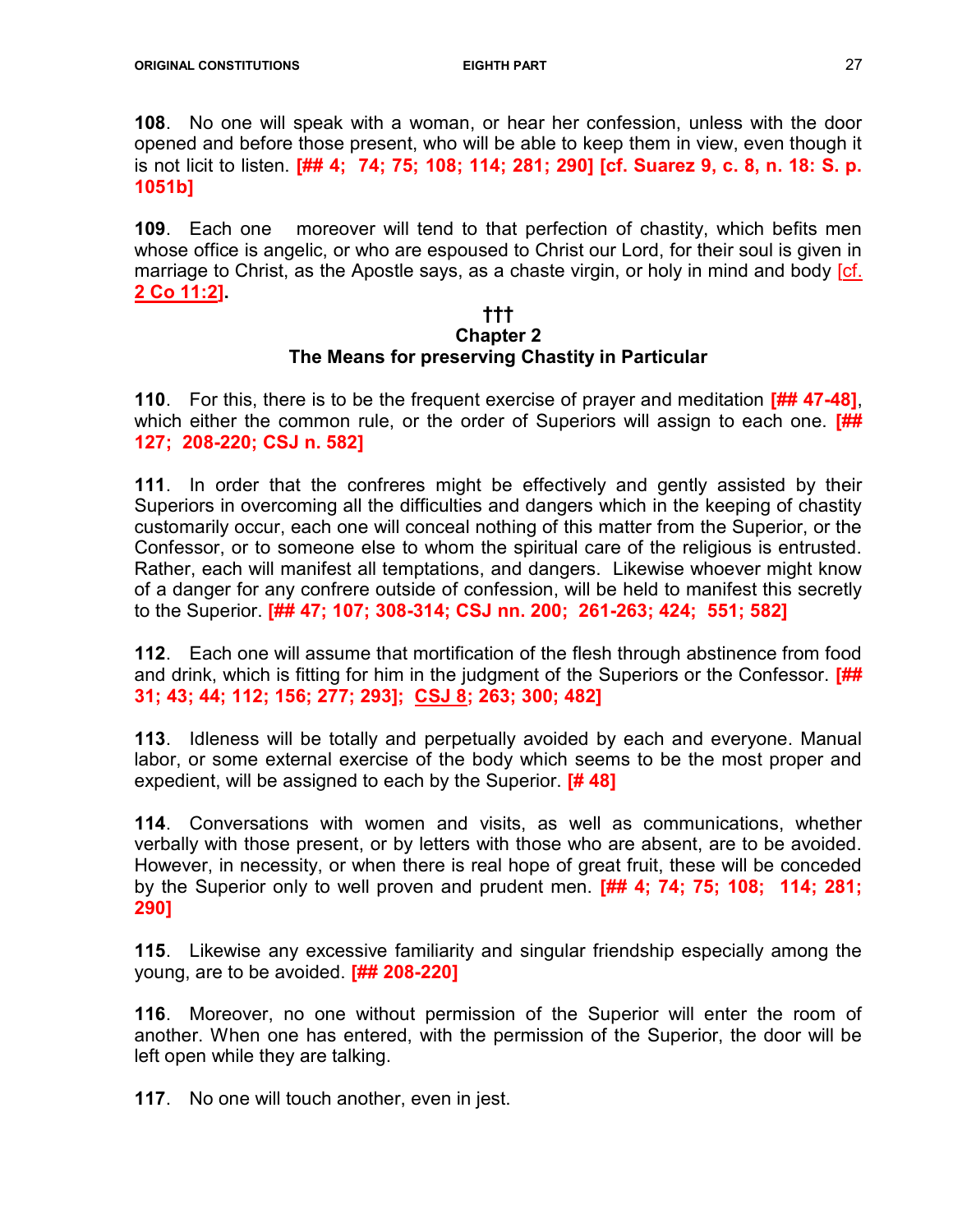118. Great care also will be exercised by all that with due frequency, and the right disposition, each will approach the Sacraments of Confession and the Eucharist. [# 47]

119. Likewise, modesty which is chiefly noted in the observance and custody of the ears and tongue and the other senses, and which is manifest in the remaining gestures of the body, is especially necessary for all, both for the sake of conserving purity of morals, and for promoting the edification of others. **[CSJ n. 250]** 

#### THIRD SECTION ON FOUR-FOLD MODESTY, AS AN AID, OR EMBELLISHMENT OF CHASTITY 120-137

#### [Mss B ## 1599, ff.; 1642-1656; 1670]

# Chapter 1 On Humility

120. Thus, all will practice modesty in all matters, so that it might appear to all who are in the house, or outside, for the praise of God. And first of all, they will moderate through humility every motion of the mind which tends toward one's own excellence.

121. In the acquisition of this virtue, the confreres are to exercise it through those twelve degrees which the divine Benedict has placed in his Rule, c. 7.

- 1. To be humble not only of heart, but also to show it in one's very person, one's eyes fixed to the ground.
- 2. To speak few and sensible words, and not to be loud of voice.
- 3. Not to be easily moved and disposed to laughter.
- 4. To maintain silence until one is asked.
- 5. To do nothing but what one is exhorted by the common rule of the monastery.
- 6. To believe and to acknowledge oneself more lowly than all others.
- 7. To think oneself worthless and unprofitable for all purposes.
- 8. To confess one's sin.
- 9. To embrace patience by obeying under difficult and contrary circumstances.
- 10. To subject oneself to a superior.
- 11. Not to delight in fulfilling one's own desires.
- 12. To fear God and to be always mindful of everything that God has commanded.

# †††

#### Chapter 2 On Studiousness

# [MssB ## 1663; ## 49-68; Suarez V, cc.1-6: S. pp. 801-835]

122. All will moderate the desire of whatever pertains to knowledge. This is done through studiousness, which is contrary to the vice of curiosity.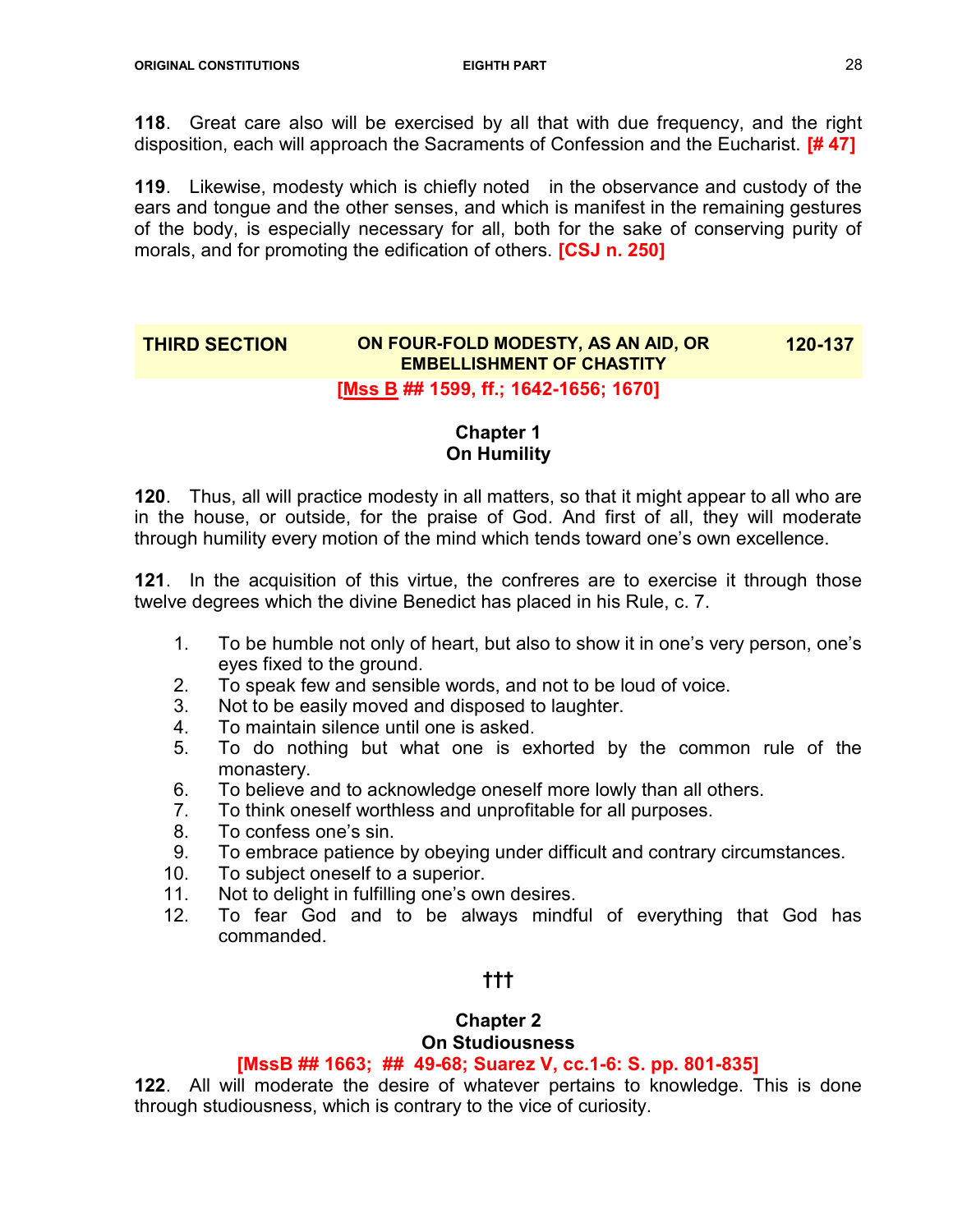123. Each one will refrain the appetite of knowing, in accord with this Apostolic saying: 'Do not know more than it is necessary to know, but know unto sobriety.' [Rm **12:3]** What pertains to your office, Basil states, learn studiously and pursue, but do not inquire further out of curiosity. [Rule 235] [Regulae brevius tractatae, t. 2, 494 E].

124. First, the confreres should avoid those studies that are harmful; then, those that are useless, or impertinent, which greatly impede knowledge, according to these words of the same Apostle: 'Whoever wishes to be wise among you, let him become a fool.' [1 Co 3:18]. [# 150 – same quote]

125. In those studies which are to be learned of necessity, or which would be useful, for the glory of God and for the greater service of the Church, all will struggle with alacrity and constancy, against all fatigue, negligence or boredom in deepening their knowledge of these matters. **[## 57; 185]** 

126. In their studies, they will also observe the prescribed schedule, so that they will not study, or read, or write, or meditate, before, nor after the time established. They will also keep to the place and the manner and the other circumstances required in studying, in accord with the norm of obedience.

127. They will also keep that order so that they do not prefer knowledge over the spiritual exercises of prayer and meditation, spiritual reading and the required examinations of conscience, and other similar exercises. Neither should they place studies ahead of religious discipline or the orders of Superiors. They should always be prepared to interrupt them immediately, even totally, at the hint of the Superiors, they should be willing to give up studies altogether already undertaken, according to that line in the Psalm: 'Teach me wisdom and knowledge.' [cf. Ps 118:66]. [cf. also 1 Tm 4:16; ##66; 72; 110; 152]

# †††

#### Chapter 3 On the Moderation of the Senses and Bodily Acts [MssB ## 1638; 1661-1662

128. In the third place, the confreres will moderate all that pertains to the movements and actions of the body, and this so that they will be performed decently and uprightly, both in what is done seriously, as well as what is done for the sake of recreation. **[CSJ** nn. 250; 349]

129. That gait is worthy of approval, states Ambrose [1 De Officiis, 18, 75. t. 2,21 c] in which there are apparent the weight of gravity, and the mark of tranquility, provided, though, that there is not present any affectation, but that every movement is to be pure and simple.

130. In like manner, Ambrose [ibi, 19, 84,p. 24 A] does not approve of an excessively sweet sounding voice, or affected gestures - nor, should anyone act too informally, or in an excessively rustic manner.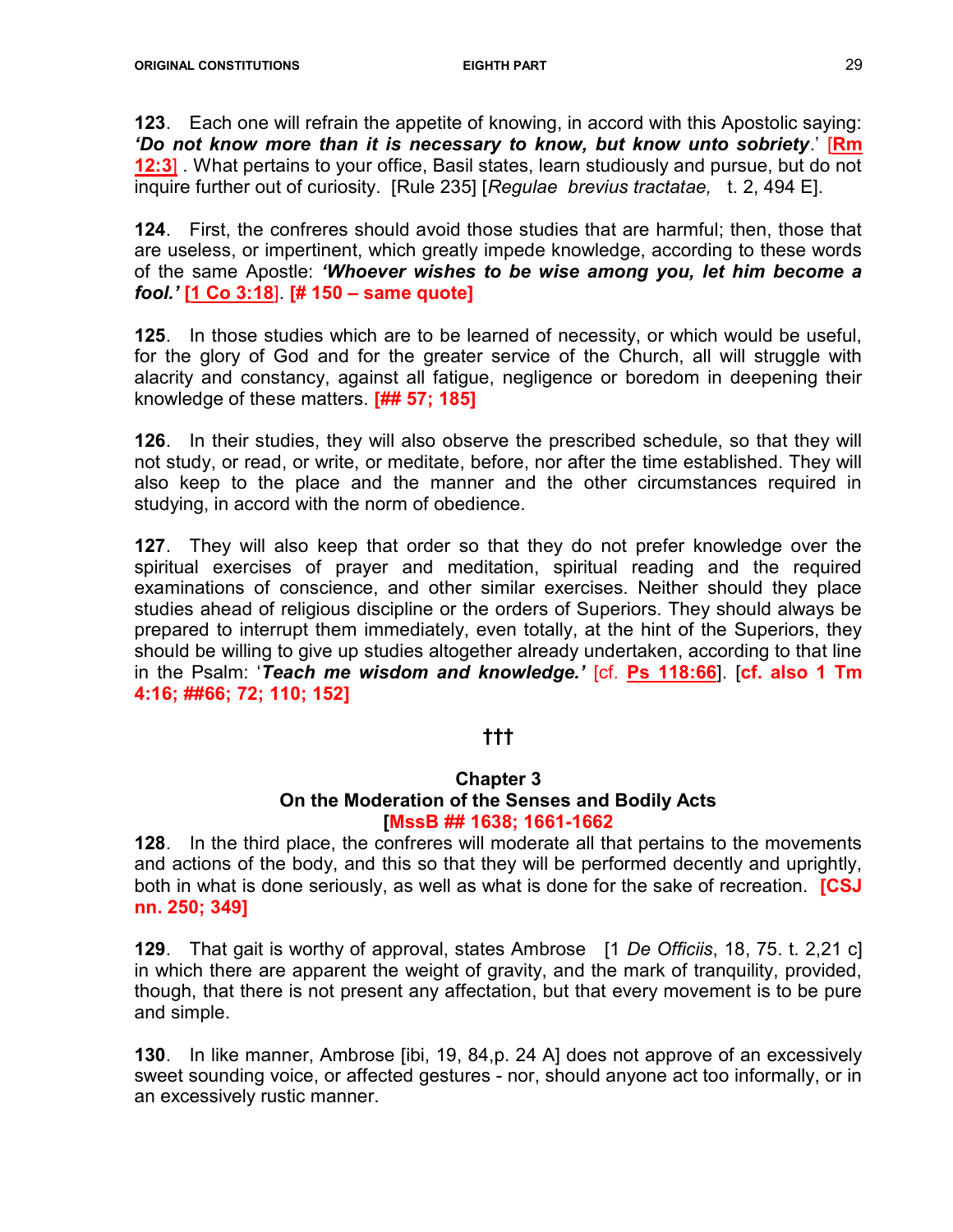131. The proper orientation of exterior movements is expected not only in accord with the convenience of the acting person, but should also be in harmony with the decency inherent in external realities, other persons, activities, and places, in line with that praise offered by Sacred Scripture in which the Saints are lauded by the Holy Spirit as 'having a care for beauty' [cf. Ecclus 44:6] To have such concern to maintain beauty implies the rendering to each one what is fitting for him. Thus, St. Augustine says in his Rule: 'In all your gestures, let there be nothing which would offend the notice of another: but let everything be what is proper to the holiness of your state.' [Ep. 109, t. 2 - also, Ep 211, 10. t. 1, 784 F].

132. Each one should take part in the usual and proper common recreations. In these, no one should manifest inopportune harshness and excessive severity and a morose visage. This would inhibit the proper recreation and rest of others. So, through religious modesty, there is avoided both in words and deeds in jest, every worldly impertinence, so that in no manner would the harmony of good works and virtues be broken.

# †††

#### Chapter 4 On the Moderation of Exterior Apparel necessary for Life

133. Finally, in the fourth place, they will moderate all that pertains to external apparel, as in clothing and everything in this category, so that in all that concerns the religious man there are evident the poverty of the rule, and all that modesty would regulate for what is proper and in good taste for the glory of God and the edification of one's neighbor. **[CSJ n. 251]** 

134. This decor should not be affected, but rather should be natural, simple, and even somewhat informal rather than excessively careful, but more in the common manner. It needs to be a decor that bespeaks religious poverty, whether with regard to one's clothing, or that each one's external appearance be such that nothing be lacking to both what is fitting and what is needed, nothing added or removed, that would indicate affectivity, as Ambrose says [cf. 1 De Officiis, 19, 83. t. 2, 23 E].

135. So, this exterior care of oneself should be humble, in that it will exclude the intention of self-glory, nor should it be extravagant or indicate excessive preparation. It should be sufficient, while excluding all intention of drawing attention. In the last analysis, the superfluous care of anything of this nature, is to be avoided.

136. Nevertheless, there should be avoided that slovenliness, which indicates a lack of any care, or effort that is needed to present an external appearance of what is proper. There should be totally avoided that ostentation, as St. Augustine says, of any sloppiness that one might present as a sign of being unkempt. This is all the more dangerous in that it presents itself under the name of the service of God [cf. 2 De Serm. Domini, 12, 41. t. 3.2, 216 E].

137. Clothing should be simple and proper, which would bespeak of poverty and at the same time, be suitable both for the ministries to be offered, as well as in accord with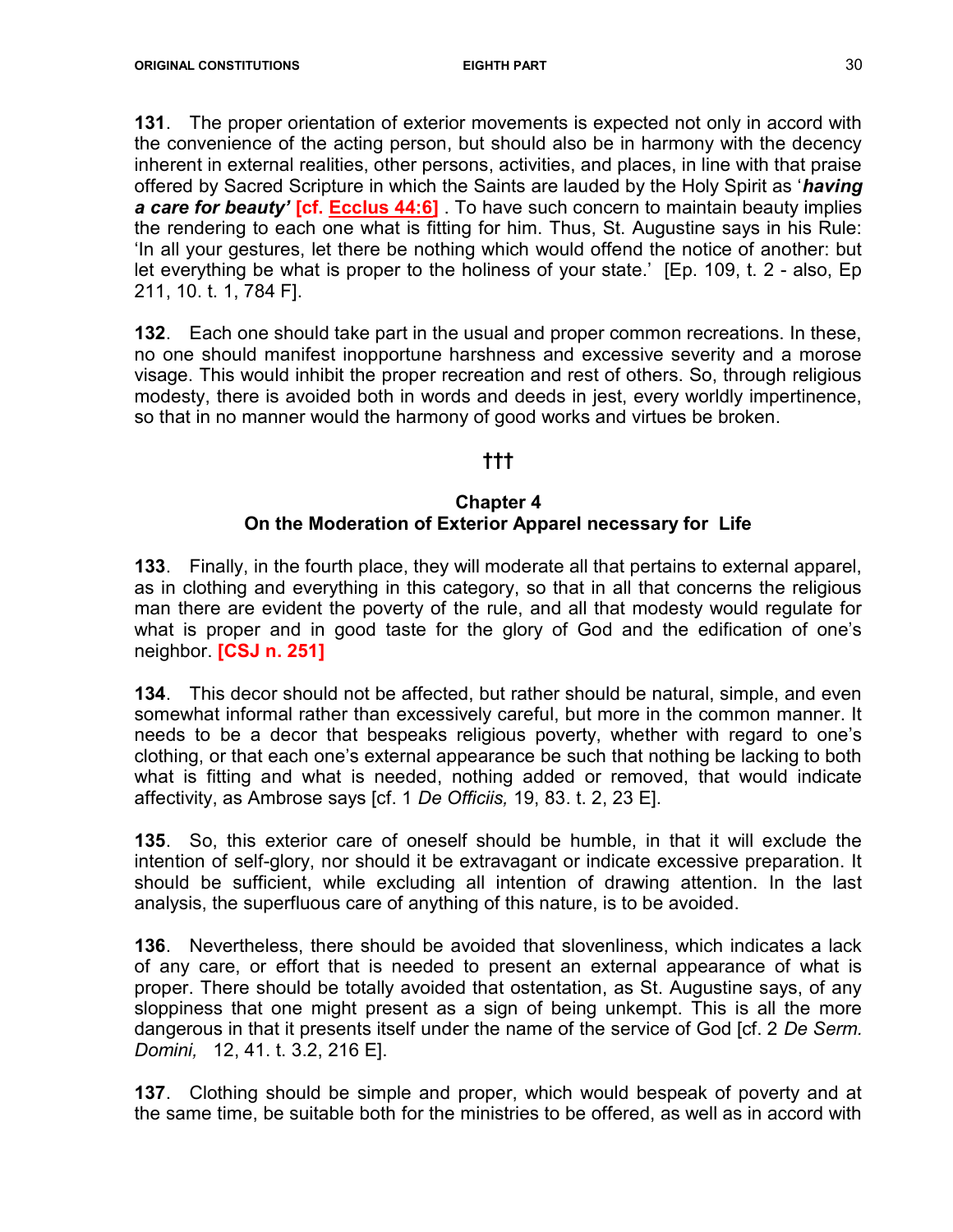those among whom one works. It should be clean and not torn. [## 6; 29; 32; 59; 137; CSJ nn. 9; 19; 81; 101; 197; 292; 297; 577-579]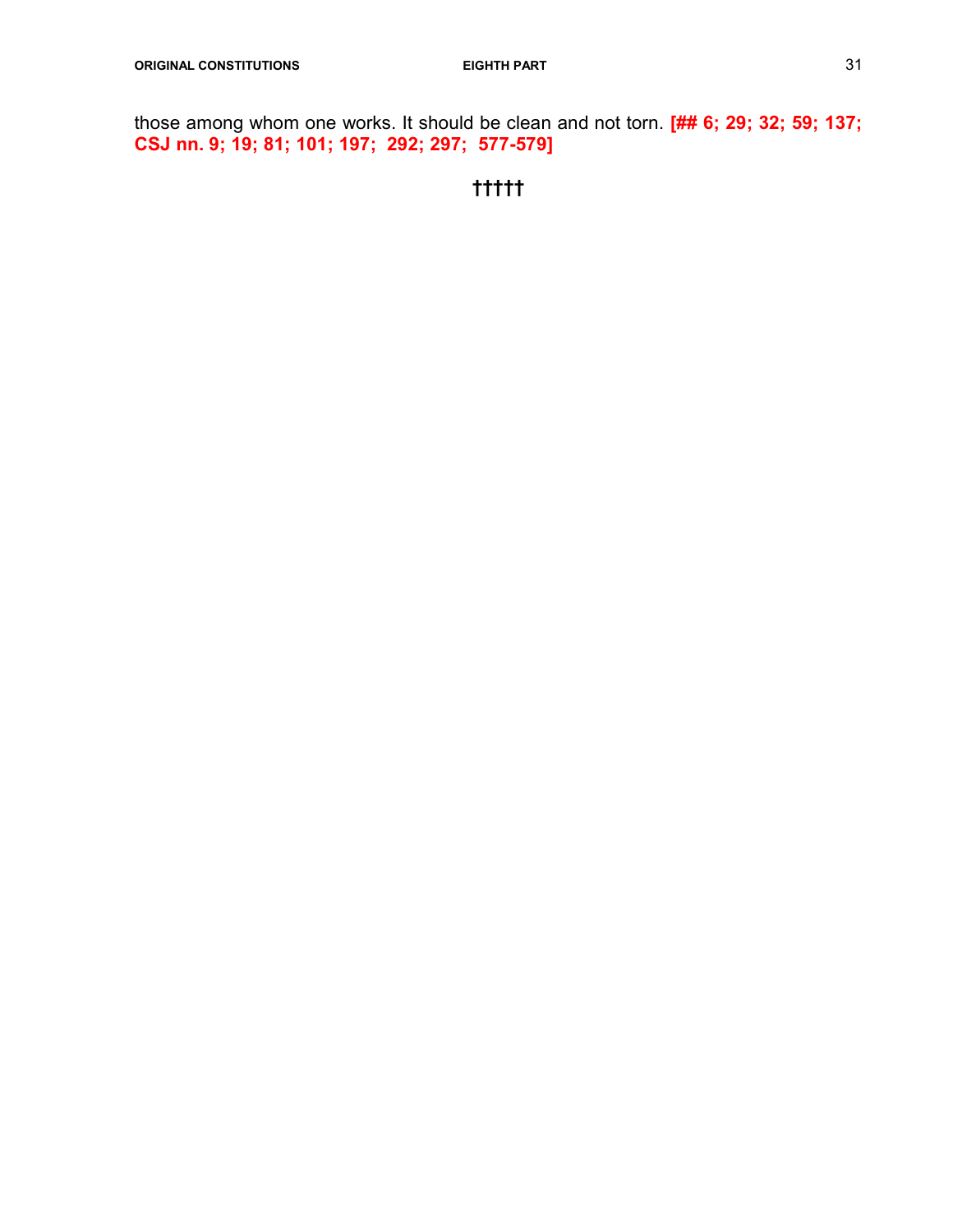# **FOURTH SECTION ON THE MANNER OF OBEDIENCE** 138-151 [Suarez IV, cc. 12-17: S. pp. 760-800] [# 141] Chapter 1

# On Obedience in General

138. All the Rules and prescriptions in this Institute do not oblige under any sin, either mortal, or venial. In like manner, the simple command of the Superior is not considered to include any obligation under sin, unless he should add 'in virtue of obedience', or something similar. [## 141; 150; CSJ nn.547; 652]

139. All will obey even the subordinate Superior, or anyone who may have been placed over an office, and anyone who has the faculty of commanding, as one would obey Christ Himself. [## 81; 149; CSJ nn. 284; 286; 424; 547; 551]

140. All will take care that when they indeed do obey, they will also further conform their will and mind itself to the order of the Superior. [# 284]

141. The obedience that is to be shown in everything that is ordered which does not go against the precepts of God, or the Church, or the rules of this Institute, is to be integral  $[# 142]$ , prompt  $[# 143]$ , strong  $[# 145]$  and humble  $[# 144]$  with the perfect abnegation of one's own will and judgment. **[CSJ nn. 284; 547; cf. M. Esponisa Polit,** SJ, Perfect Obedience. A Commentary on the Letter of St. Ignatius of Loyola. WEstminister MD: Newman 1947]

# †††

# Chapter 2

# On the Degrees of Obedience in Particular [Suarez, IV, 13, nn. 4, ff.: S. pp 766b-768b; 774a, ff.]

142. In the first place, all will take care that in its execution, or in the act of obedience, that this be shown integrally, and not only in a partial manner. This holds true not only in obligatory matters, as this is simply required, but also with a view to the height of perfection in all other proper areas. For that obedience is perfect, when it is universal and makes no exception, unless in what would displease God. Obedience will be all the more prompt when it anticipates the expressed precept of the Superior, once his will has come to be understood. [## 50; 141; 149]

143. Promptness also will especially appear in the act of obedience, so that no one will slowly or hesitatingly accede to carrying out what has been ordained. Rather, the confreres will rival the heavenly spirits on earth, putting aside all delay, leaving behind all their own projects, they will hasten and even fly to do the will of their Lord, just as soon as each one comes to know of the wishes of the superior, or perceive a sign from him. Such perfect obedience leaves unfinished one's own business.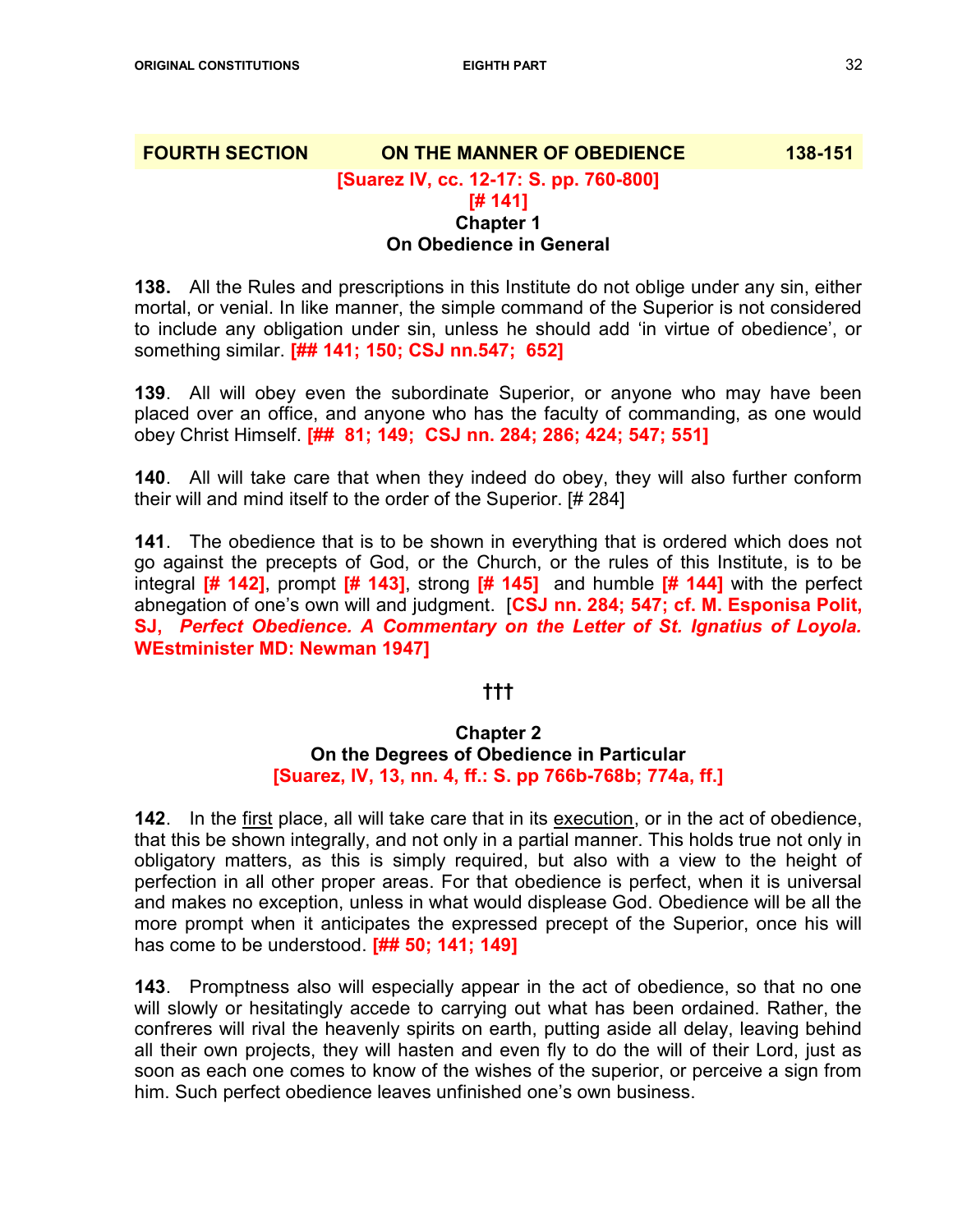144. The act of obedience will also be humble when no excuse is brought forward before carrying it out. However, should a real impediment arise, or at least one considers that there is one, or that he entertains some probable doubt concerning it, this will be humbly pointed out to the Superior, and the solution will be left up to him. [CSJ nn. 284; 292; 543; 552; 627]

145. Lastly, the act of obedience is to be strong, that is, constant, and with due perseverance, so that it not be held back in anything, or at any time, no matter how difficult  $[# 185]$  and repugnant to nature it may be.  $[CSJ \text{ nn. } 53, \text{ ff.}; 547]$ 

146. In the second place, then, as to all that pertains to the exercise of the will in obeying [Suarez IV, c. 14, nn. 1, ff. : S. pp. 768b-777a], it should primarily be pure. And the formal intention of obedience is toward the observance of the precept, and toward the fulfillment of the will of the Superior; or, more sublimely, it is all is carried out on account of the will of God. [# 139; CSJ n. 550]

147. Obedience must also be voluntary, so that very freely and very diligently the confrere will defer, as Jerome [cf. Ep. 125 ad Rusticum, c. 15. t. 1, 937 A] states, to the 'Superior of the monastery, fearing him as the Lord, and loving him as the Father'. [## 142; 149]

148. Lastly, obedience should be carried out with rejoicing and with spiritual joy and that it be observed with a constant and persevering mind, and with all humility of spirit. [CSJ n. 547]

149. In the third place, in so far as the intellect is concerned, all will strive and take every care that obedience be entirely simple, so that it will not look upon the Superior as a man, but as God, and that he consider his command not as human, but as divine. [# 142; CSJ nn. 284; 547; S. p. 777b]

150. The confreres will not inquire about the reasons of the order, nor discuss it, nor analyze it provided that all that is ordained is beyond sin. No one should pass judgment on the decision of the Superior, as the role of the conferee is to obey and to carry out what is ordered, in harmony with the statement of Moses: Listen Israel, and be silent! [Exodus, Dt 27:9 ??] This is wisdom, precisely that of not having any, as the Apostle [cf. 1 Co 3:18] states: Whoever wishes to be wise, should be the fool! [# 150: same verse] [# 138; CSJ nn. 547-549]

151. Each one will make every effort to be ruled by that counsel and judgment, according to the saying of the Fathers, found in Cassian [Coll. 2, c. 11], to be carefully retained: that by no other vice does the Devil up-end the monk, and lead him toward death, than when he persuades one to trust in his own judgment, rejecting the counsels of his Seniors. **[CSJ n. 276]** 

> † ††† †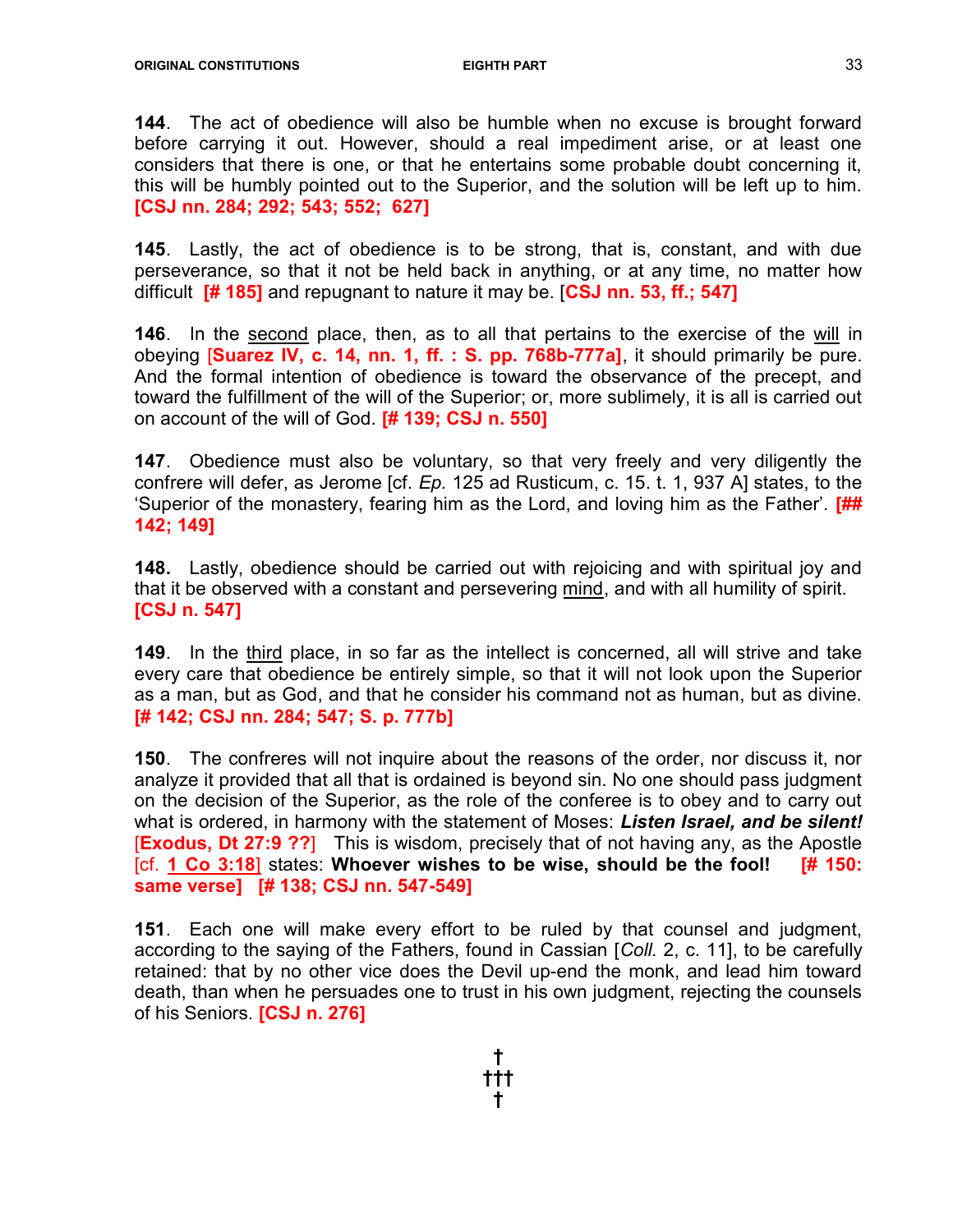#### EIGHTH PART ON THE PROMOTION OF THE STUDENTS 152-157

#### [SCHOLA AFFECTUS - CSJ n. 516]

Chapter 1

# On the Final Formation after the Completion of Studies [## Spiritual 'Experiences': CSJ nn. 65-70; ## 38; 42; 66; 72; 127]

152. Once their studies have been completed so that should any of their fervor for virtue grown tepid it might be rekindled, the students will be proven still for another year, both in the exercises of devotion and humility, as well as in the ministries of the Congregation. [Suarez VI, 1, n. 7: S. p. 839a]

153. This formation might be conducted either in the same place as the Novices, if their number is small, or in a separate house, removed from the customary contacts of their friends and relatives, either personally, or by letter.

154. If their number should warrant it, these confreres will gather in the same house under one Instructor, who will be suited for this office due to his own authority and experience in governing.

# †††

#### Chapter 2 On the Nature of this Formation

155. This Instructor will take care to form all the students spiritually, and will explain the universal nature of our Institute, on a few assigned days of each week, as well as making clear to them the practical matters of helping out their neighbors work out their salvation. **[# 33]** 

156. The Instructor might also privately impose penances and mortifications [## 31; 43; 44; 112; 156; 277; 293], which he may judge would lead to their progress [## 47, ff.]. However, whatever pertains to the external discipline, he will do all only after having consulted the Superior of the House of which perhaps only a certain part is for their dwelling.

157. Should it happen that any one of the candidates prove to be less than satisfactory in this period of formation, he would be sent away and this put off until another time.

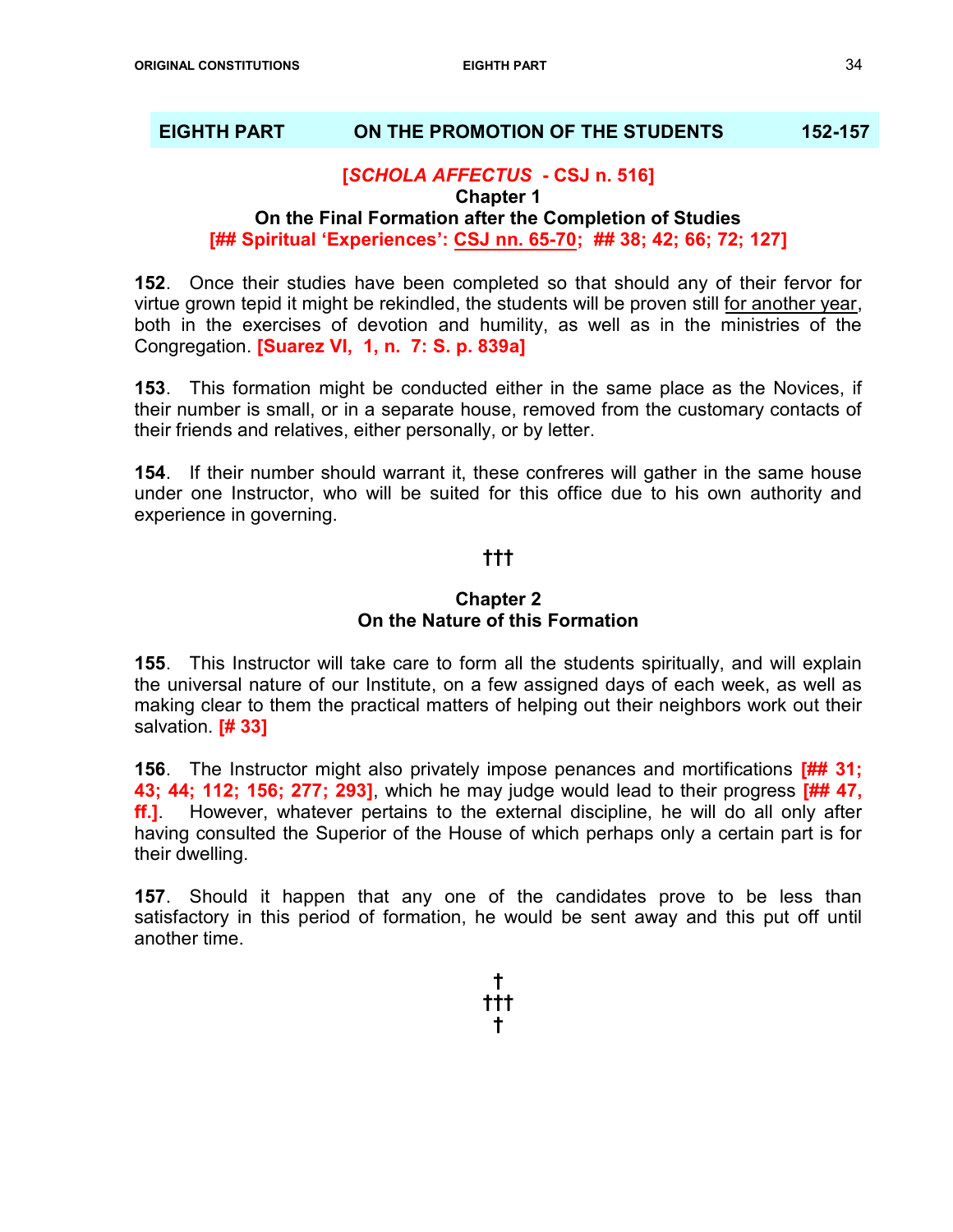# NINTH PART CONCERNING THE GRADE OF THE 'PROFESSED' 158-186 [Suarez VI, 1-5: S. pp 837-869]

# Chapter I Concerning the 'Profession'

158. Only Priests are admitted to the 'Profession' **[CSJ n. 605]**, because the principal government of the Congregation, as well as its more important ministries [# 185; 262; S. p. 966b] require the Priesthood. [Suarez VI, 1, n. 4: S. p. 838b]

159. For this promotion, there are required an outstanding basic intellectual formation  $\left[\frac{1}{44}49; 71; 72; CSJ 520; 819\right]$ , as well as each one having given proof of a life-style and good example, providing every indication of moderation of human affectivity. [Suarez VI, 1, n. 6: S. p. 838b]

160. The decision as to who will be promoted, and when this 'Profession' will be made, is solely up to the Superior of the Congregation. [## 7; 85; 160; 307]

#### ††† Chapter 2 The Means by which this Institute promotes the Salvation of Others [CSJ nn. 351; 400-414; Suarez I, 3, nn. 10, ff.: S. pp. 572a, ff.]

161. There are required the assumption of the clerical state, and the manifestation of every disposition to living this with perfection.

162. The 'Professed' are to be assigned to the administration of the Sacraments, especially of Penance and the Eucharist. They are to be committed to begging from God, even through the offering of the sacrifices of the Mass, in order to obtain from God the fruits of the Missions and the preaching and the Confessions. **[## 72-76]** 

163. The 'Professed' are to be dedicated to any ministry of the Word of God whatsoever [Suarez I, 3, nn. 10, ff.: S pp. 572a, f.] , such as:

- 1. Public preaching **[Suarez I, c. 8, n. 6: S. p. 599]**, or instructing God's people with catechetical teaching, either through public classes, or by private tutoring;
- 2. Through a pious sharing of views and conversations **[## 163/2; 255; 277, ff.]** on sacred matters, sometimes offering fraternal correction, and at other times offering encouragement for virtuous living and a greater frequency of the reception of the Sacraments.
- 3. This fraternal exchange will at times involve teaching others the path of perfection, and then offering the exhortation to live it.
- 4. The 'Professed' are to be engaged in giving Retreats.
- 5. They shall also promote Church organizations.
- 6. They will exercise a devoted dedication to the Sick, and especially to the dying. [CSJ n. 412]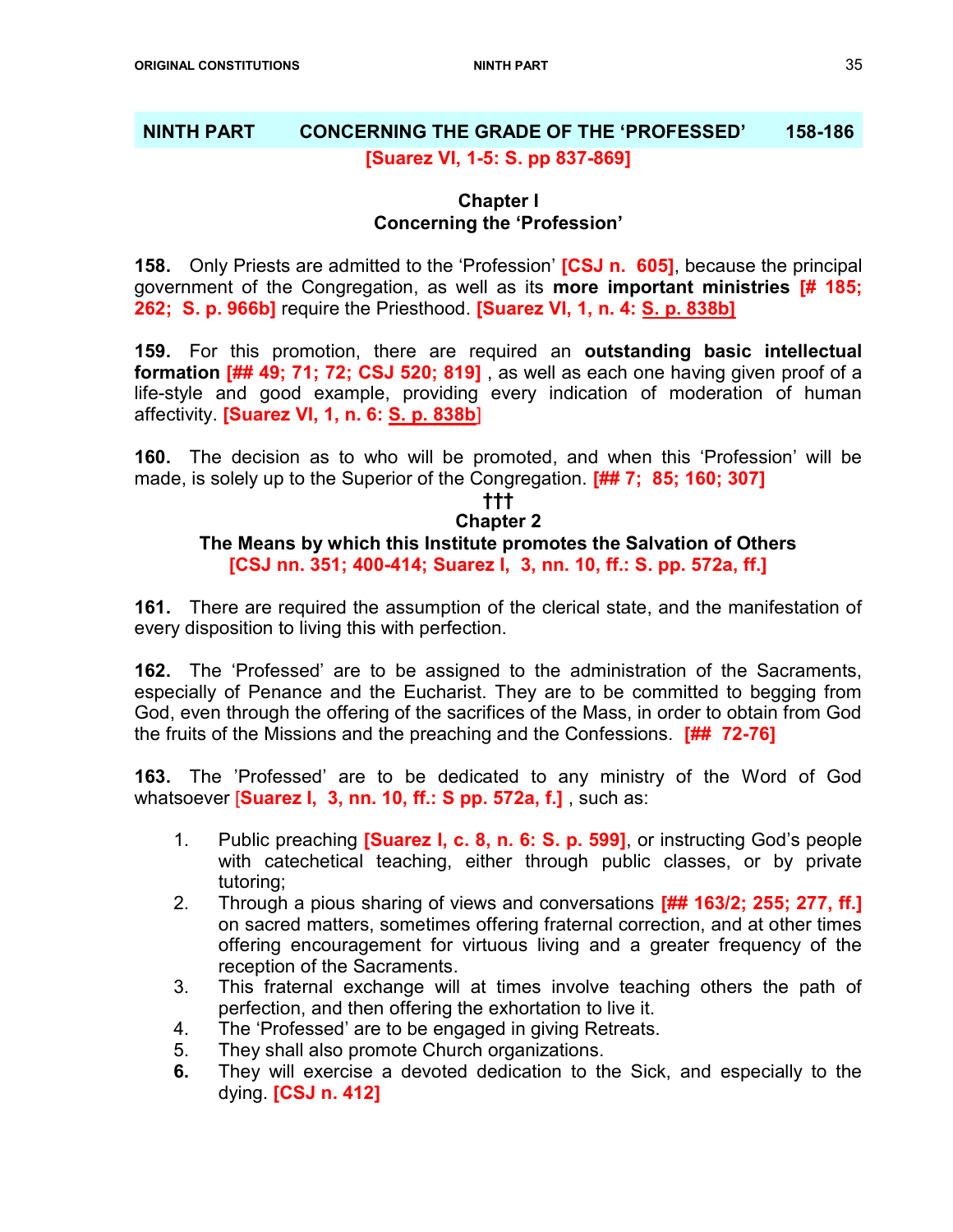164. The 'Professed' will be dedicated to contributing to the formation and discipline of Seminarians, whether these are living in Seminaries, or are extern students, assigned to parishes or living at home. The 'Professed' will accomplish this either through public courses, or private conversations, by promoting the Seminarians' life of study and spirituality. [# 67; CSJ nn. 398; 399; Epitome 379]

#### †††

#### Chapter 3

# Concerning the Instruction of Children and the Youth [De Profectu in Doctrinis ## 49, ff.]

# [Suarez I, 3, n. 11: S. p. 572b, f.; Suarez 5, 5, nn. 1, ff.:S. pp. 824, ff.]

165. Our confreres will promote in every possible manner the Christian formation of children and the youth, and also of those who are uneducated in the faith. Our men will accomplish this either through the Oratories, Catechism Lessons, even through private instructions.

**166.** Wherever it is possible  $\left[\frac{\text{# }2\right]$ , it is fitting that our men also assist in the education of the youth. In this ministry, there is to be observed that principle taken from the Shorter Rules of St. Basil: 'Since the Apostle has said: **And you, fathers, do not** provoke your children to anger, but rear them in the discipline and admonition of the Lord [Ep 6:4] - then, any of our men who teach the young, may they lead them with this mentality. May those who do instruct the youth be fully confident that they indeed can form these students, educating them in the discipline and the correction of the Lord. May our men observe the Lord's own precept: Let the little children be, and do not hinder them from coming to me, for of such is the kingdom of heaven [Mt 19:14]. If any such ideal and hope are not present, then I think that this endeavor would not be pleasing to God, nor would it be proper, or advantageous for us. **[Suarez 5, c. 5,** n. 9: S. p 827b, f.]

167. Even though children might be accepted in our ministry for the purpose of educating them, nevertheless the main goal to be sought and intended in any such instruction is their being directed toward their moral life. **[Suarez 5, c. 6, n. 1: S. pp** 830b]

# †††

#### Chapter 4 Concerning the Means to be employed in preserving and developing Morality in the Life of the Young [Profectus Suiipsius: ## 47, ff.]

**168.** Since a pure conscience is the seat of wisdom [# 65], the students should avail themselves of the sacrament of Reconciliation at least once a month. **[CSJ nn. 395;** 481]

**169.** They should participate in the celebration of the Eucharist every day. **[# 47c;** Suarez V, c. 6, n. 3: S. p. 831a-b]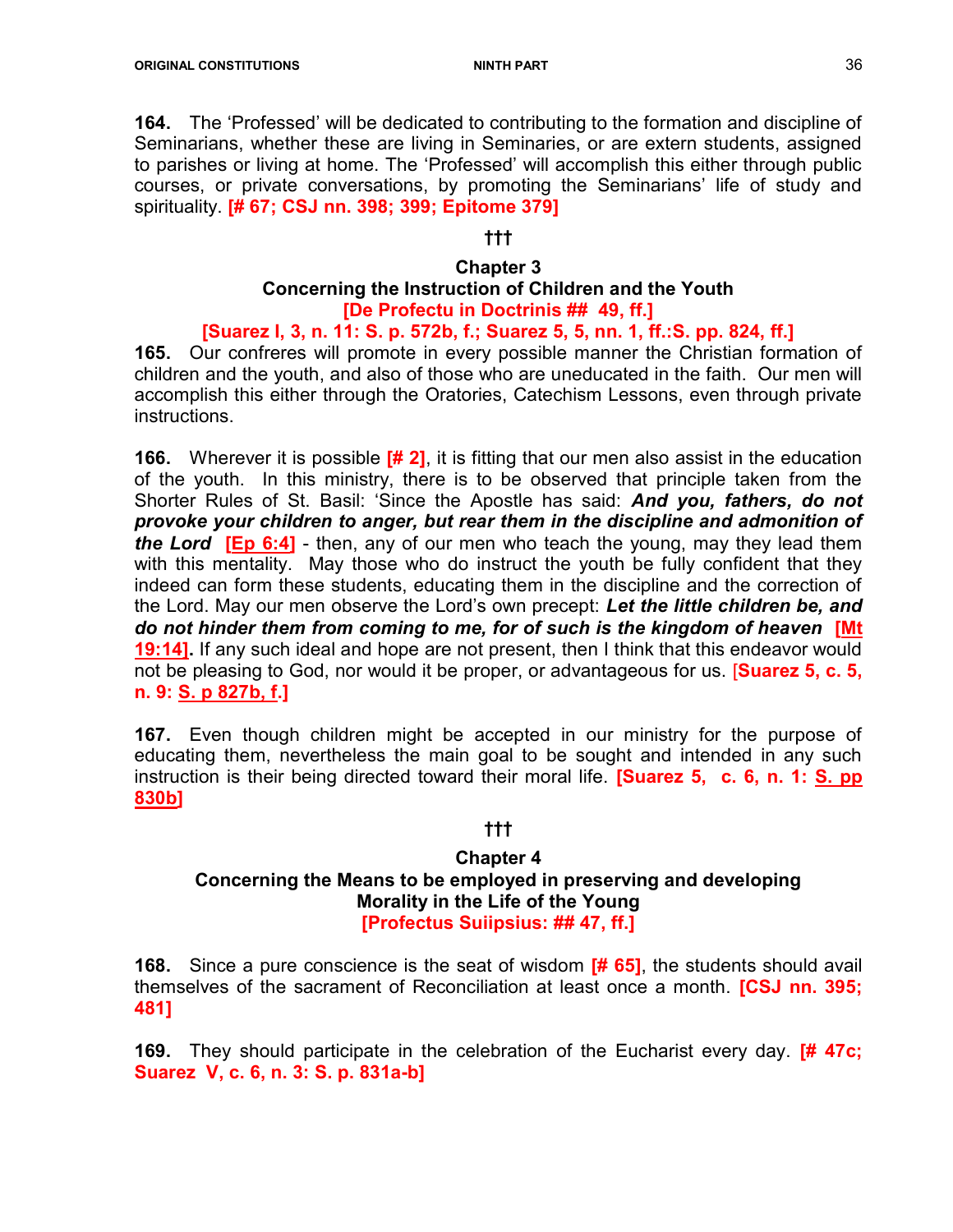170. The greatest care should be taken so that the students might be well instructed in all that pertains to Christian Doctrine [## 37; 51; 55; 72; 163; 165; 170; 182]. At least once a week, they should receive instructions in Christian Doctrine, which they are to learn and be able to express what they have learned. **[CSJ nn. 395; 483; 484;** Suarez V, c. 6, n. 4: S. p. 831 b]

171. Furthermore, each week an exhortation should be given, through which all would be inspired to an increase in virtue. [CSJ n. 484; S. p. 831b]

172. Even during their classes, should the occasion present itself, the teachers should strive to inspire their students to the service and love of God and of virtue. **[CSJ n. 486;** Suarez V, c. 6, n. 4: S. p. 831b]

173. The beginning of school and the individual classes should be introduced by a public prayer. The young people are to be taught that this brief prayer has two purposes: one is that they offer up to God all their school-work, and in particular their time and activity. The second goal is that the students accustom themselves to beg from God the grace to profit by these studies. This practice can prove to be very useful for the other activities of life. [CSJ n. 486; Suarez V, c. 6, n. 5: S. pp. 831b-832a]

174. All the books for the students use should bespeak piety and chastity, or be carefully edited. The students are not to be permitted to have or read other books. [Suarez V, c. 6, n. 6: p. 832 a]

#### †††

# Chapter 5 Those Means to be employed for the Academic Progress of the Youth [De Profectu in Doctrinis ## 49, ff.]

175. Competence and diligence are first to be sought in the teachers. It is important that they not only be learned, but that they should also be assiduous and studious to assist in the progress of the youth in all their school-work. [CSJ n. 369; Suarez V, c. 6, n. 10: S. p. 833b]

176. Good order, or methodology, are to be carefully observed, both in all the scholastic exercises, as well as in reviewing the work done. Every effort needs to be brought to bear so that the students might study privately, either in assignments of composition, or reviewing what has been learned, as well as their being able to refer back to what has already been covered. [CSJ n. 453. ff.; Suarez V, c. 6, n. 11: S. pp. 833b, f.]

177. Text books are to be carefully chosen, so that not only will they not present any danger to faith or morals, but also so that they might be the more suited for the benefit of the students. [CSJ nn. 464, ff.; Suarez V, c. 11, n. 11: S. p. 834a]

178. Sufficient discipline should not be lacking, in accord with the quality and the capacity of the students. If, however, corporal punishment is to be meted out, due to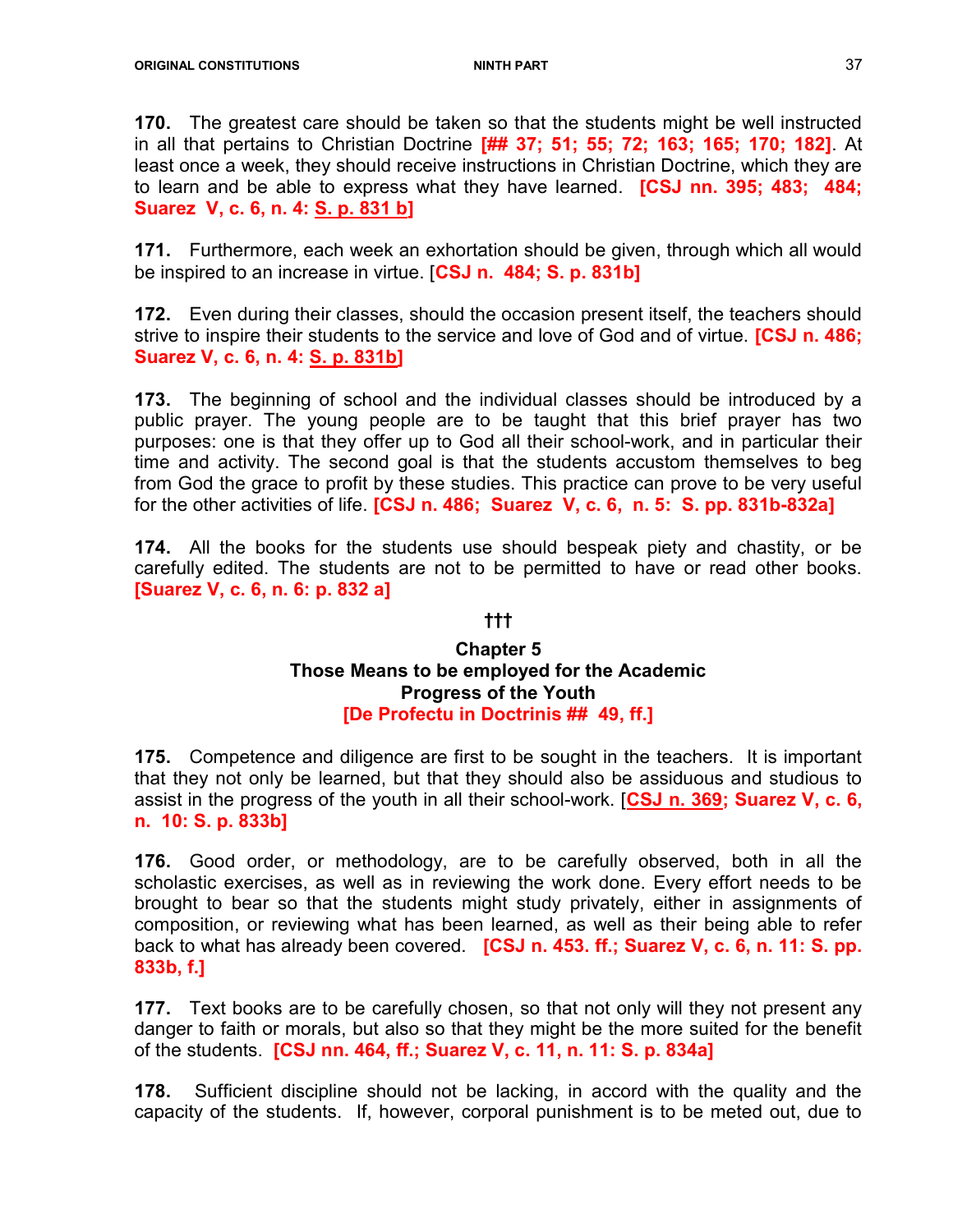the respect to be given to the religious state, this should not be administered by the teachers themselves. This should be the responsibility of the parents of the boy, or the student should be sent to a disciplinarian assigned for this task. **[CSJ nn. 395, ff.;** Suarez V, c. 6, n. 12: S. p. 834a]

179. If correction does not help, and there is some danger that this student would be harmful to others, since he does not make much progress, should he prove to be incorrigible, he is to be expelled from study. [CSJ n. 488; Suarez V, c. 6, n. 12: S. p. 834a]

180. It is very useful to propose and to bestow rewards or honors to the extern students for the sake of encouraging fervor in their studies. In all these matters, propriety and a religious sense are to be observed. [Suarez V, c. 6, n.13: S. p 834b – I Cong. Gen., Canon 119]

181. Since 'honor promotes the arts', and material rewards may not always be at hand, the teachers should also make use of the type of rewards that are commensurate to the accomplishments and the individuals achieving them. This may be realized by assigning certain places or signs of honor, through which the emulation and greater diligence among the other students might be stimulated. **[Suarez V, c. 6, n. 13: S. p.** 834b]

#### ††† Chapter 6 Concerning the Duties of the 'Professed' Fathers

182. Their duty is to teach **[Suarez V, c. 4, n. 1, ff.: S. 817, ff.]** not only in sermons, retreats. lectures, which are both necessary and useful for eternal life - but also to explain the rudiments of faith and morals to the uneducated and to children, in the Oratories, in public catechism lessons, as well as by private instructions. For this is of great use to the Church, and therefore this ministry is highly recommended to them.  $[$ ## 163; 170; CSJ nn. 108; 307; 308; 403; 645; Suarez I, c. 6, n. 2: S. p. 587b; 589b; 591a; 598b]

183. They will hear the confessions of all who approach them, especially those of the poor and children, and encourage all to a frequent reception of the Sacraments. [Suarez I, c. 6, n. 7: S. p. 591a; IX, c. 2, n.1: S. pp, 984a, ff.]

184. When the 'Professed' are sent anywhere, or assigned to reside in some place, no one will expect any provision for the journey, or for their residence, from the Bishop, or from the Pastors, but they will freely offer themselves and totally commit themselves to the task. [## 3; 67; 102; 184; Formula S.J., n. 1; CSJ nn. 4; 324; 398;; 475; 565; 588-589; 609-610]

#### †††

# Chapter 7 The Principal Purpose of the 'Professed' Fathers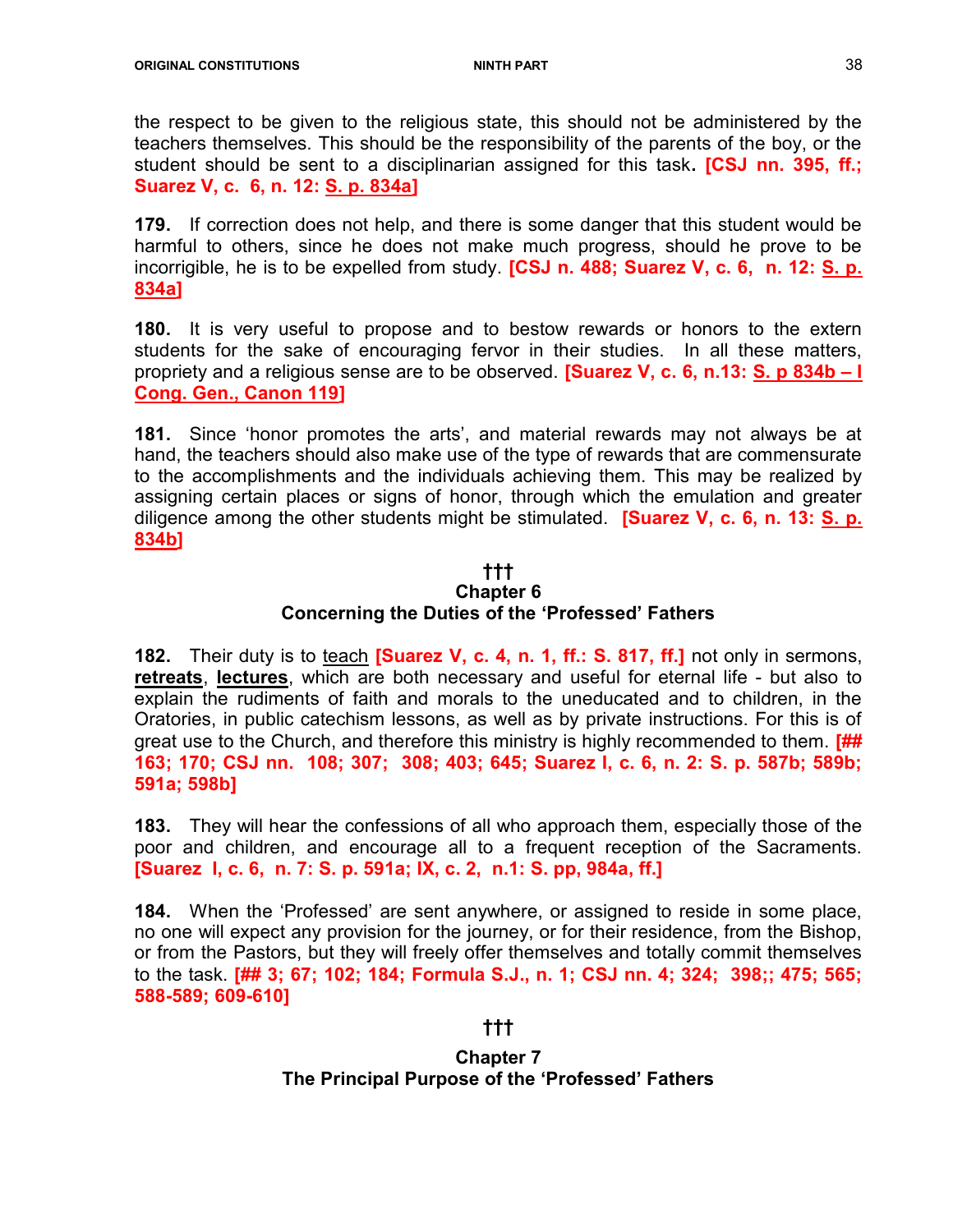**185.** Although the purpose  $\left[\frac{\text{#}}{\text{2}}\right]$  of this Congregation is to offer assistance to the Church under the direction of the Bishops, through the various and proper duties of its vocation [## 57; 125; 158; 262; Formula SJ n. 1; CSJ nn. 308; Suarez I, 3, n. 10: S. p.572b]; and since this seems at times to be an arduous and difficult [Suarez] VI, c. 4,n. 25: S, p. 862a] undertaking, and, if it be measured against human weakness, one that is exposed to dangers - nonetheless, this proposal of our vocation, therefore, is not one that is imprudent and rash **[CSJ nn. 400-404; 414; 446; Suarez** VI, c. 4, n. 21: S. p. 861b] . This is so, firstly, because it is not based on human resources, but is to be carried out with the grace of the Holy Spirit, for He Who has begun a good work in you will bring it to perfection… [Ph 1:6] [Suarez I, c. 4, n. 10: S. p. 580a], if He is not hindered in this by us. For this is the special grace of this vocation [Suarez I, c. 6, n. 9; S. p. 592a; III, q. 27; a. 5 ad 1um], which is more powerful than all dangers and difficulties **[Suarez I, c. 8, n. 10: S. p. 597a; I, 2, n. 11;** s. p. 566b; VI, c. 4, n. 25: S. p. 862a]]. Furthermore, through this plan, we do not propose to expose ourselves to dangers, nor to go to this, or that place, or to undertake one activity over another, but to follow the direction of the orthodox Bishop whom the Holy Spirit **[Suarez I, c. 4, n.13: S. p. 13: S. p. 582a]** has placed to rule the Church of God [cf. **Ac 20:28**]. This means is sufficiently safe in not erring in the way of the Lord. Finally, the concern of the Congregation is to be both in disciplining and in forming its men, as well as in selecting them, and in sustaining and strengthening them.

**186.** Furthermore, no one will contrive to be sent in one place rather than in another, but each will allow himself to be transferred, although it is not wrong to show oneself prepared for some undertaking. For, Isaiah [6:6, ff.] offered himself and Jeremiah [1: 6] excused himself. However, Jeremiah did not resist God sending him, nor did Isaiah presume to go before being purified by the coal of the altar. As Gregory has said, no one should dare to undertake the sacred ministries without first being purified, nor should anyone chosen by a superior grace, proudly refuse to go, under the pretext of humility. [CSJ nn. 628; 629; Suarez VI, c. 4,n. 25: S. p. 862a-b]

> † ††† †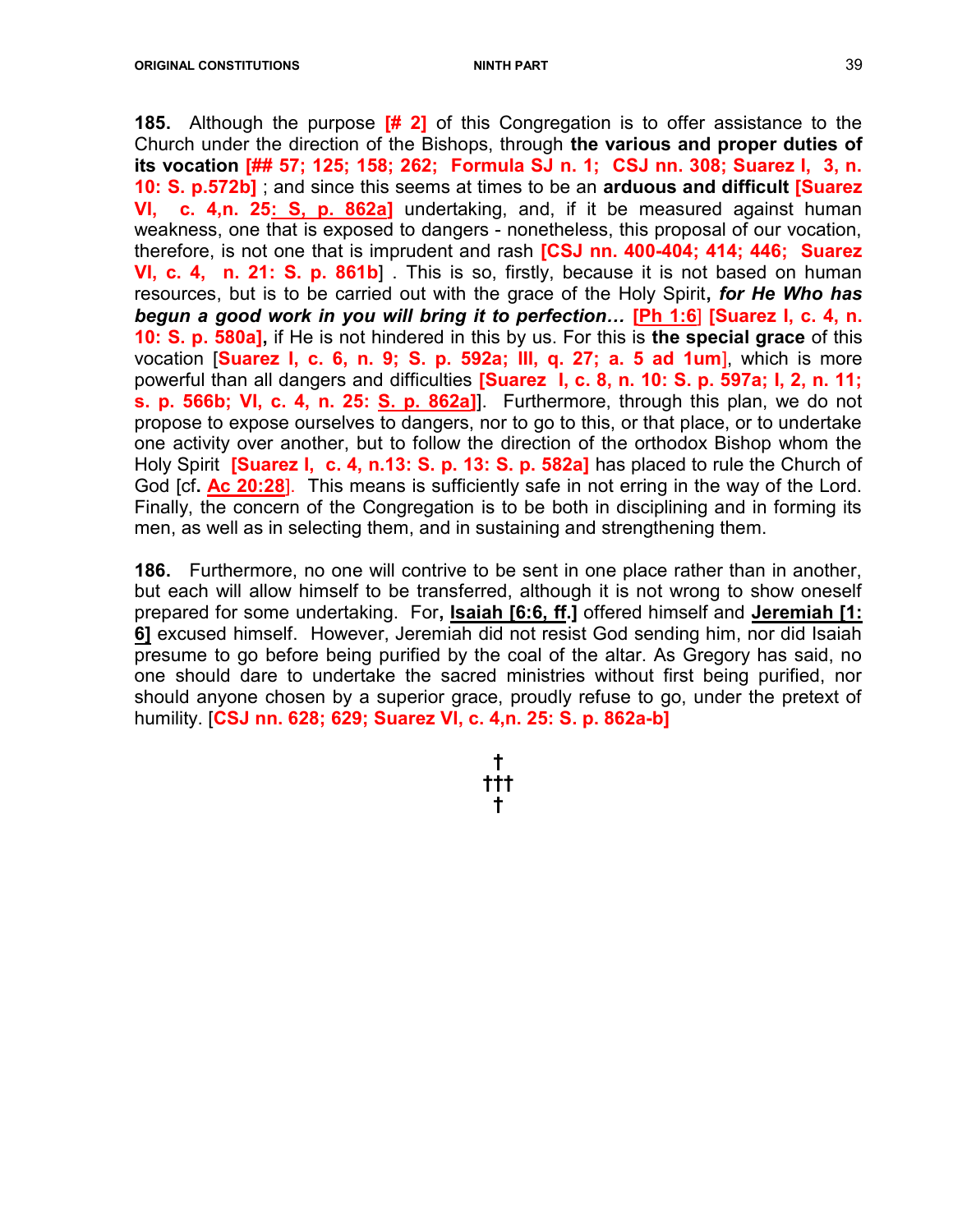# TENTH PART THE UNITY, OR THE UNION OF THE CONGREGATION 187-266

# **PREFACE Harmony among the Members** 187-190

187. All will have as the scope and countersign of the spirit of their vocation that saying of Christ the Lord: By this shall all men know that you are My disciples, if you have love for one another. [Jn 13:35]

188. If the love of charity is to be exercised toward all, this is particularly so regarding those who are of the household of the faith  $[Ga 6:10]$ , in accord with what the Apostle has said: But if any man have not the care of his own, and especially those of his house, he has denied the faith, and is worse than an infidel [1 Tm 5:8] .

189. Moreover, each one will keep before his eyes as the norm of this harmony, that which may be read in the Acts of the Apostles  $[Ac 3 & 4]$ , from which every religious community has found its inspiration and form: ... of the multitude of believers, they had but one heart and soul...all things were in common unto them [Ac 4:32]. …And they divided their goods to all, according as every one had need…and they took their meat with gladness and simplicity of heart; praising God and having favor with all the people...[Ac 2:32, ff.] ... and great grace was in them all... [Ac 4:33]. [Suarez 8, c. 6, n. 3: S. p. 948b]

190. The individual members will pursue this union and harmony, and will hold in abhorrence and studiously avoid all that is contrary to it, such as dissension, discords, keeping in mind that saying: Behold how good and how pleasant it is for brethren to dwell together in unity [Ps 132:1]. [Suarez 8, c. 6, n. 4: S. p. 948b]

# †††††

FIRST SECTION **THE NEGATIVE MEANS** 191-220

[Suarez 8, c. 7, n. 1, ff.: S. pp. 949a, ff.]

# Chapter 1 On not harming the Confreres

191. As the Apostle says: Let not the sun go down upon your anger [Ep 4:26] - and as the Lord has said: If therefore you offer your gift at the altar, and there you remember that your brother has anything against you; leave your offering before the altar, and go first to be reconciled to your brother: and then coming you shall offer your gift  $[Mt 5: 23, f.]$  - immediately every care should be taken that anger be put aside and all disturbance removed, if by chance out of human weakness these might have arisen among confreres. They should be cordially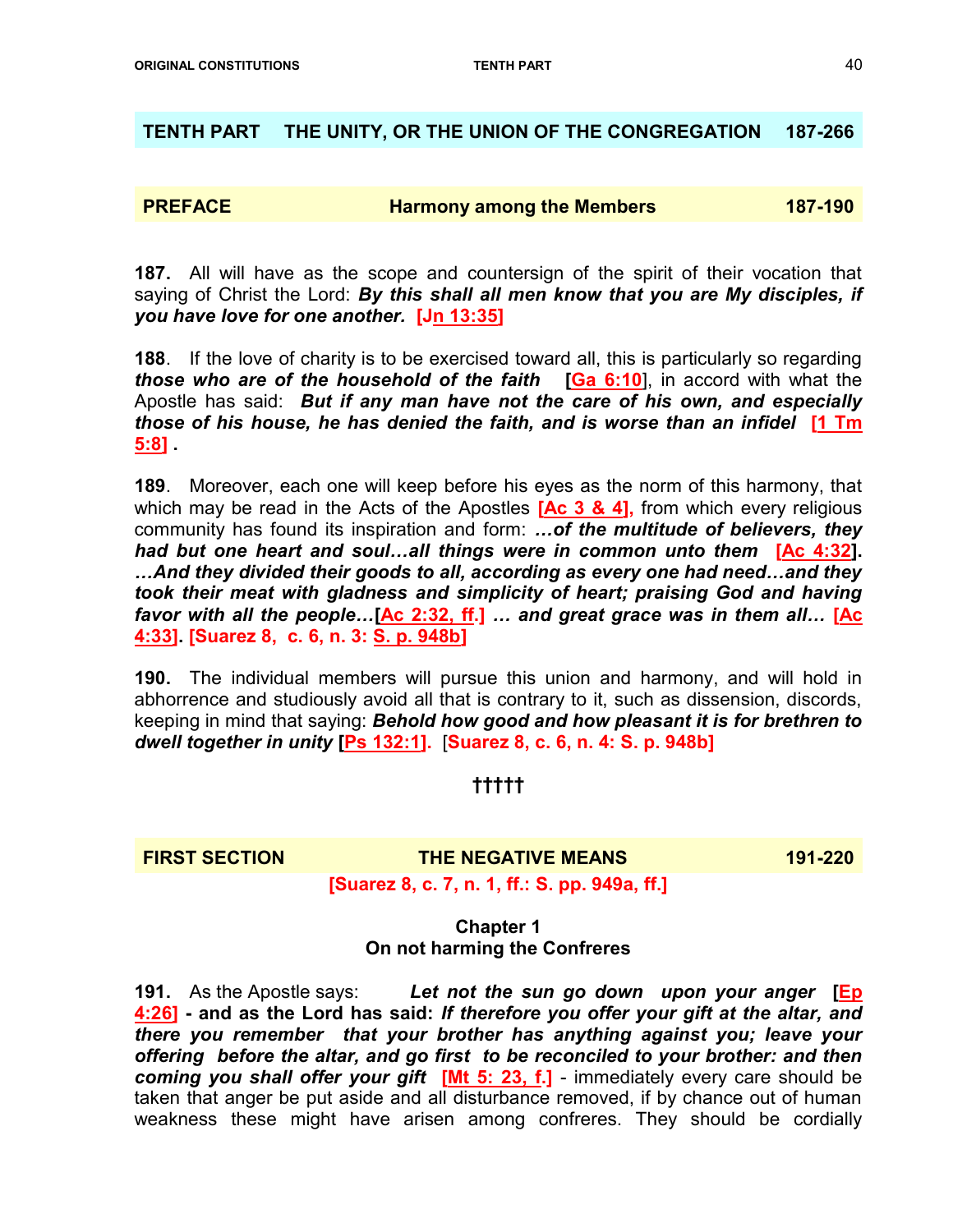reconciled to one another, and after satisfaction has been made, they might return to the good graces of one another.  $[CSJ n. 275; Suarez 8, c. 7, n. 1: S. p. 949b]$ 

192. Should anyone be the sower of dissension or division among the Confreres, or with the Superiors, he should be immediately transferred from the house - or, should he prove to be incorrigible, he should even be dismissed from the Congregation. **[CSJ n.** 664; 665; Suarez, 8, c. 7, n. 2: S. p. 949b]

193. No one should sadden, or offend his confrere concerning any defect of his nationality, or **country** [## 5; 145], or his party, neither publicly, nor privately, even in jest. So, let everyone be very careful so that no conversation be had, or remark made concerning these matters, but let each one not even entertain unkind thoughts or sentiments. **[S. p. 949b]** 

194. Above all, the evil of grumbling should not be brought forward by anyone for any reason whatsoever, whether in word or gesture. St. Basil [in Reg. Fus., c. 34] $^\text{1}$  states that should anyone be found guilty of this, he should be subjected to very severe discipline. [Suarez 8. c. 7 n. 2: S. pp. 949b-950a]

195. Since it pertains principally to religious charity to anticipate the mutual rendering of service, benefit and honor: and since every spirit of dominating, or commanding and every hint of it is already reprehensible and of itself greatly alienates people - so, every manner and affectation of assuming command, is to be avoided, especially by those who are not Superiors, because this savors of pride and does not favor charity. However, if by chance someone is placed in charge of a certain business, he should give the impression of not commanding, but rather of showing how it should be accomplished, and let all, following the example of the Apostle, serve one another [cf. **Ga 5:13**, so that there might take place as St. John Chrysostom [Hom. 58 ad pop.  $2^{\frac{1}{2}}$ ] has elegantly put it regarding the ancient monks: 'Not one of them could be heard either inflicting or undergoing reproach, not the one commanding, nor the one obeying, but all are of the number of those serving.' [Suarez 8, c 7, n. 4: S. p. 950a]

196. Let no one correct, upbraid, or reprehend another, unless he is endowed with the authority to do so, either by the power of his office, or that having been received from the Superior. However, each one ought to be disposed in due charity to cooperate in the correction of others [cf. Mt 18:15]. Therefore, each one can only admonish out of charity, gently and with kindness. One can only request by proposing alternative behavior, showing another way, rather by petitioning than by exasperating the other. [## 308-314; CSJ n. 63 (cf. CF ##313-314); Suarez 8, c/ 7, n. 5: S. p. 950b]

†††

j

<sup>1</sup> Cf. Reg. Brev. 39, t. 2, 427 E.

<sup>&</sup>lt;sup>2</sup> cf. alias 73m 3. T. 7, 433 D.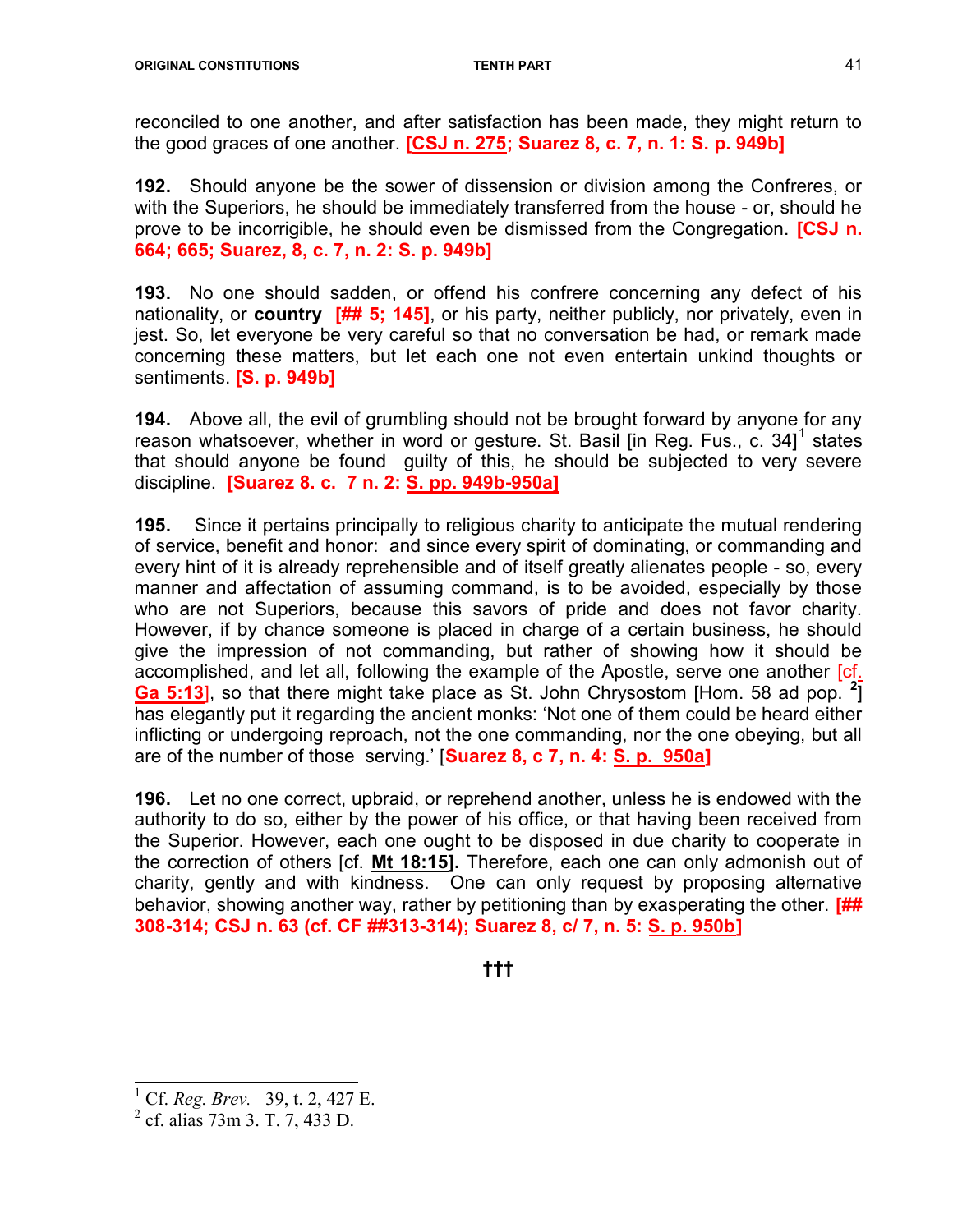#### Chapter 2 Contrary Opinions to be avoided as much as possible

197. Although nothing would prohibit that certain confreres, while maintaining mutual charity, could disagree in certain opinions, and this is not repugnant to peace nevertheless, this practice and experience itself shows that the diversity of opinions and frequent contradiction contribute not a little to obstructing the union of charity, and often open the way for dissension, or at the very least, lessen its fervor and diminishes its perfection. This is so, either:

because, even though opinions pertain to the intellect, yet they often depend greatly on one's subjective inclination and pious choice of one's will;

or, because the contradiction of opinion is often grasped as a certain lessening of one's own self-image and reputation, which affords the occasion that one's affection for the other is much diminished;

or, finally, because this contrary mind-set often proceeds from a certain sense of competition concerning the estimation one's learning is held in, and the honor extended to him, and other certain creature comforts that proceed from this.

 Thus, the Abbot Joseph, as quoted by Cassian [Coll.16, 8] stated: as the enemy himself divides carnal and weak brothers over lowly and earthly values: in like manner, among spiritual brothers he brings about discord from the diversity of opinions.

 As a result, differences of opinion, disagreement and disputes are much to be feared, and, in so far as this is possible, are to be avoided by all. **[CSJ nn. 273; 671;** 672; Suarez 8, c. 7, n. 8: S. p 951a & b]

198. Therefore, as far as solid doctrine is concerned, especially regarding that approved by the Church, there can be absolutely no diversity admitted among our members, since new opinions repugnant to such doctrine are not to be admitted.

 However, in those opinions in which the Catholic doctors have varying, or contrary views among themselves, every care is to be taken so that even here there be conformity among our men, in so far as this is possible.

 It is particularly necessary that this diversity should there be any, be not regarding the entire body of doctrine, so that there would seem to be among our confreres divergent schools of thought: for this most often brings about the division of souls. [CSJ n.274; Suarez 8, c. 7, n. 9: S. p. 951b]

199. Above all, every care must be taken so that any diversity of doctrine which proceeds from our affective nature and a will of choice, in no way be permitted: because to oppose the view of another, if this is by set purpose, is a very strong indication that the dissent is more by choice than by any reasoning process. Such a state could not help but damage the very core of charity. **[Suarez 8, c. 7, n. 10: S. p** 951b]

200. In this matter it is of utmost importance that the doctrine of another should not be opposed in public lectures, preaching, or written books: because this would not only offend the spirit of the other person, but further, very often brings real scandal, especially when this is done harshly and contentiously. As a result, it is very important to have before one's eyes the saying of St. Gregory Nazianzen [Or. 26, De moderatione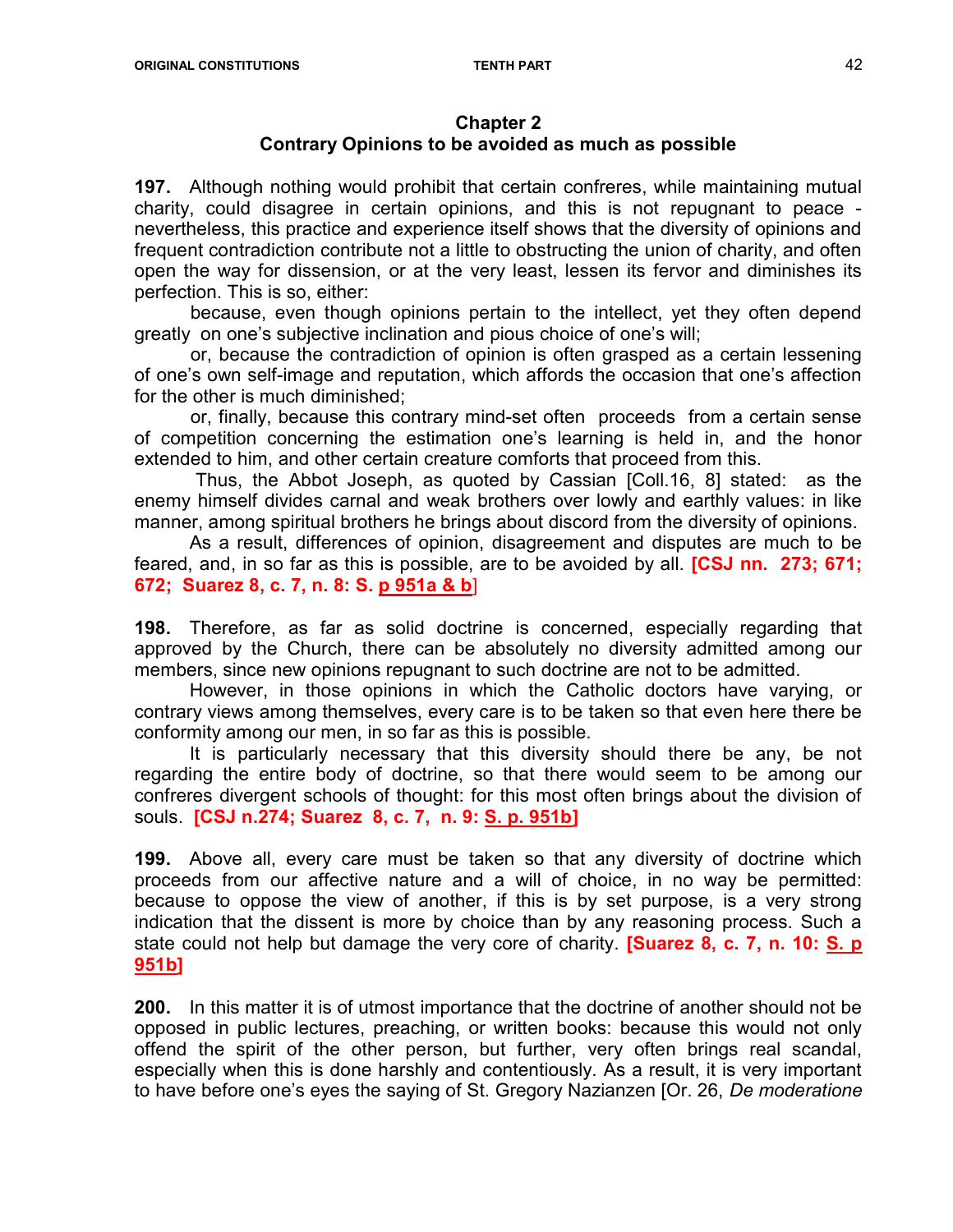*in disputationibus*  $3$ ]: 'It is disgusting that in disputations on divine matters that anyone would ever assert for himself a certain tyranny, or vindication, or would never give in on any point to another, but rather to shut his eyes regarding all the Doctors of the law, where humility not only holds sway, but also security.' **[Suarez 8, c. 7, n.10: S. pp.** 951b-952a]

201. Furthermore, diversity in practical matters of judgments is likewise to be avoided. For this occasion of dissension is more frequent and general, and is exposed to even greater disturbances. The reason is that this is found not only among the learned, but also among those who are not - it crops up between the great and the small alike. In fact it can be discovered in almost every matter that is undertaken and in all activities. Therefore, it can be the seed-bed of even greater dissension, and this is all the more the case when we pour more of ourselves into these human and exterior activities, the more we are attached to them. Pope Boniface addressed these matters: 'Dissensions and scandals prepare the avenue for depravities, and arouse rancor and hatred, and provide the opportunity for illicit morals.' [In Clementinis, Book 3, tit. 7, Dudum... De Sepulturis]. [Suarez 8, c. 7, n. 11: S. p. 952a]

# †††

#### Chapter 3 The Contradiction in Conversations to be eliminated

202. Discord and bitterness of spirit are very often much intensified through contention in conversation. For the diversity of judgments is so human, that if proposed with gentleness and moderation of expressions and modesty of spirit, it offends no one. However, contention, rash contradiction, the stubborn defense of one's own position, are very offensive. And therefore, all this should be totally avoided by us. **[Suarez 8, c.** 7, n. 11: S. p. 952a]

**203.** St. Gregory Nazianzen states [Oratione Superiori<sup>4</sup>]: 'We must take care when we undertake any aspect in the early moral and intellectual instruction of children that they might avoid all impropriety in their later conduct. For this reason, we must not afford giving the impression of impudence and levity in any inconsequential disputations of minor importance, so that we, through a long acquired practice, fall into these in matters of greater weight.' St. Augustine also states: that adolescents need to be trained that once they say something, they should not then stubbornly defend it. [Suarez 8, c. 7, n. 11: S. p. 952a & b]

**204.** St. Basil in his Rule states [c. 34, from his Longer Rule  $5$ ]: 'Whenever confreres are in disagreement about a matter, disputing and arguing, they should never so violently contend with each other, but they should reserve the decision of the controversy to the Superiors.' [Suarez, c. 7, n. 12: S. p. 952b]

 $3$  cf. 27, t. 1, 400 C.

 $^{4}$  cf. 50, p. 405 D.

 $<sup>5</sup>$  cf. t. 2, 394 D.</sup>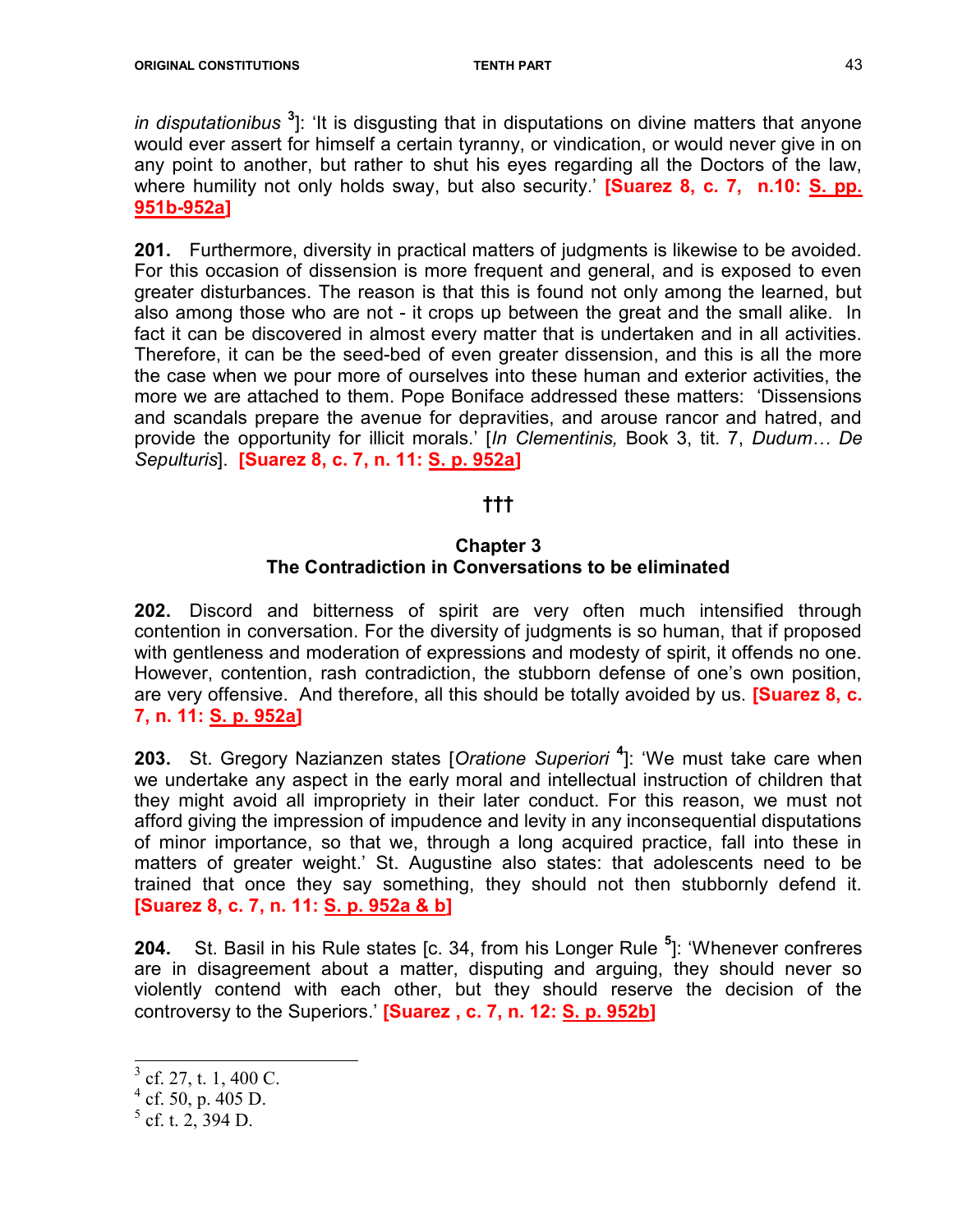**205.** Moreover, St. Augustine states in his Rule [c. 34  $^6$ ]: You should not have any arguments, or, end them as quickly as possible, so that anger does not grow into hatred, and you make a beam out of a straw.' **[Suarez 8, c. 7, n. 12: S. p. 952b]** 

206. St. John Climacus states [Gr. 4 of obed., just after the middle]: 'Whoever wants to have confirmation of what he says, needs to know that he is afflicted with a diabolical disease.' The Saint is not speaking here of confirmation by oath, the spirit of which should be far from religious, but of that obstinate confirmation which usually arises from pride, which he calls the Devil's Disease. **[Suarez 8, c. 7, n. 12: S. p. 952b]** 

207. The Saint adds: 'However, if anyone in conversing with his equals does this, perhaps he will be cured at times by the correction of his elders. But, should one remain stubborn in his opinion against the view of his elders and those more wise than himself, such a person can never be healed by any human art.' **[Suarez 8,c.7, n. 12: S. p.** 952b]

#### †††

# Chapter 4 On avoiding Particular Friendships [CSJ nn. 61; 288; 823]

**208.** St. Basil says [Const. 30<sup>7</sup>]: 'The confreres must have mutual charity among themselves, not however, that two or three would go apart from the rest of their brothers by themselves. Should this ever take place, this is not charity, but division and sedition, and furthermore, it is an indication of impropriety. For if such individuals did hold dear the décor of common discipline, beyond any doubt they would maintain that common and equal charity toward all. However, should such as these, by their own choice, cut themselves off and separate themselves from the rest of the community, and form a community within the community, the bond of friendship of this type is truly evil, and any matter of this kind must be thought to be contrary to the common legislation which should conciliate all to one another. Indeed, this is nothing other than an innovation which runs counter to the stability and constancy of regular discipline. **Suarez 8, c. 7, n.** 16 :S. p. 953b]

209. The same Saint [Rule 34 of the Longer] calls such particular friendship pernicious and 'a vice which is most abhorrent, through which a mutual and agreed upon harmony, generally springing from charity, is torn apart, and in its place, base suspicions and rivalries, as well as disparaging remarks, very quietly take hold.' [Suarez 8, c. 7, n. 16: S. p. 953b]

210. The same Saint further urgently commends this concern also for the protection and the guarding of purity and virtue, and concludes [Serm. On the abdic. of things, towards the middle]: 'Believe me, because I speak to you fraternally and from the bottom of my heart.' **[Suarez b,c. 7, n. 16: S. p. 953b]** 

 6 Otherwise, 10 - t. 1, 793 E.

 $7$  Translator's Note: Fr. Bertoni's writing '36' here does not agree with Suarez' text, which has '30'. Fr. Benaglia notes in his MssB 9952: alias 29, t. 2, 577 D.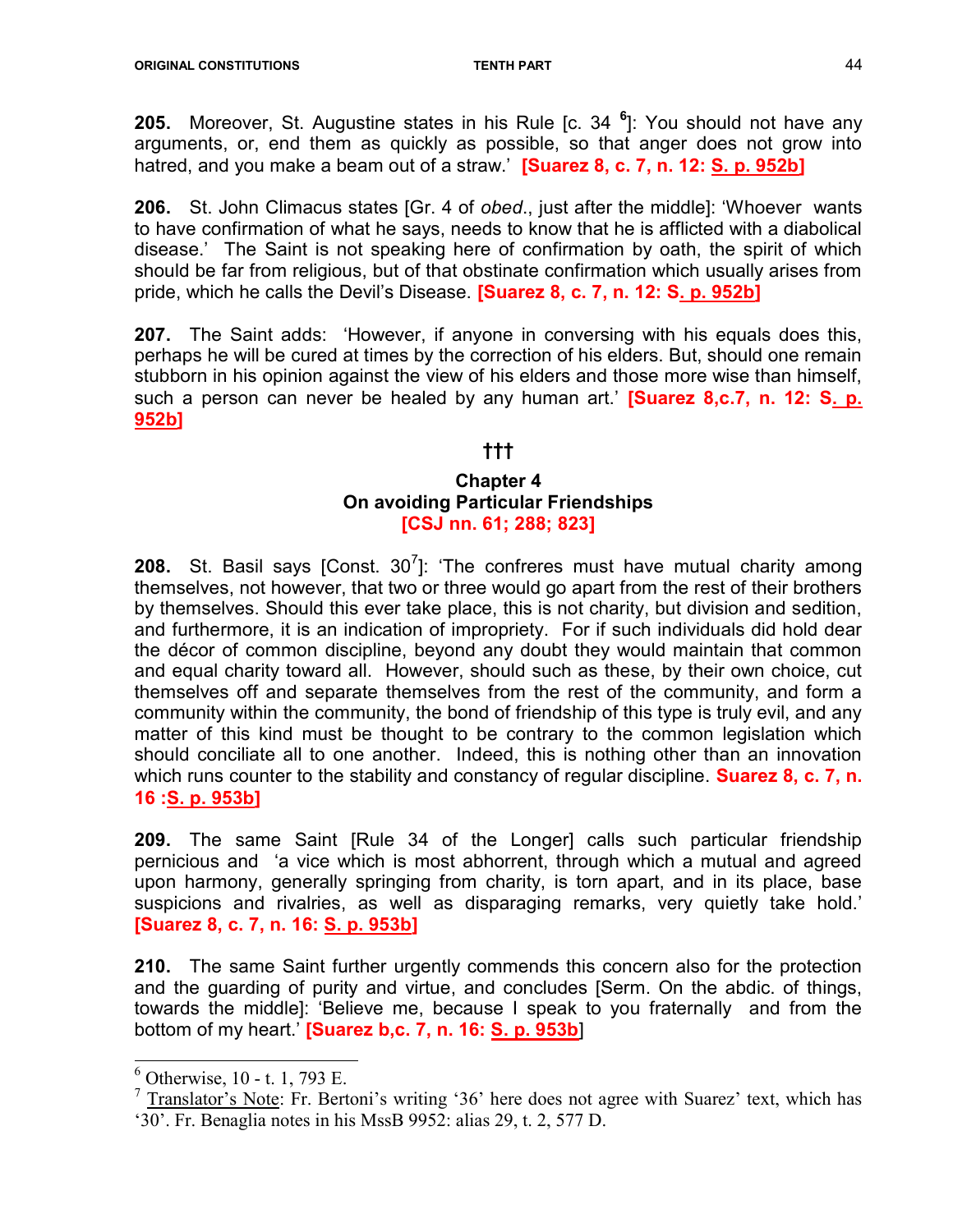211. And again [1 Serm. On the Mon. Inst., toward the end]: 'The law of charity does not suffer those friendships, or bonds, that would go apart by themselves: this simply cannot be, without such affections, which tend to one side rather than to another, and greatly upset the common harmony of all.' **[Suarez 8, c. 7. N. 16: S. p. 954a]** 

212. And whoever is delinguent in this matter, the Saint adds below, is to be punished as harmful to public charity: indeed by the very fact that a confrere would favor another more, easily indicates that he holds the rest of the confreres as inferior in his affection. [Suarez 8, c. 7, n. 16: S. p. 954a]

213. Lastly [Const. 36<sup>8</sup>]: 'Whoever labors under this vice, and should he not change his ways following correction, something like a lamb that has contracted a plague, he is to be separated from the rest of the flock, so that he does not also spread the contagion of this malady to the rest of the community. **[Suarez 8, c. 7, n. 16: S. p. 953b]** 

# †††

#### Chapter 5 Moderation and Discretion in loving One's Confreres

214. And again, St. Basil [Serm. 2, On the Mon. Inst.] remarks: 'Although an equal and like charity must be maintained toward all, nevertheless, honor needs to be extended to each one in accord with his dignity.' **[Suarez 8, c. 7, n. 17: S. p. 954a]** 

215. And just as in the natural body we love all its members with a certain equality and we take care that they all are free of pain - yet, this is all the more true regarding those members that are the more noble and useful: 'So, too', he continues, 'in the whole community, even though we are moved by the ills that afflict each member, and likewise we are inclined toward all with charity; nevertheless, we extend a greater honor toward those who are the more useful, as is but proper.' **[Suarez 8, c. 7, n. 17:S. p.** 954a]

216. Therefore, the breadth and equality of this charity does not exclude a due order and a just distribution. Rather, the perfection and conservation of charity depends no less from this deformity, if I may speak thus, as from that uniformity. For, just as from disordered particular friendships, there arise suspicions, envy, disparaging remarks and similar vices which injure charity. As a result, good order is upset with any excessive leveling, and virtue is deprived of due honor and reward. And for the same reason, in the opinion of all the sages, a just distribution is no less necessary for fomenting charity, as is common benevolence.

217. Since Paul says [1 Tm 5:17]: ... Let the priests that rule well, be esteemed worthy of double honor: especially those who labor in word and doctrine… St. Basil then concludes [In his Shorter Rule, 170]: 'I think it is only right that this be observed in all who are of this dignity.' Cassian, too, teaches this profusely [Coll. 14, c.

<sup>&</sup>lt;sup>8</sup> Translator's Note cf. above, the notes above for  $\frac{CF \# 208}{CF}$  - Suarez notes 'Const. 30', not 36.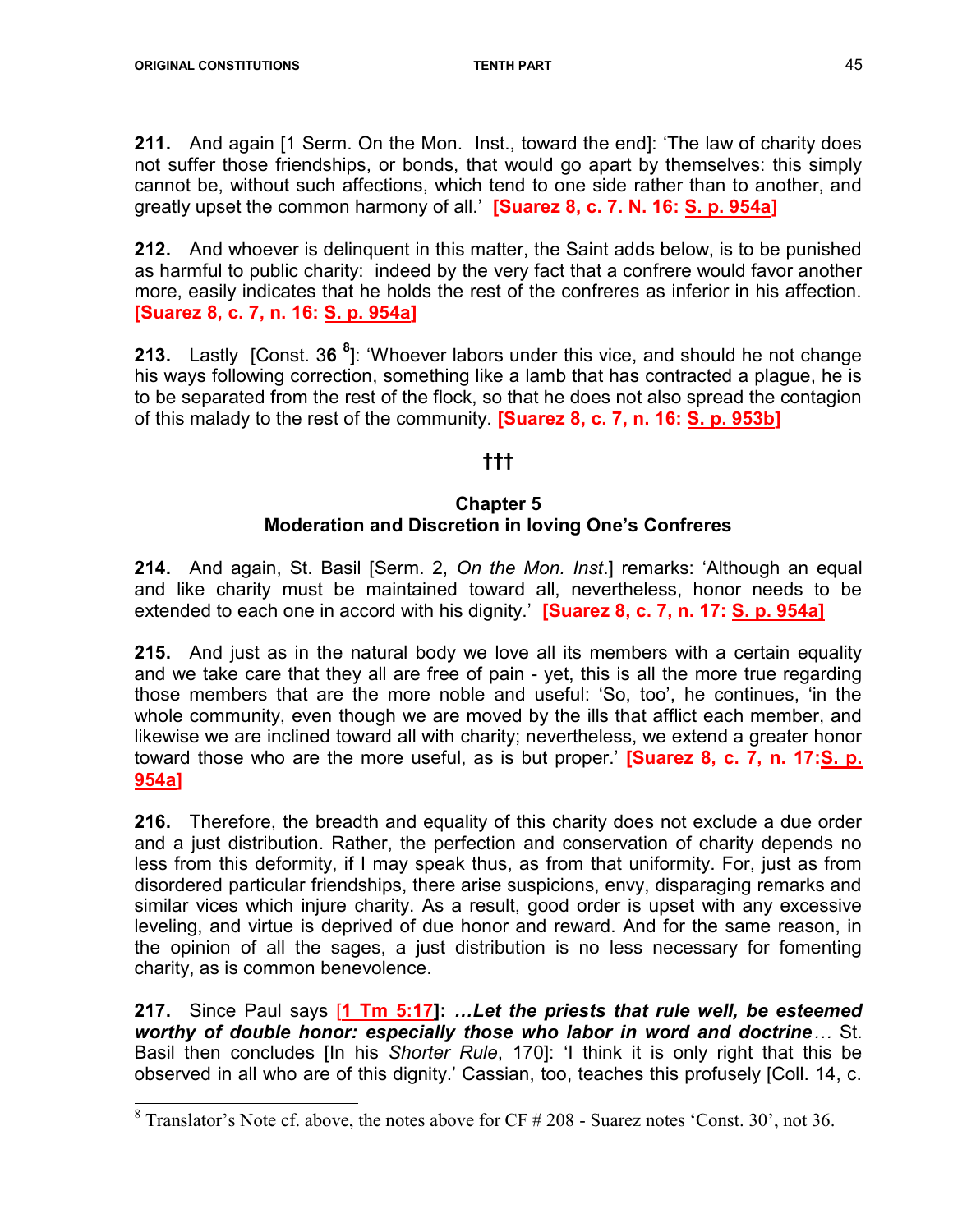16] from the example of Christ the Lord, Who loved John in a special manner. Therefore, not every love which toward some is greater than that extended toward others is to be reprehended, but only that love which exceeds good measure, which is most properly called singular, or particular friendship. **[Suarez 8, c. 7, n. 17:S. p. 954a]** 

# †††

# Chapter 6 Discerning Particular, or Disorderly Friendships

218. The signs of such love are the following: First, the underlying reason for such love which is discerned in such a person, has to be one of the following: either it is for God's greater honor and glory; or, for the greater usefulness of the community or souls; or, is an expression of greater virtue and holiness. Whatever is not included among these motives, is simply foreign to the order of religious charity. And so, as St. Basil points out [Serm 2, On the Mon. Inst.] that even the very close tie of blood is not to be considered in religious charity, and is to hold no motivating sway in this matter. [Suarez 8, c. 7, n. 18: S. p. 954b]

219. Secondly, if such affection toward a certain individual, in some manner turns another's spirit from the love of the others, so that this would lessen the bonds and conversation which community charity requires, or is only grudgingly undertaken, or that he does not willingly come to assist others in their necessities, this is an open sign that such affection is excessive and does not arise from the order of charity, but from particular friendship. [Suarez 8, c. 7, n. 18: S. p. 954b]

220. Thirdly, disorderly friendship is clearly discerned from other bonds of affection: for the love of charity is most ordered, and is expressed only in the proper time and place, without offense to anyone. If, therefore, such affection inclines one to waste time, or toward anything else which would not be in harmony with the state of perfection, and the rule - this is a particular friendship, and is not that love that is due from charity. As a result, charity is greatly offended, as St. Basil brilliantly proceeds [cf. above], whenever without any manifest motivation this bond attributes to one more than to another - if the distribution of tasks and goods takes place without the proper proportion being maintained. For, even though each and every religious in his own regard, ought to hold in disdain all things, and seek the lower grade - nonetheless, with respect to others, the merits of individuals must be kept in mind, and these must be met with due honor and love. This pertains to superiors to the utmost, by whom charity may be the more gravely offended, when because of their own particular friendships, and not according to the ability and merits of each one, and without keeping in mind the motive of what is of best use to the community, assign the work and merits to certain individuals, as St. Basil observed so well [Rule 303, of the Shorter Rules]. **[Suarez 8, c.** 7, n. 16: S. p. 954b]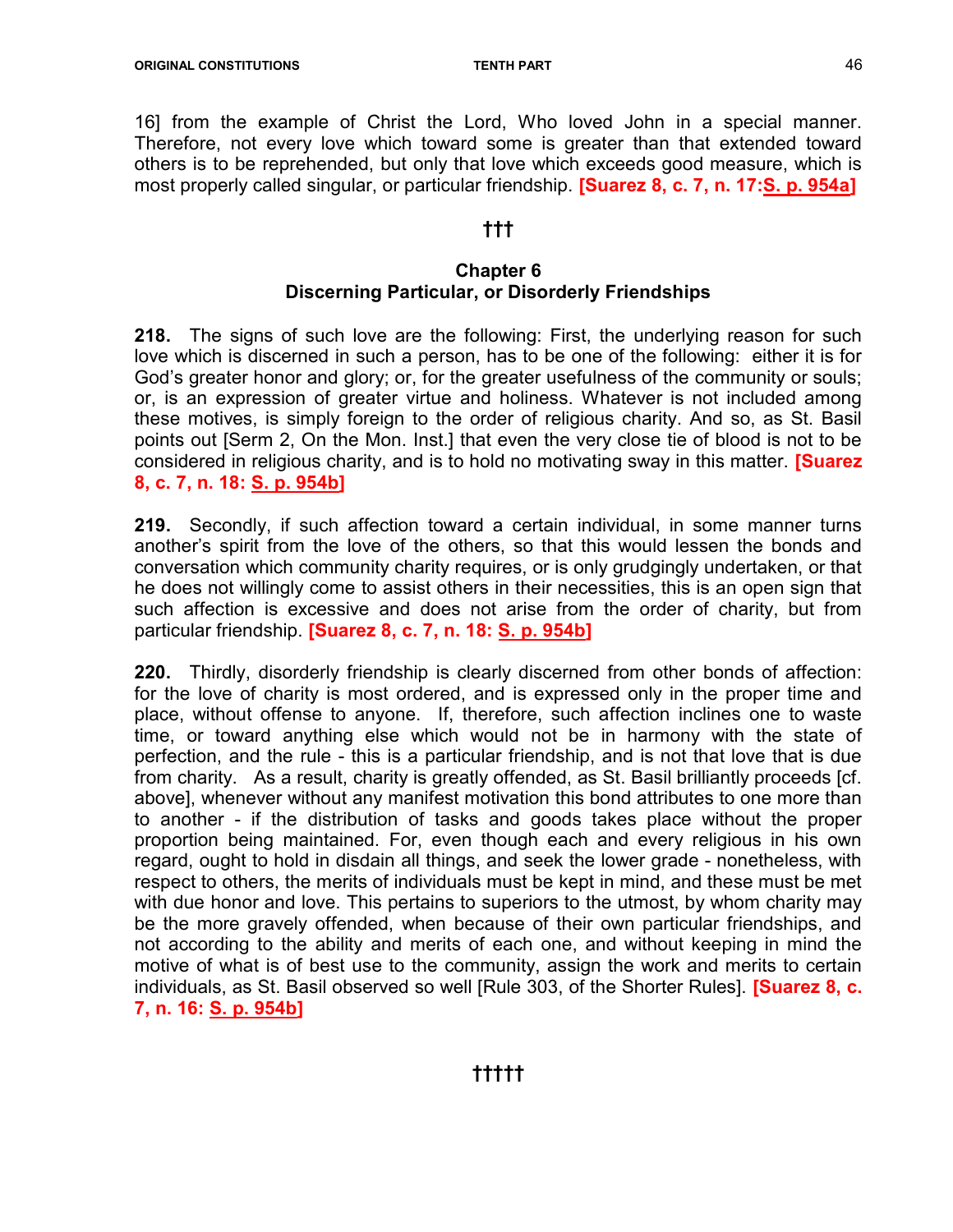#### SECOND SECTION THE POSITIVE MEANS 221-266

# Chapter 1 The Interior Inclination, or Disposition of Soul [CSJ n. 671]

221. This depends very much on one's internal spiritual progress, for when genuine charity, or love for God and Christ the Lord increases, that very union between confreres, by which individuals are united to God and our Savior, is increased and perfected. [Suarez 8, c. 8, n. 1: S. p. 955a]

222. Hence, because this bond of union greatly intensifies through prayer and meditation, as is noted in Ps 38:4: ...in my meditation a fire shall flame out... As a result, beyond any doubt, this is the more sure and solid way to obtain this unity.  $[[\# \#$ 35; 47; 118; Suarez 8, c. 8, n. 1: S. p. 955a]

223. Furthermore, since nothing so connects the love of genuine charity toward another person than when we notice in him the singular qualities of virtues and the gifts of the Holy Spirit and we contemplate him as the image of God painted in the most excellent colors of grace. If, therefore, all strive to develop in themselves these virtues and gifts, and often reflect on them in others, and consider these others also as superior to themselves  $[cf. Ph 2:3 - CSJ n. 250]$ , and truly to rejoice in their spiritual goods, give thanks to God for them, indeed mutual charity will grow among them in a marvelous manner. Suarez 8, c. 8, n. 1: S. p. 955a]

#### †††

#### Chapter 2 Those External Circumstances which the more serve Unity in a General Manner

224. Union of this kind is produced in great part by the bond of obedience, as St. Ignatius says [Const. P. VIII, c. 1,§ 3] [CSJ n. 659] [Suarez 8, c. 8, n. 2: S. p. 955a & b].

225. Similar are the means of poverty and humility, or the contempt of temporal goods. Among these temporal realities are computed honors and dignities, equally as are riches and creature comforts. There is no less contempt of the former material realities than for these latter goods, which flow from charity toward God. Those who are poor in spirit and humble manifest honor toward all others, and so they are so well loved by everyone. **[Suarez 8, c. 8, n. 2: S. p. 955b]** 

226. The means of poverty is a most special one, as most proper to religious by reason of the vow, which St. Basil discusses splendidly: In the religious state, all things are shared in common; spirits, and minds, bodies, and whatever we necessarily use for food and worship, God is common, the exercises of piety are together, work is shared, and so on [Const. Mon. c. 19]. Cassian teaches the same, quoting that line from Acts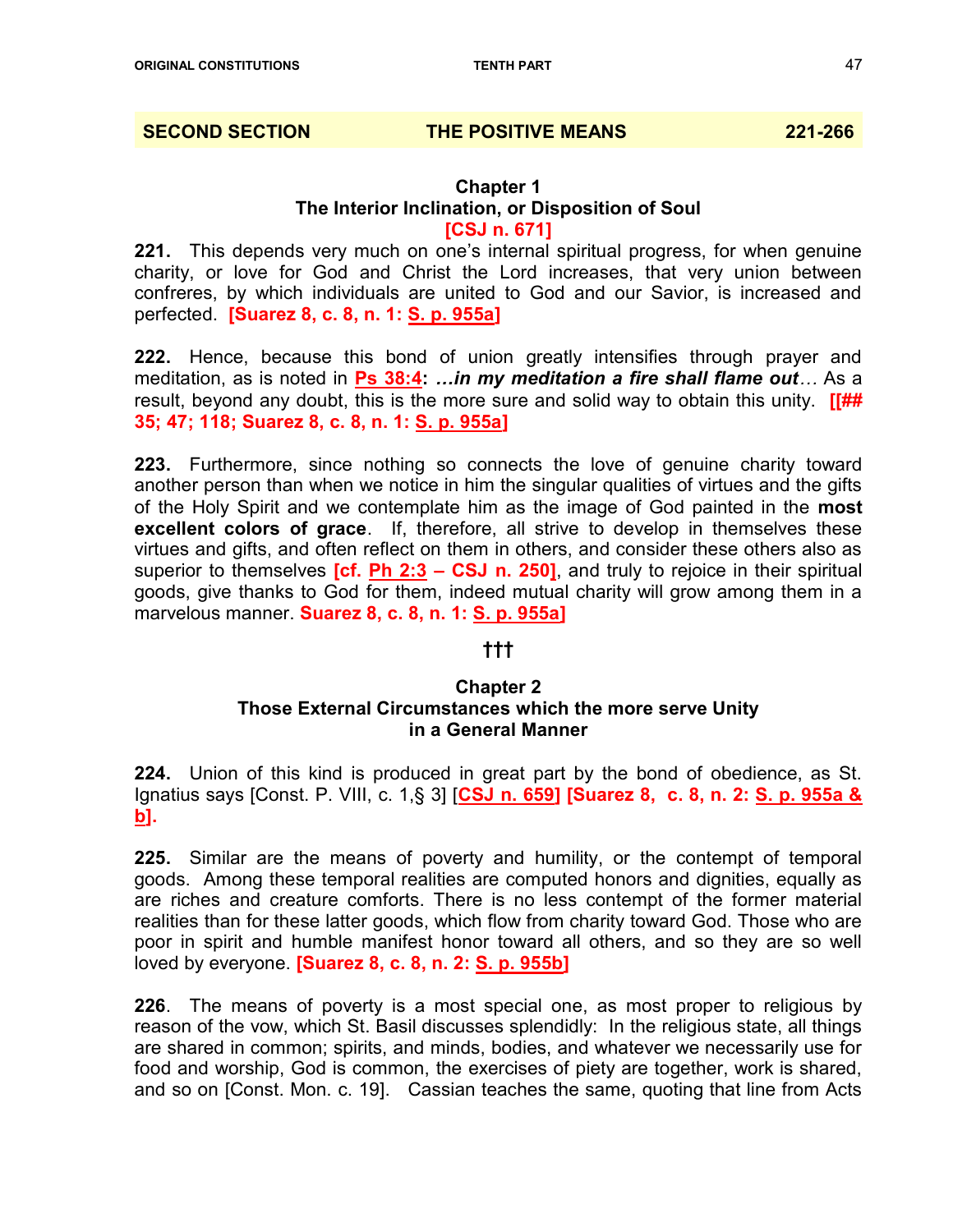4:32: ...all things were common unto them... [Coll. 16, c. 6]. [Suarez 8, c. 8, n. 2: S. p. 955b]

# †††

#### Chapter 3

# Those Special Circumstances in which Uniformity of Life-style stands out.

227. This uniformity and conformity must be in all matters, even including external realities, as in clothing, food, and all manner of living: Similitude is the cause of love. And this uniformity of life and common consent, contributes greatly to the unity of spirits.

[Suarez 8, c. 8, n. 3: S. p. 955b]

228. Thus, St. Augustine writes [Rules, c. 5]: 'All should live uniformly and harmoniously. This is the same as saying: in order for confreres to live harmoniously, they have to live uniformly.' And he adds: 'And honor God in each other, Whose temples you have been created.' Because God alone is He Who enables all to dwell in the same house. As a result, this uniformity contributes greatly in having God recognized in all, and consequently, so that all might be most closely united in God. [Suarez 8, c. 8, n. 3: S. p.

229. This is the purpose of the common table, so that no one, no matter how important and revered he may be, whether he be a superior, or the more learned, or of any other condition, be excused from it, other than for the sake of illness. [S. p. 955b]

 St. John Chrysostom most particularly commends that community of the ancient Monks. 'All things,' he stated, ' are held in common by them, table, dwelling, clothing, and what is all the more marvelous, there is one and the same spirit in all' [Book 3, Against those criticizing the Monastic Life]. He thus makes clear that external unity greatly helps the unity of spirits. [Suarez 8, c. 8. n. 3: S. p. 956a]

#### †††

# Chapter 4 Concerning the Common Food and Table

230. The table is said to be 'common' not only regarding its place, and the time for meals, but most particularly in the use of foods. The same fare ought to be placed before all without any singularity. St. John Chrysostom, speaking about religious, states [Hom. 58, to the People]: 'One and the same menu and table service are to be placed before those seated at table and those who serve. All will have the same clothing, the same lodging, the same life. And what surprise would there be that there be one and the same diet, clothing and table, since there is one and the same soul in all?  $\sharp$  94; Suarez 8, c. 8, n. 4: S p. 956a]

231. For this reason, let all singularity regarding the common table be avoided, because this usually greatly disturbs the souls of the weak and, as a result, disturbs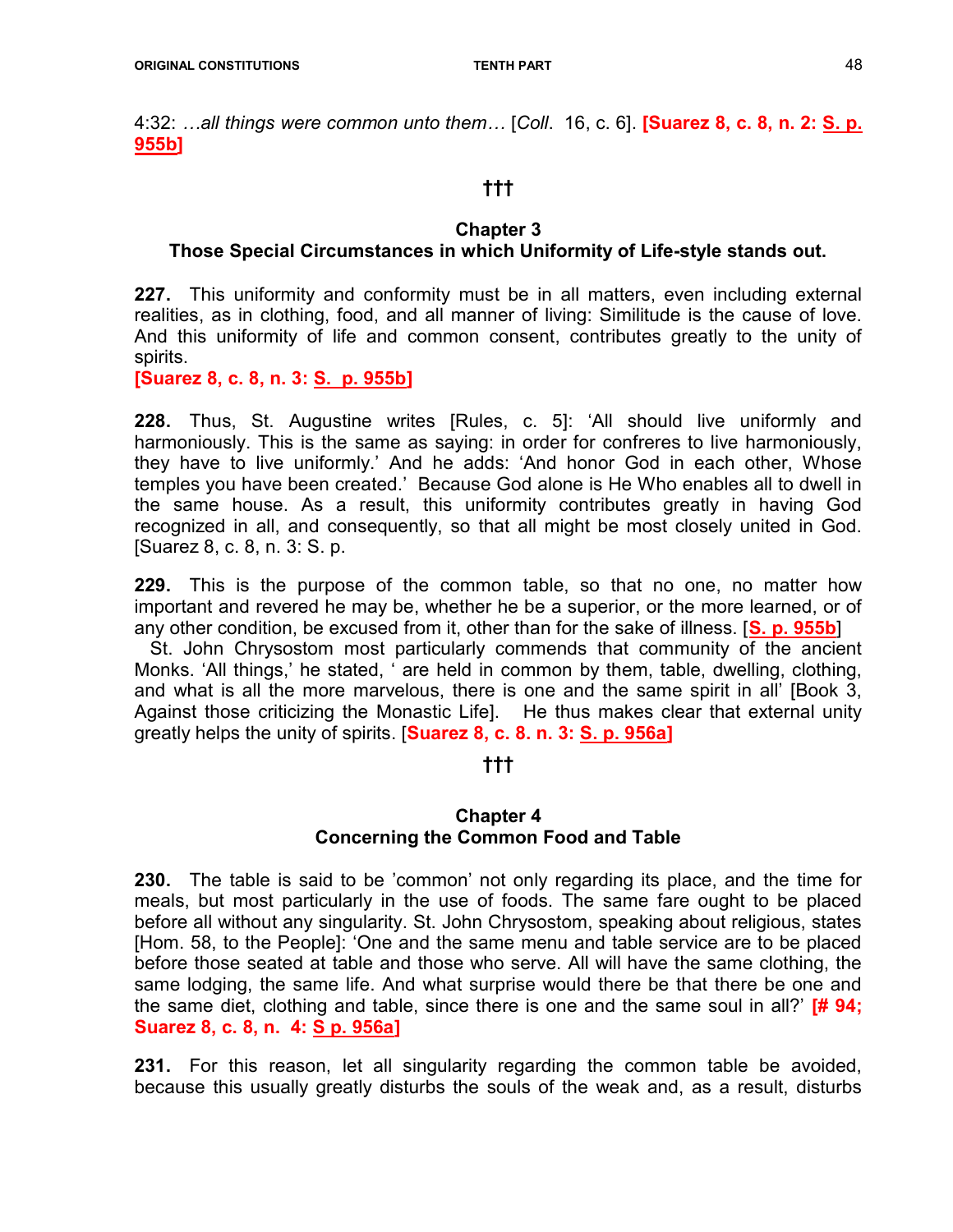charity, as St. Bernard teaches in an excellent manner [Serm. 30, in Canticles]. [Suarez 8, c. 8, n. 4: S. p. 956a]

232. However, this legislation should not hinder meeting the needs of all proportionately, according to that saying of Acts 4:35: ... and distribution was made to everyone, according as he had need. For charity itself would ask as much. [Suarez 8, c. 8, n. 4: S. p. 956a]

233. Therefore, St. Benedict says in his Rule [c. 34]: 'We do not say that there be an acceptance of persons [may God forbid!], but simply the consideration of infirmities: wherever one needs less, let Him give thanks to God, and not be sad. And whoever may need more, let him be humbled by his weakness, and not be arrogant because of the pity that may be shown to him. In this manner, all the members will be in peace.' [Suarez 8, c. 8, n. 4: S. p. 956a]

#### ††† Chapter 5 The Care of the Sick and Infirm [CSJ nn. 294-306; 595-597]

234. St. Basil writes [c. 19, *Constit. Mon.*], speaking of the cenobitic life: 'Whoever is in poor health, has an abundance of individuals who share in his infirmity. And he who is afflicted and sick in spirit, also finds many who are ready to care for him, and by whom every day he is encouraged.' He meant by this that he would include under this care of those who are ailing, all the works of mercy, through which the confreres would come to one another's assistance: at times taking care of the sick; at other times, consoling the afflicted; on other occasions assisting those who are laboring; and on still other occasions, bringing comfort to the struggling, as also by correcting and picking up again those who had lapsed. **[Suarez 8, c. 8, n. 5: S. p. 956a & b]** 

235. The same Saint [in Reg. Mor. 41, c. 2] powerfully recommends kindness and gentleness towards the sick. [Suarez 8, c. 8, n. 5: S. p. 956b]

**236.** And further he states [In Reg. Brev. 159] that each should minister unto the infirm 'as brothers of the Lord'. And in an excellent manner, St. Benedict comments [Rule c. 36]: 'The care of the sick is to be extended before all else and above all else, and as though one was indeed serving Christ. In this manner, is each one to serve the sick.' [Suarez 8, c. 8, n. 5: S. p. 956b]

237. Likewise St. Benedict [within] notes: 'The greatest care of the sick pertains to the Abbot, so that they might not suffer any negligence.' This was confirmed by Innocent III [In the Chapter, Cum ad mon. de statu mon ]. St. Pachomius provided for the same matter in his Rule [cc. 20, 22, 23], where these words should be noted: 'They shall give to the sick every abundance, so that in nothing will the ailing confrere be saddened.' This agrees with what St. Jerome relates regarding the Egyptian monks [In the Preface to his Rule]: 'The sick are tended to with the most wonderful care, and with prepared food in all plenty.' [Suarez 8, c. 8, n. 5: S. p. 956b]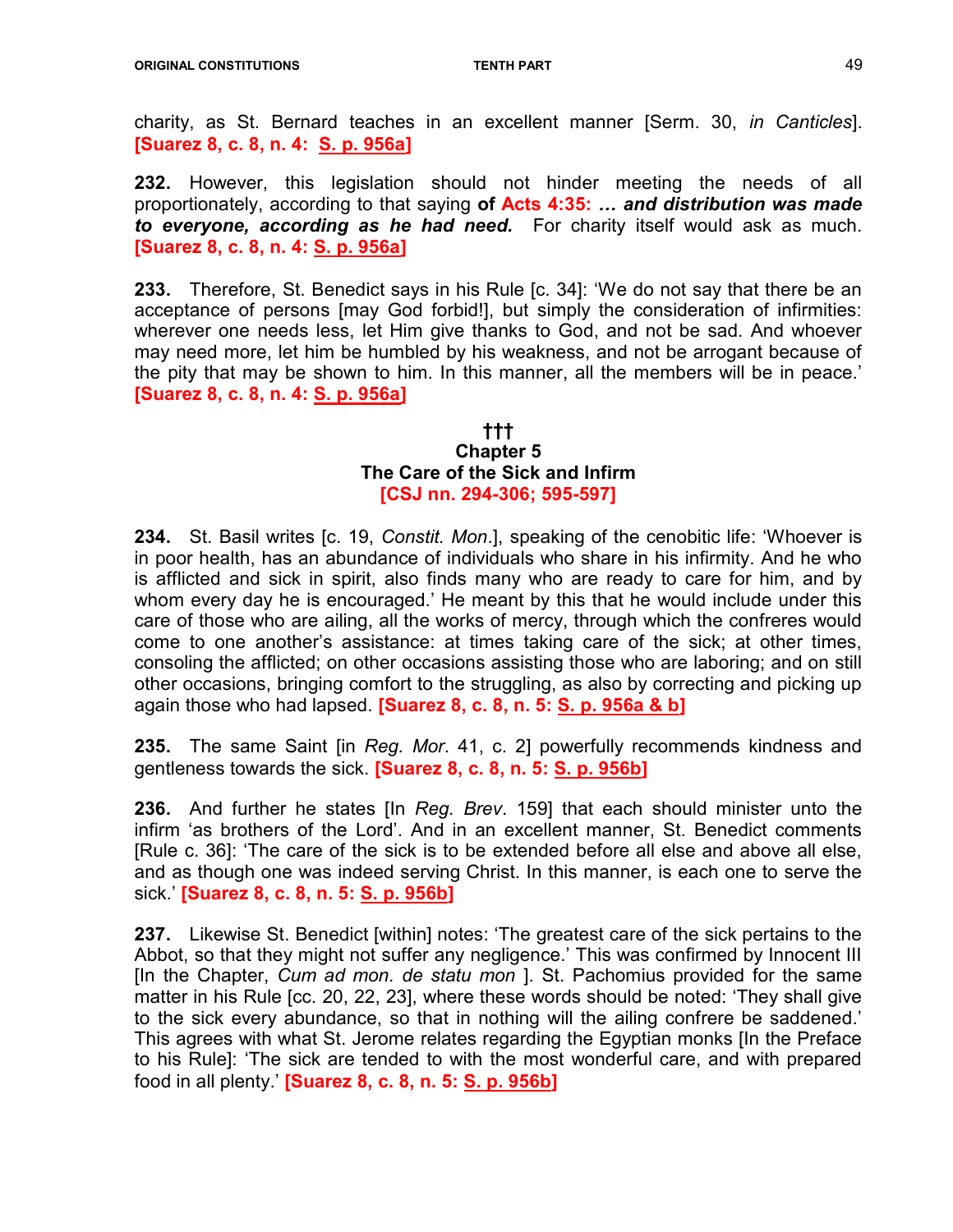238. St. Bonaventure excellently notes [In his book on the Six Wings of the Seraph, c. 4, t. 2, Opusc.] that there should not be denied any assistance to those who might be deceptive, either by their own illusion, or those who might at times do so out of malice, but rather help should be given to all, so that the good men and those really in need might not per chance suffer any want. **[Suarez 8, c. 8, n. 6: S. p. 956 b]** 

239. And therefore also St. Augustine prudently legislates [Rule 28]: 'If the suffering remains hidden in the body of the servant of God who maintains that he is indeed undergoing some malaise, he is to be believed beyond any doubt. But, nonetheless whether he is to be healed of that dolor by taking those remedies which please him, it is better that the doctor be consulted.' **[Suarez 8, c. 8, n. 6: S. p. 956b]** 

240. Lupus, in his Rule for the Monks [from St. Jerome, c. pen.] notes: 'If one feels an illness coming on, let him be moved to a more spacious place that he might be comforted both by the ministrations of the elders, and so that he might not seek for the comforts of the city, nor of his mother.' [Suarez 8, c. 8, n.6: S. p. 956b—957a]

241. In addition to the care of the Superior, and the assistance of the Infirmarian, there should be another confrere whose particular office will be caring for the health of the community in each house. [CSJ n.302-304; Suarez 8, c. 8, n. 7: S. p. 957a]

242. Each and every confrere should inform the superiors concerning all that is necessary for their own health, so that they might not suffer from anything out of a lack of communication. [Suarez 8, c. 8, n. 7: S. p. 957a]

# †††

# Chapter 6 On Hospitality towards Confreres

243. If any brothers, or confreres come to our houses from some other location, hospitality is to be shown to them with all signs and actions of benevolence and charity. [CSJ nn. 330; 359; Suares 8, c. 8, n. 8: p. 957a]

244. Not only our own pilgrims, or guests are to be most humanly welcomed, and taken care of for as long as they stay, but also food and clothing are to be given to them, should they need them. And this cannot be contrary to poverty, if it seems necessary for charity. [Suarez 8, c. 8, n. 8: S. p. 957b]

245. This is to be extended toward all the confreres, without any distinction of race or nationality, without any acceptance of persons, or limitation, whether they may be professed, or novices, whether they are healthy, or ill; whether they are known, or unknown - to all great charity is to be manifested. [## 45; 193; Suarez 8. C. 8, n. 8: S. p. 957b]

246. Moreover, this charity is to be shown in the first place in welcoming them. This ought to be done with external signs of the greatest friendship, as are usually in vogue in the customs of the region, as would be extended by distinguished persons toward close friends or relatives. [Suarez 8, c. 8, n. 9: S. p. 957b]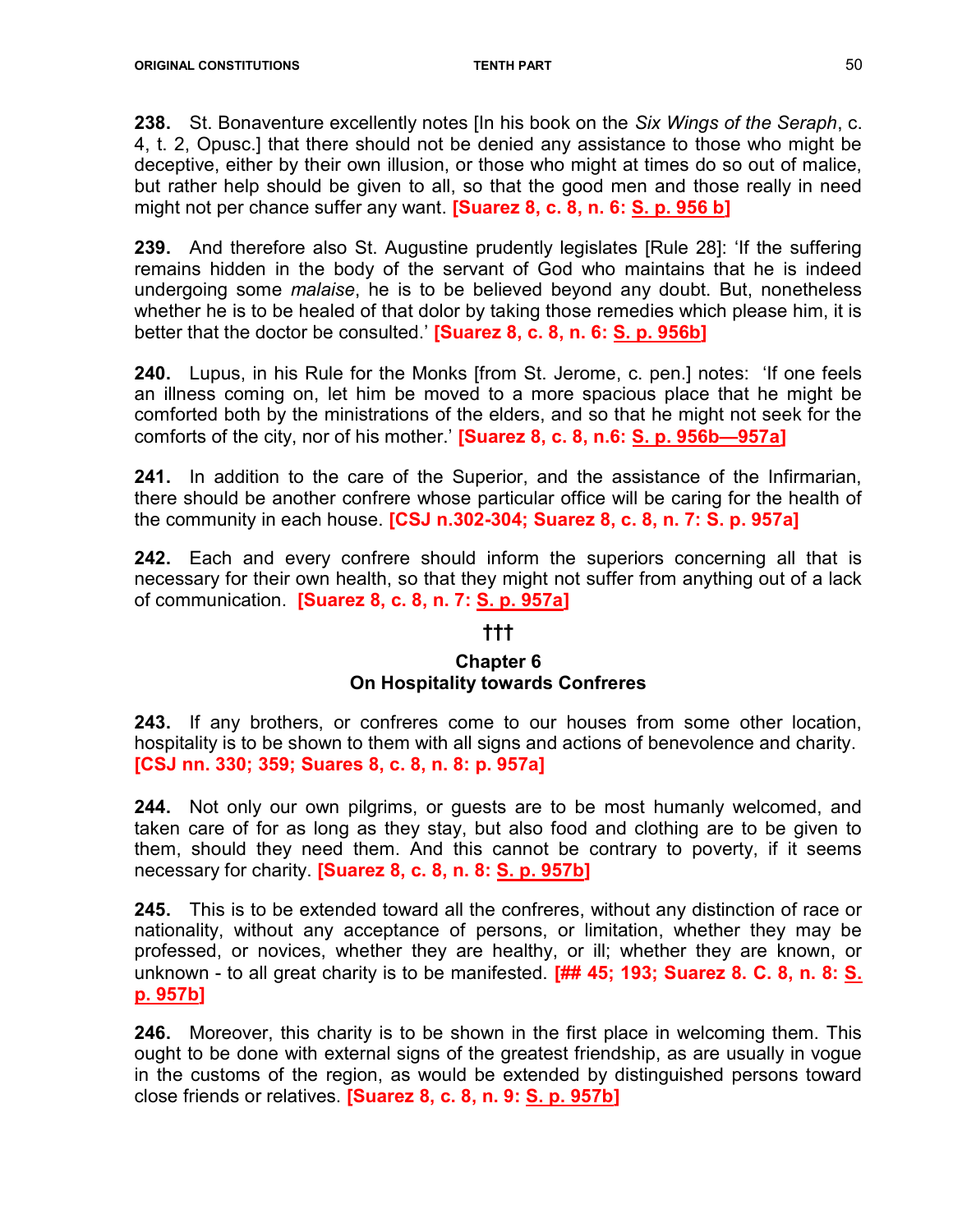**247.** Hence, not only by external signs are we to show charity, but even much more so through works of mercy and humility, which are to be employed, sparing neither effort nor expense, in so far as religious poverty permits, and the need of our brother requires.

[Suarez 8, c. 8, n. 9: S. p.957b]

248. St. Basil teaches the same [in Reg. Fusior., c. 20], where, however, he earnestly recommends that in dealing with guests, religious modesty and poverty be not exceeded. He asks: 'What have we to do with sumptuous appurtenances? Let's say that a guest comes to us: If he is our brother and shares the same regimen of life with us, he should recognize our common fare; surely, whatever he has left behind at home, he should find the same among us. Is he exhausted from his journey? Then, he should be treated the more generously and the more liberally, to the point of what is sufficient to alleviating his tiredness.' [Suarez 8, c. 8, n. 10: S. p. 958a]

249. Finally, the Saint concludes that each one ought to be treated according to his quality and needs. Nevertheless this should be so 'that the food that is served generally to all, be of the type that it might be purchased at a low price, and with little shopping required. Nonetheless, all that is necessary should be offered at table, with cleanliness and even elegance, and yet that we might never overstep our established bounds.' [Suarez 8, c. 8, n. 10: S. p. 958a]

#### †††

#### Chapter 7 Common Recreation and Dialogue

250. Every day, for an hour after lunch, and another hour after supper, or a half hour, if one abstains from supper, all the confreres will come together in the same place, if this is possible, and converse in a familiar and friendly manner. CSJ n. 299; [Suarez 8, c. 8, n. 11: S. p. 958a]

251. It is necessary that this be required of all without exception for the preservation of health, but principally for the development of charity. As Aristotle witnesses [VIII Ethic. 5]: friendship grows with communication, and is dissolved by taciturnity. And St. Teresa states: Charity grows by communicating. [Suarez 8, c. 8, n. 11: S. p. 958a]

252. It is known that this was quite widely the practice in the early Church and St. Jerome [Letter 22, to Eustachius, regarding the Virgin Custodia <sup>9</sup>] points out that this is similar to the practice of the early Monks. They were accustomed to going to table in groups of ten, and after having offered the hymn, or after their thanksgiving, the Saint continues that 'up until vespers, each one would speak with his brothers, and would say: Did you notice this, or that brother? How much grace there is in him? How modest his bearing? And if they should meet those who were ill, they would be consoled; and when they encountered one fervent in God's love, they would encourage him to zeal.' [Suarez 8, c. 8, n. 11: S. p. 958a & b]

 $9^9$  Cf. c. 35, t. 1, 117 A.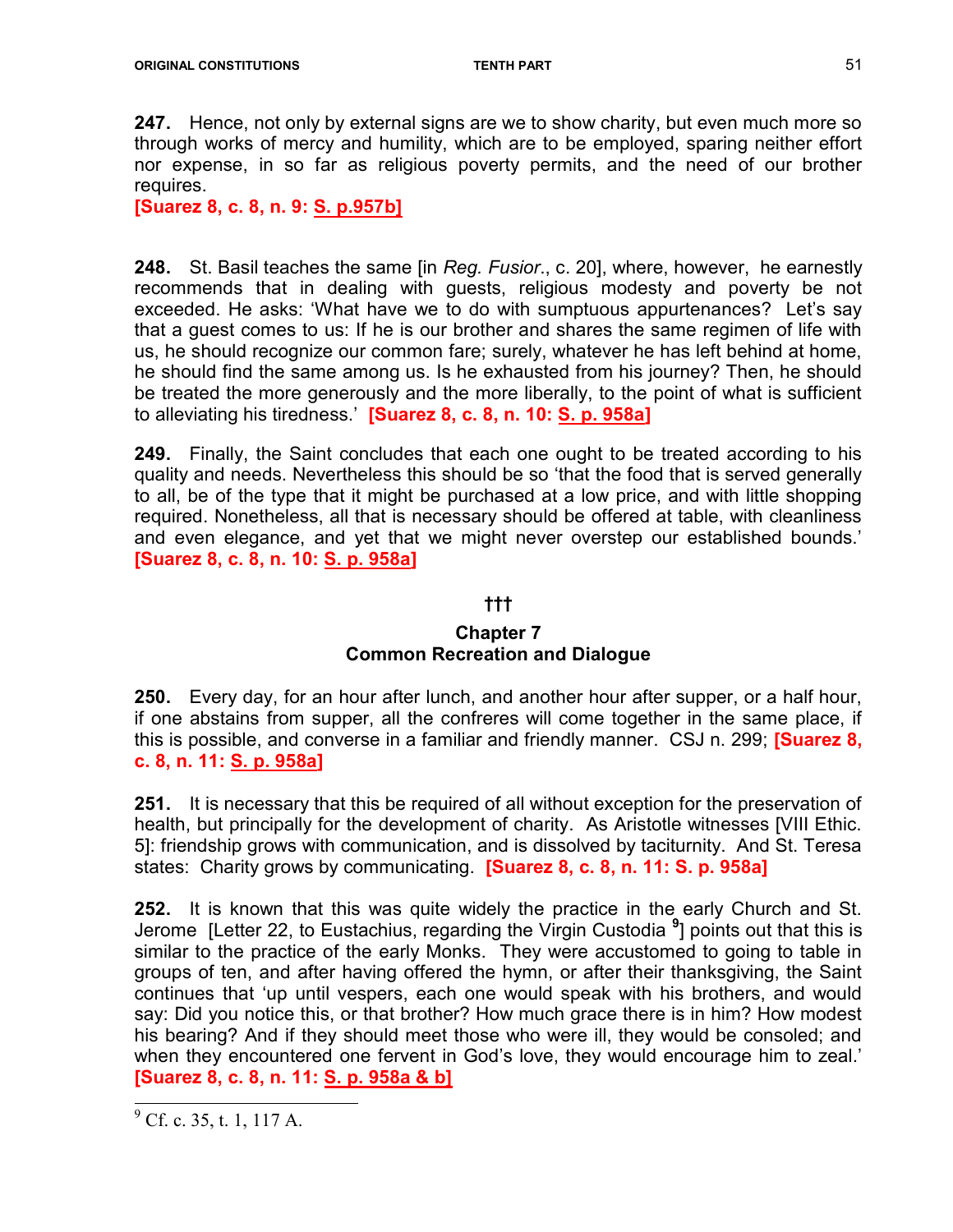**253.** Cassian quotes the Abbot Abraham and says [Coll. 24, c. 20]: 'That very welcome interval of relaxation and human exchange, which at times was the custom to occur at the arrival of our brothers, even though this might seem to be a bother to us, and to be avoided, nevertheless accept this for the few times it happens and note how useful and healthy it is for both your body and spirit. It often happens, and not only to novices and to the infirm, but also to the veterans and the perfect, that unless their concentration of mind and their commitment to discipline are allowed some pause and relaxation from concerns, they will fall either into a lukewarm spirit, or certainly into a pernicious state of physical health. As a result, that even though such visitation of their brothers becomes frequent, this should not merely be patiently tolerated by prudent and perfect men, but also should be gratefully welcomed.' All of this marvelously harmonizes with our daily periods of restoration afforded by the conversation of the brothers with one another. For this, too, has the same purposes and provides the same advantages pointed out by the same Abbot, who offers these comments: **[Suarez, 8, c.**] 8, n. 16: S. p. 960a]

254. Firstly, because it motivates us to be even more desirous of the quiet of solitude: for while in some way this hospitality might be seen to interrupt our daily routine, yet it really conserves us as tireless and constant. For if this daily schedule would never be slowed down by some interval, it could not be maintained through to the end with unwavering steadiness. Secondly, the need of restoring the body by extending human courtesy, confers upon us even greater rewards which this provides, which would be acquired with a most pleasant relaxation of the body through this demanding interruption. [Suarez 8, c. 8, n. 16: S. p. 960a]

255. Furthermore, since the principal end for our Congregation is the conversion of souls, this is achieved for the most part by conversing with human beings, and by speaking about divine realities gently and discreetly. For this, moreover, religious confreres can become proficient in this when they are accustomed to having conversations [## 163/2; 255; 277, ff.] among themselves. These more often ought to be concerning divine matters. And thus, they learn by practice to be silent at the proper times, and also to speak fruitfully and prudently at the proper times. This is the supreme kind of silence, as St. Ambrose pointed out [In Ps 118, Oct. 2, and c. 10, Book I, de Off.], noting: 'Pythagoras imposed silence on his own followers, so that by not speaking one would learn how to speak. David, though, noted that we would learn how to speak by talking, for how can one do so without an exercise in the doctrine? Or, how can there be progress, without practice?' And he concludes: 'Therefore, so that those who would like to learn caution in speaking, would not neglect those means which are natural; let them make use of those means for safe-quarding the tongue.' **Suarez 8, c.** 8, n. 17: S. p. 960a & b]

256. That which St. Thomas Aquinas counsels [II-II, q.168, a. 2] is to be heeded: 'be careful so that religious gravity might not be totally destroyed.' He cites a similar admonition from St. Ambrose [Book I, Offic., c. 20]: 'Let us take care so that while we might intend to rest the mind, we dissolve all harmony, as a concert of good works.' To this responds the elegant insight of St. Basil [Const. Mon., c. 13]: 'In conversation, all base witticisms, and all scurrilous, biting banter, and the like, are to be altogether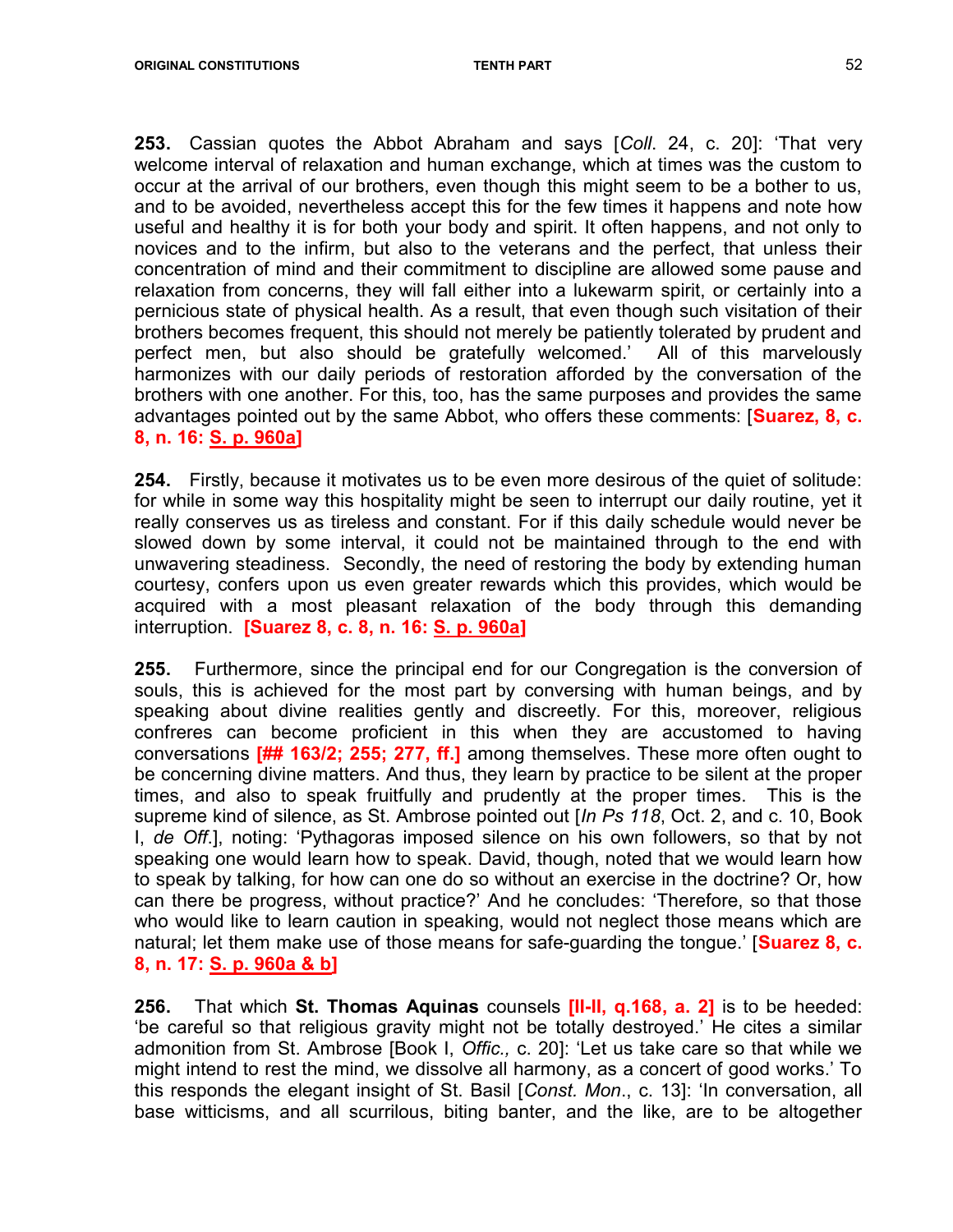avoided.' And further on, he adds: 'If, at times, we make use of these, for the sake of alleviating somewhat the cause of sadness in speaking, we are brought to joviality, this whole enterprise must be totally such that our speech be full of spiritual pleasantry and seasoned with evangelical salt, which is the more interior. All our conversation must breathe outwardly of the pleasing odor of wisdom, and might delight the listener in a two-fold manner, both by a relaxation of spirit, and a celebration of intelligence.' [Suarez 8, c. 8, n. 20: S. p. 961a & b]

# †††

# Chapter 8 Mutual Communication with Distant Members by Letter [CSJ nn. 673-676]

**257.** There should be this communication not only among those confreres which would join the spirits of those dwelling in the same place into one heart and soul  $[cf.]$ Ac 4:21], but also that communication of letters should not be lacking for those who are absent, as this serves the same purpose. [Suarez 8, c. 8, n. 21: S. p. 961b]

258. Therefore, the exchange of letters between superiors and confreres ought to be frequent. Let them often exchange information about one another, and all that they hear, which might be beneficial for edification. **[Suarez 8, c. 8, n.21: S. p. 961b]** 

**259.** St. Basil states [Reg. Mon. 70, c. 1]: 'Whoever by the benefit of God has done something good, he should also make this known to the others, so that the glory of God might be the more continuously effected.' And He offers for this the examples of the Apostles [Ac 14:26; Ep 6:21]. [Suarez 8, c. 8, n. 21: S. p. 961b]

260. Hence, St. Basil teaches the same writing to St. Ambrose [Letter 55]. Among the great gifts of God he numbers 'that for those separated for a very long time on account of the distance of their assigned places, there is given the possibility of coming together through the consolation of letters.' And further on, he encourages each to fulfill this necessary office of charity, and says: 'You have already laid the foundation of love between us, now strive to encourage and build on this structure by the diligence of our mutual encouragement. For by this pact we can be joined in spirit, even though we are separated from one the other by very long distance in our terrestrial dwelling.' **[Suarez** 8, c. 8, n. 21: S. pp. 961b & 962a]

261. This also was the custom in the ancient Church, that there should be Letters of Communication [this is what they called them] among the faithful. It was by means of these that the early Catholics were accustomed to communicate among themselves, and offer witness concerning their faith. Both Optatus and Augustine [Book 2, of the Donat. Schism; Letter 163 to Eleus.] mention this. **[Suarez 8, c. 8, n. 21: S. p. 962b]** 

#### †††

Chapter 9 Mutual Concern for the Spiritual Progress of the Confreres [## 47-48]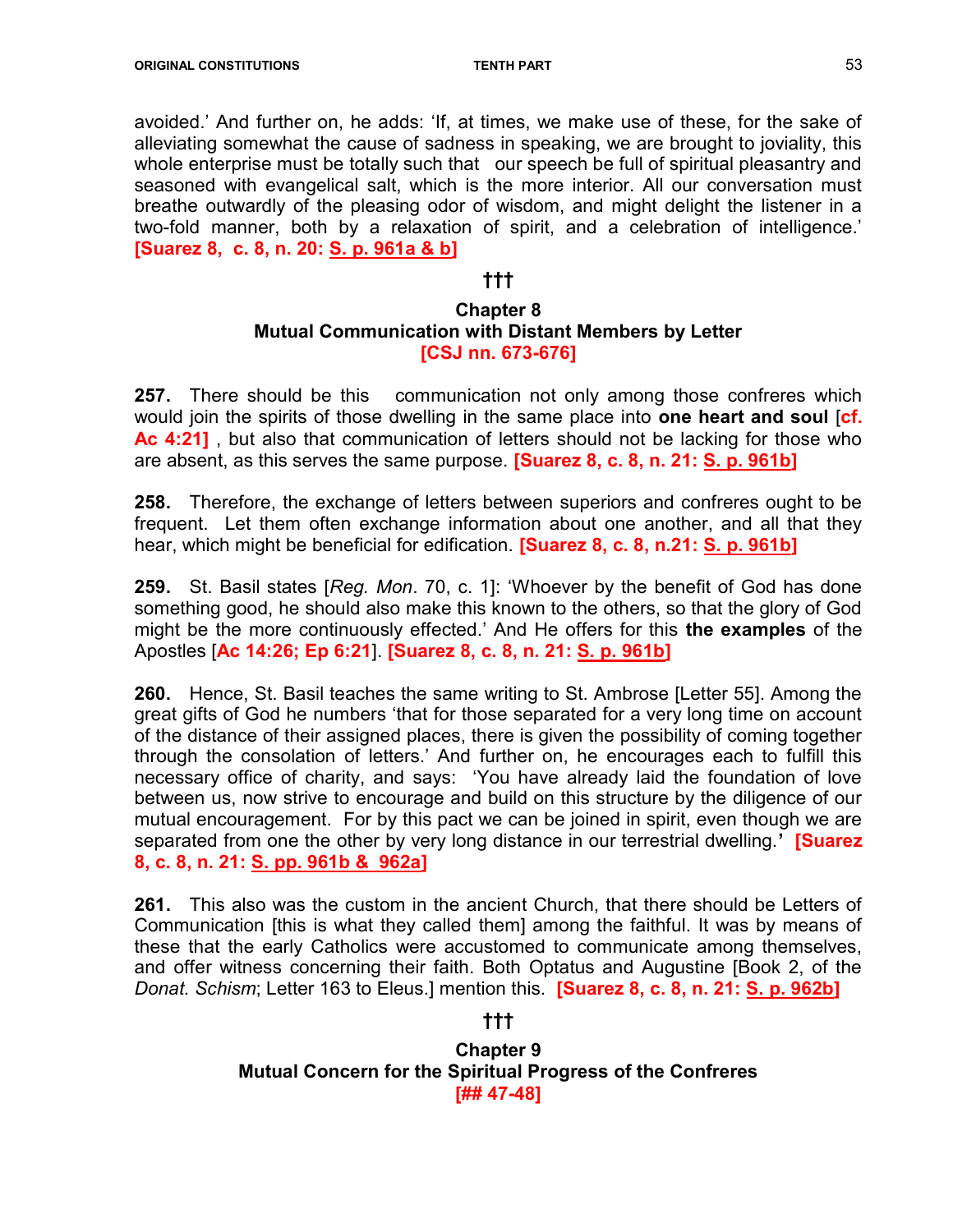262. Since the end of the Congregation is to work for the salvation of souls, and as a result, this asks for ministries that are accommodated [## 57; 125; 158; 185; Suarez 6, c, 4, n. 18: S. p. 860a]] to this purpose, each member should in the very first place work for and desire first and with greater commitment for the salvation of his own brothers, over that of externs, because charity is most ordered. Hence, just as each one is inclined to seeking first his own spiritual salvation before that of others; so too, he would intend first among these others, and would seek, the spiritual salvation of his own brothers, that of the entire Congregation, before that of externs. **[Suarez 8, c. 8, n. 22:** S. p. 962a]

263. Therefore, there should arise that care and diligence which the Superiors of the Congregation ought to maintain for the spiritual progress of their sons. **[Suarez 8, c. 8,** n. 22: S. p. 962a]

264. From this also there should be manifest that inclination and preparation of soul for receiving the correction from others, as well as assisting in the correction of others, with due charity. [Suarez 8, c. 8, n. 22: S. p. 962a]

265. Therefore, in like manner, there are needed that mutual care of all through conversations and discourses favoring fraternal charity, and the zeal for encouraging each other to the exercise of virtues and perfection. **[Suarez 8, c. 8, n. 22: S. p. 962a]** 

266. St. John Chrysostom comments elegantly on that expression in John [cf. 17:11 b, 21, 22], 'that they may be one even as we are'. He states: 'Nothing can be compared to the harmony and mutual union of wills - for by it, one becomes many. For if there are two, or ten, in agreement, an individual will no longer be just one person, but each one of the community will be as ten, and you will find one in the ten, and ten in the one.' And further on: 'This is the excellence of love, in the strength of which one is both indivisible and multiple, and one can be in many places at once, in Persia and also in Rome. And what nature cannot do, love can.' [Hom. 71, in Jn 16]. **[Suarez 8, c. 8, n.** 22: S. p. 962a & b]

> † ††† †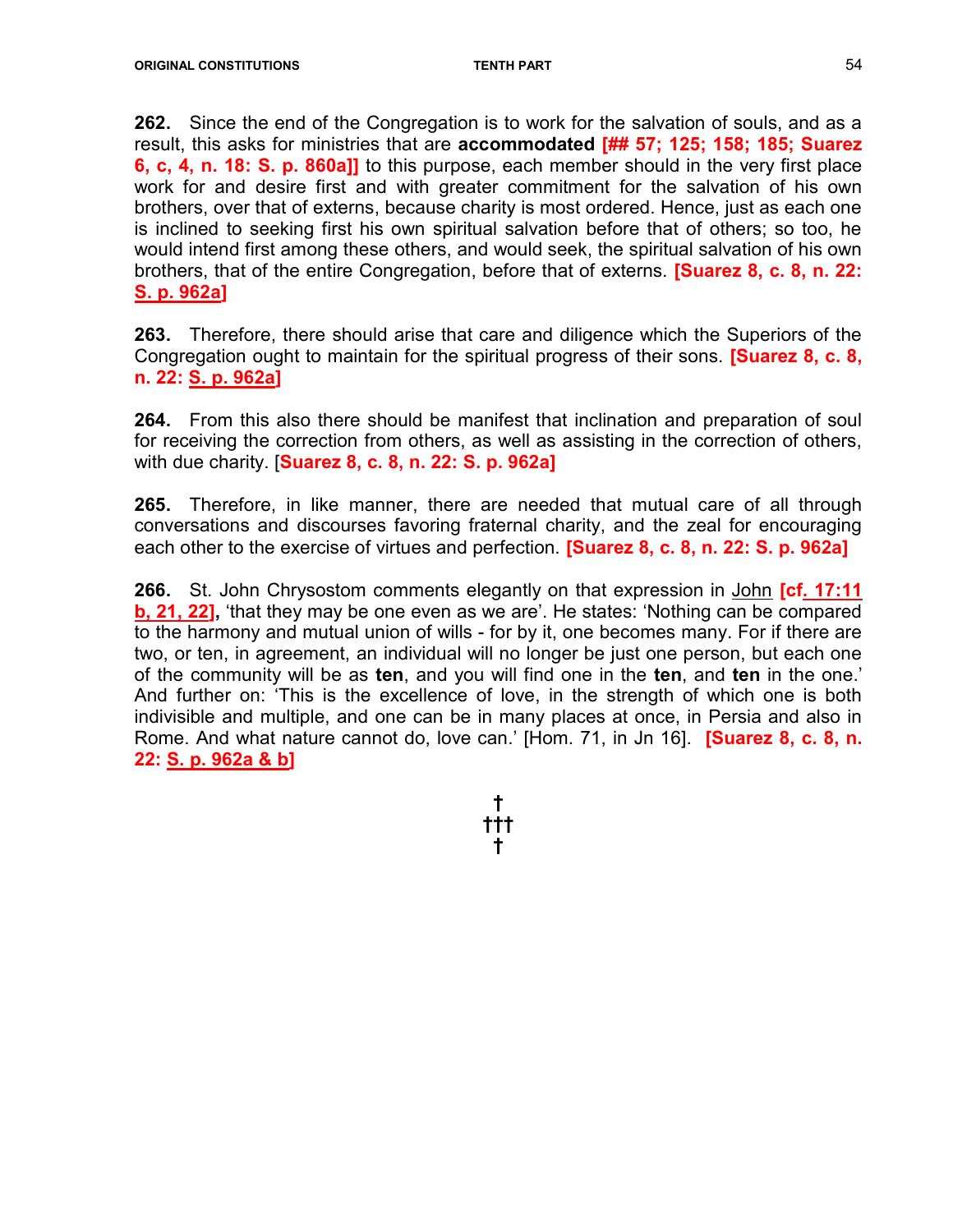#### ELEVENTH PART FAMILIAR CONVERSATION WITH OUR NEIGHBORS TOWARD THEIR SALVATION 267-297

#### Chapter 1 That Familiarity that is to be avoided

267. St. Basil says [Rules 5 & 13 from his longer rules]: 'Unless we alienate ourselves from the necessity of family ties and from the familiar exchange with seculars, and shift away from that habit of mind as into another world, in no way will we attain the purpose of our spirit. [# 115; Suarez 9, c. 8, n. 1:S. p. 1045a]

**268.** St. Basil says further [In *Const. Monast., c.* 7}: 'The greatest care is to be expended by us when we come to dealing with externs, and only after having made use of diligence and circumspection.' [Suarez 9, c. 8, n.1; S. p. 1045b]

269. From such familiarity with seculars there often follows that it then becomes necessary often to visit them, and to be visited by them. However, both of these are contrary to the cloister of religious, which all the Fathers commend. **[# 105; Suarez 8, c.** 9, n. 1: S. p. 1045b]

270. As a result, then, it often happens that religious become entangled in secular matters, which run contrary to Paul's precept: No man, being a soldier to God, entangles himself with secular business. [2 Tm 2:4]. [Suarez 8, c. 8, n. 1: S. p. 1045b]

# †††

# Chapter 2

#### The Proper Manner of Conversing with our Neighbors

271. Let there be proposed to each one the example of Christ the Lord, Who has so established his own life that he would converse with men and women, and that He would eat and drink with them. Nevertheless, He not only observed perfection, but He also adhered to the most perfect state of life. [Suarez 9, c. 8, n. 2: S. p. 1045b]

**272.** Likewise, the example of the **Apostles**, whom, as we have known, have lived the state of religious life and of perfection. And yet, they conversed familiarly with their neighbors, and they made themselves the servants of all, that they might gain all [cf. 1 Co 9:19]. [Suarez 9, c. 8, n. 1: S. p. 1045b]

273. Thus, the Council of Mainz, held under Leo III, decreed: 'the ministers of the altar, as well as the Monks, should totally abstain from secular matters.' And adds: 'However, a proper matter is not to be contradicted, on account of different necessities, because we read that even the Holy Apostles had to conduct some business.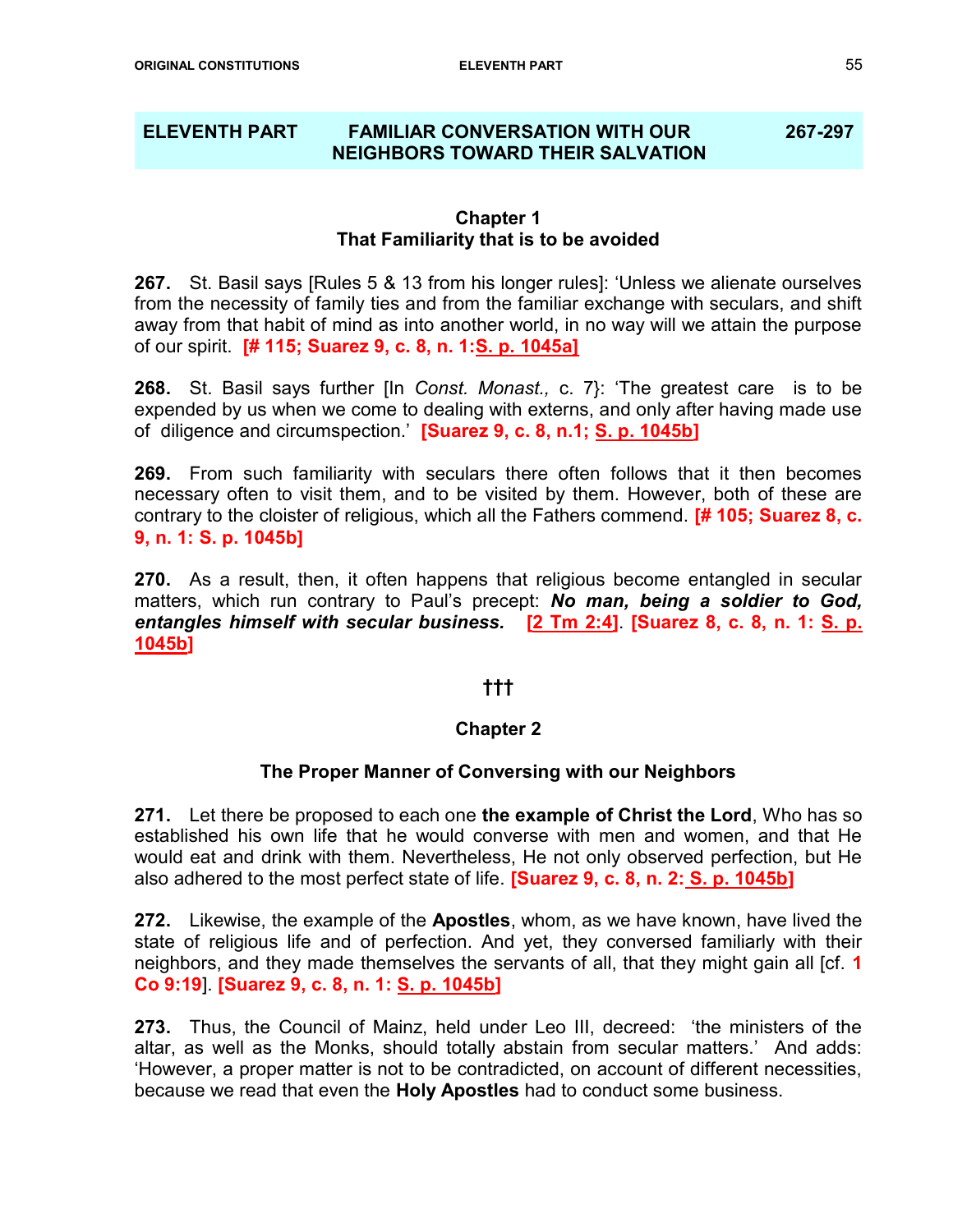So, therefore, we correctly deduce that in the worldly matters of the Apostles conducted for the salvation of souls, conversing with seculars is not contrary to the religious state. To converse with seculars for this purpose is according to the statutes of the Institute. [Suarez 9, c. 8, n. 2: S. p. 1045b]

274. The ancient Monks, when it was necessary to deal with their neighbors, would leave their solitude, so that they could come among them. So, it is read in the life of the Divine Antony by Athanasias and Surium and in Sozomenus, where he says [Bk 1 Hist. c. 13] that Antony, on behalf of his fellow men and women, would come into the city. He says: 'Very often many would come and engage him to plead their case before the magistrates and the principal citizens.' [Suarez 9, c. 8, n. 2: S. p. 1045b]

275. Theodoretus also says of him [Bk 4 of the Hist., c. 24 and 25]: 'Having set aside his solitude, he would go through that city [of Alexandria], where he would instruct all.' And this is related of many others in that source. **[Suarez 9, c. 8, n.3: S. p. 1046a]** 

276. St. Basil [in Reg. Brev. 311] asks whether it is fitting for the monks to go to visit others, and he responds: 'The duty of visiting others is one of those undertakings that is most pleasing to God. However, the one who does exercise this ministry, ought to be wise in understanding, and prudent in responding, and to carry out what has been said: Let your speech be always in grace seasoned with salt: that you may know how you ought to answer every man. [Col 4:6]. [Suarez 9, c. 8, n. 3: S. p. 1046a]

#### †††

# Chapter 3

# How we can attain the Purpose of the Congregation through Friendly Conversation

# [## 1; 163/2; 255; 277, ff.]

277. In the first place, in order to conduct the office of Confessor in a perfect manner, it is often necessary to deal in a familiar manner with penitents outside of Confession. The purpose of this is either for their greater instruction, for their spiritual consolation, or to conserve them in the practice of confessing frequently, and in performing good works, which spring from this. [Suarez 9, c. 8, n. 5: S. p. 1046b]

278. Then, because general sermons, or lectures, while they may be necessary for the community, unless they are furthered in a holy manner by the warmth of familiar conversation, and digested, as it were, are very easily forgotten. Furthermore, what is often necessary is to descend from that generality to the manner and measure and particular circumstances accommodated to each one, which ought to be handled most especially in private conversations. [Suarez 9, c. 8, n. 5: S. p. 1046b]

279. Finally, because men and women of the world are more often material rather than spiritual, it is necessary to come down somewhat to their level, and by honest, familiar conversation to win them over, and attract them, so that little by little they might be disposed to spiritual discourses. For although at times conversations on indifferent matters might be mixed in, if these are undertaken with this intention, or even better,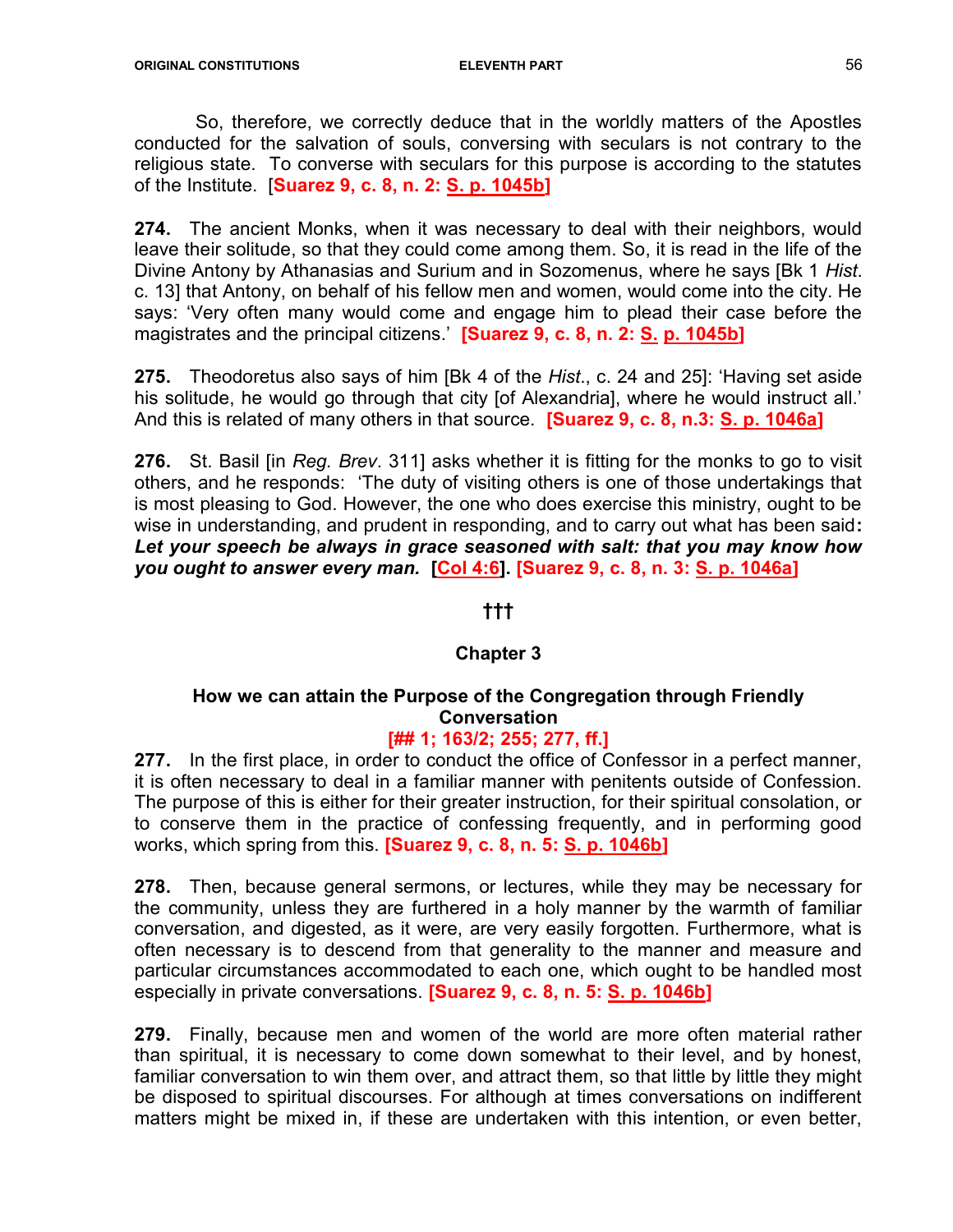just tolerated, they are not a waste of time, but they are useful and religious. **[Suarez 9,** c. 8, n. 5: S. p. 1046b]

280. And since God gave to every one of them commandment concerning his neighbor [Si 17:12], not only the Priests by their counsel and exhortation, but also the Students themselves, and the Novices, whenever this permission may be granted to them, and even the Coadjutor Brothers, each one according to his ability and as the circumstances allow, will give every effort to draw their neighbors to virtue in whatever private conversations that might come up. **[CSJ nn. 115; 349; 648; Suarez 9, c. 8, n.** 6: S. p.1046b]

281. However, with regard to dealing with women, it has already been stated above how and when with what prudence this would be done, and what had to be carefully observed in this matter. [## 4; 105; 108; 114; 281; 290]

# †††

# Chapter 4

#### Two Conditions by which this Means is accommodated to the Religious State

282. The first condition is the right intention of charity, or of the state of religion, i.e., that it is conducted either out of necessity, or for a pious reason, because friendship, or conversation with seculars, considered in itself, pertains to the matters of this world, unless it is raised to a higher order. ... Hence, St. Basil [d. Rule 311, of the shorter rules] states: 'That activity of visiting, either solely for the cause of blood relationship, or out of friendship, is alien to our profession.' Here he proposes two motives which from the merely human aspect can be considered most upright. And yet, such an undertaking asks for something more sublime, in order for an action of this nature to be in harmony with the religious state. So, he has not said that that it is 'evil' to visit relatives, or friends, for this reason alone, that they are simply relatives or friends, but he has said that this is 'alien' to the religious state. **[Suarez 9, c. 8. n. 7: S. p. 1047a]** 

283. The second condition is: that it be carried on with great moderation and circumspection. Moreover, the manner and the measure are to be taken from the purpose already mentioned, in which two aspects need to be taken into consideration. One of these pertains to God, or, which comes to the same, for one's own growth in charity: and the other pertains to the good of our neighbors. For, unless some fruit is hoped for our neighbors, all such conversation is a waste of time. Furthermore, St. Bernard states [Letter 8]: 'Right order requires that one first strive to satisfy one's own conscience, and then, that of others. Indeed the first level of piety, about which it is written, is this: Have pity on your own soul pleasing God [Si 30:24]. From this first step, ordered charity proceeds by a straight path, for indeed the precept is to love the other in the measure of oneself.'  $Su$ arez 9, c. 8, nn. 8,9,10: S. pp. 1047a & b, 1048a, passim ]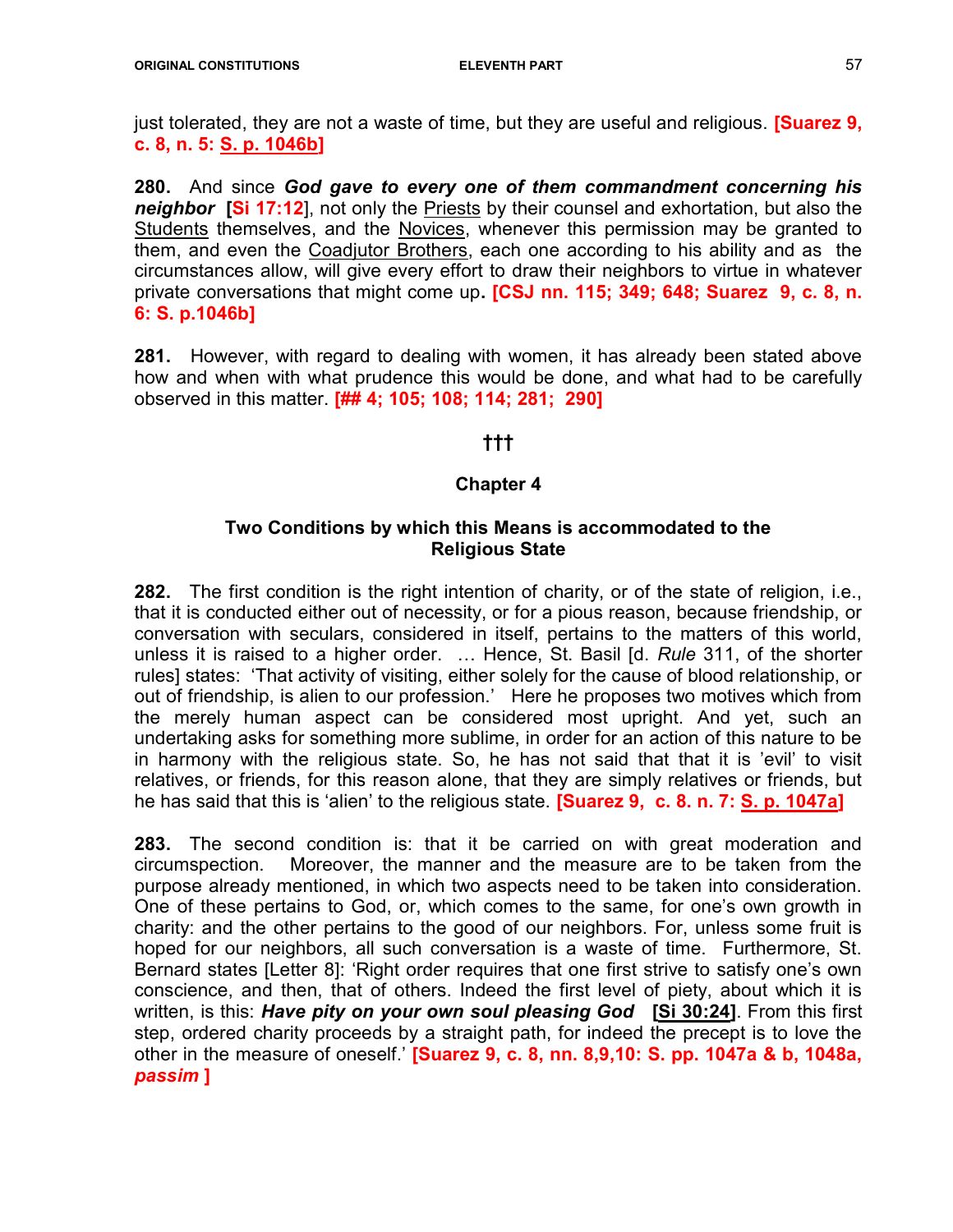284. And so, among the very first principles: it is required that this conversation should not be excessive, because in no way could such a practice not impede one's own spiritual growth [## 47, 48] Moreover, according to the doctrine of St. Thomas [II-II, q. 187, a. 2] this undertaking will be excessive for these three reasons: [S. p. 1047a]

if it be carried on without the Superior's permission;

if it impedes one's own spiritual exercises, and works of divine worship, which each religious is obligated to fulfill according to his rule;

if it should so occupy and distract the religious soul that it in some way would render it secular. **[S. p. 1048b]** 

However, anyone who would be faithful to the religious state regarding the first two situations here would also maintain right reason toward God, and can hope in the divine assistance, so that he would not fail in the third, but would observe right order. Moreover, to inform the Superior, regarding his own weakness and condition, in so far as this will be possible, is an excellent counsel, and supremely necessary in our Congregation, so that the Superior would not assign anyone to those tasks in which he would become entangled, or burdened with so many activities toward his neighbor that he could not sustain these without spiritual harm to himself. **[# 140;Suarez 9, c. 8, n.** 11: S. p. 1048b]

285. It also pertains to this same moderation that any activity, which is taken up in behalf of our neighbor should be decent and proper for the religious state, because the good of the religious life is to be preferred over one's own good. And for this reason the religious should not engage in commerce, the drawing up of wills, or the execution of them, or that he should be engaged in public affairs, or become involved in any others of this nature, in behalf of one's neighbor, even though he might hope to obtain some spiritual fruit for him from these [Cajetan, in: II-II, q. 187, a. 2]. **[Suarez 9, c. 8, n. 12: S.** p. 1048b]

286. However, it is one thing to put on the dress of a merchant, or to pretend to be engaged in this line of work, so \*that an opening could be found either for the **preaching of the faith, or** for some other similar duty of piety, which not a few Saints actually did. In the same way, it is sometimes permissible to don a military uniform, or that of some other secular activity, or to simulate a business transaction, for the ultimate purpose of conversing with hidden Catholics, and of maintaining or increasing the faith among them, which the Missionaries did from time to time. There is no lie involved in this, nor deception, nor anything else that would be less fitting for the religious state, when it will be made clear for what purpose, or out of what need, this would be undertaken.[words missing ... *ut aditus ad praedicandam fidem, vel...*] [Suarez 9, c. 8, nn. 12: S. pp. 1048b-1049a]

287. Nor is it a worldly undertaking to take up some work, which the monks of old and even St. Paul himself did, so that from what one is able to sell for his efforts, he might support himself or come to the help of his neighbors, as long as this endeavor is actually indifferent and common in itself. [Suarez 9, c. 8, n. 12: S. p. 1049a]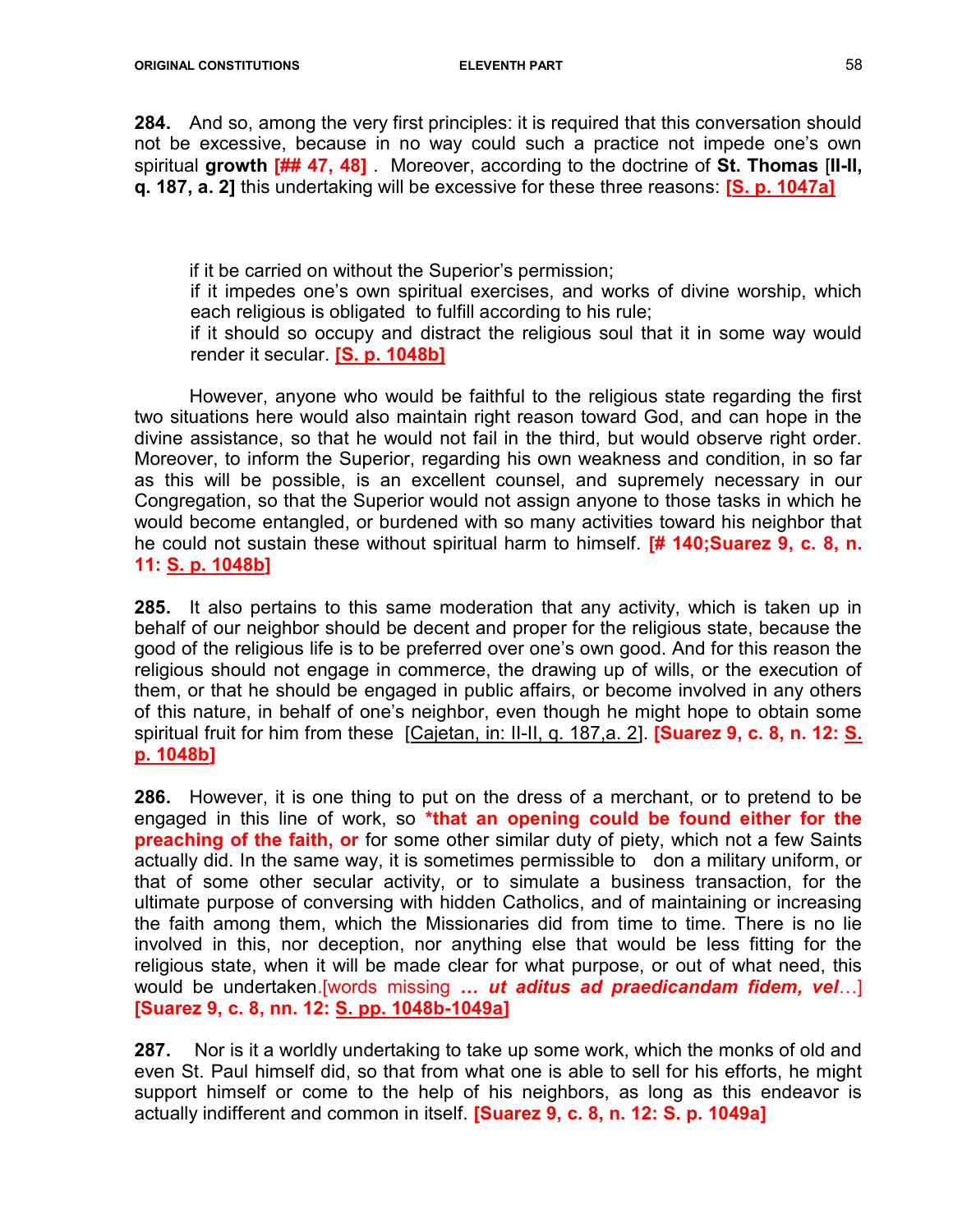288. However, there are two principles by which one might discern the decency, or indecency of such an activity:

 First, if it is already prohibited of itself, because it is evil either of itself, or by common law, i.e., because it is forbidden for clerics, to whom religious are equal in this, either when it is prohibited by the proper law, or the special law of the religious life [cf. St. Thomas, the article above: [II-II, q. 187, a. 2]. The second principle is that if such an enterprise is of itself of such a nature that it could hardly be undertaken without danger of sin, as St. Gregory stated [Hom 24,in the Gospels]. And the same principle holds with due proportion, if the task should excessively occupy the spirit with the care and solicitude for temporal goods.

 However, because in this there can be broad latitude, so, except for the law or obedience due to the Superior, no certain rule may be prescribed, but each is to employ his prudent judgment, and the practice of the observant and God-fearing religious is to be observed, and that common sense of people with balanced view, and judging that such an enterprise is, or is not alien to the religious state. **[Suarez 9, c. 8, n. 13: S. p.** 1049a & b]

289. Therefore, no one of our Confreres will assume, or promise any undertaking, even a pious one, without the permission of the Superior\*. [\*Mis-print here: Common Rules S.J. n. 41: Suarez 9, c. 8, n. 14: S. p. 1049b]

290. Moreover, as it was stated from the outset, our Congregation does not admit of the ordinary care of souls. This is understood with respect had for any community of seculars, and especially of the monasteries and congregations of religious women. But this is also so not only for these, but also with regard to any particular care of either men, or especially of the ordinary care of women . [## 4; 105; 108; 114; 281; 290]. And no Confrere will accept, as though assuming almost by his office, or of allowing any obligation of both parties, or one of these parties, nor admit the obedience of any other person.[CSJ n. 588; Suarez 9, c. 8, n. 17: S. pp. 1050b-1051b]

#### †††

#### Chapter 5

#### The Manner of visiting or assisting our Neighbors in Danger of Death [CSJ, nn. 412; 650; Suarez 9, c. 9, nn. 1, ff.: S. p. 1051b, ff.]

291. Every care must be taken that those confreres of ours who assist our neighbors to die well, be experienced in this ministry. They should know what to do in this situation and what manner to bring to bear in this moment of time upon which eternity depends. There should not be lacking those who would hear the confessions of the sick, and who might be of assistance to the dying. **[Suarez 9, c. 9, n. 1: S. p. pp. 1051b-1052a]** 

292. When any of our confreres might be called to some sick person, whether he be poor, or rich - whether he is laboring under this, or that malady, and at any hour of the day or the night, 'let him approach this person as quickly as possible, and having entered the sick room, let him sprinkle holy water upon him, and throughout the room,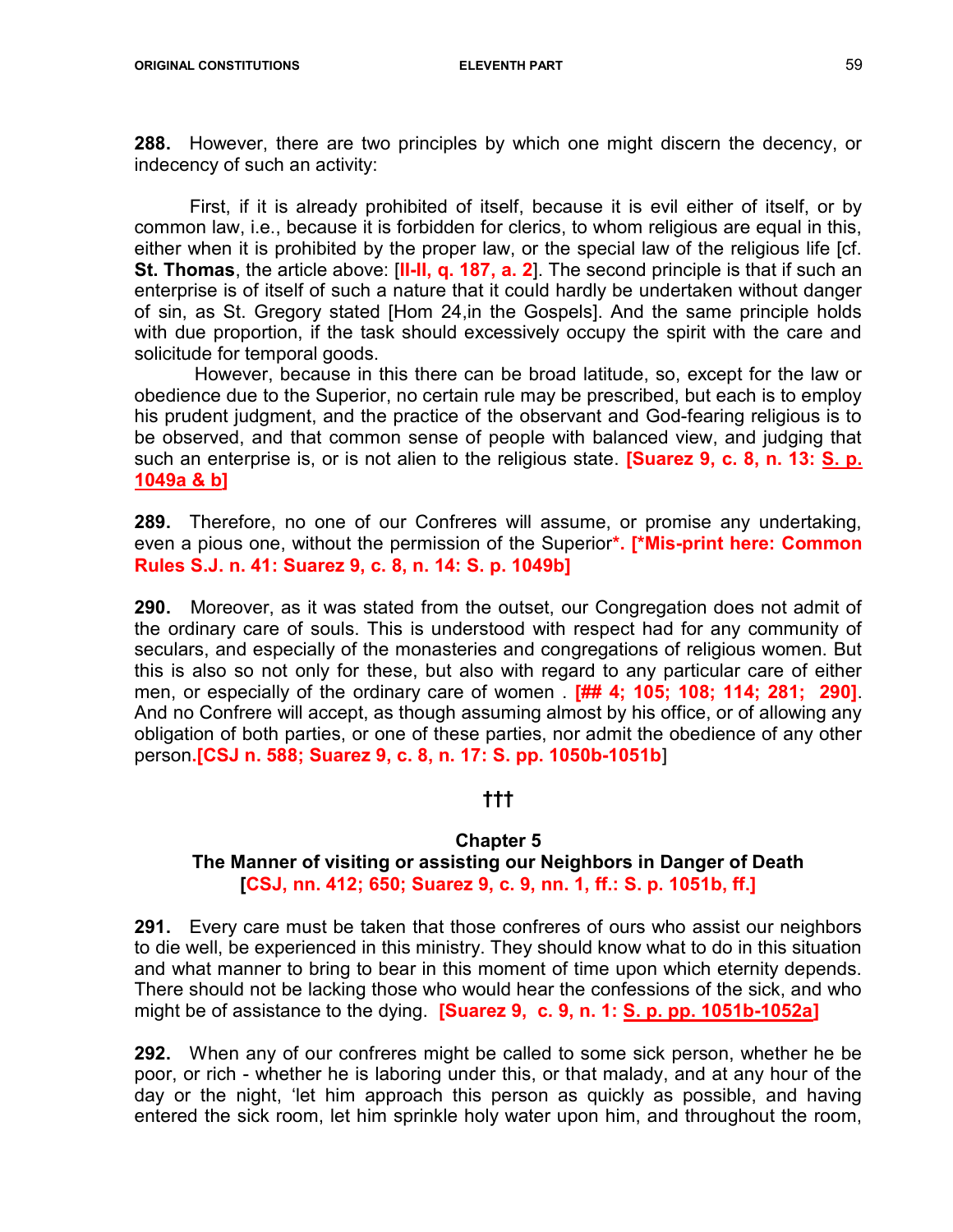praying the antiphon, Asperges me, Domine, and the prescribed prayers.'[Council of Nantes, c. 4]. [Suarez 9, c. 9, n. 2: S. p. 1052a]

293. After these initial rites, he will direct that all leave the room, and approaching the bed where the sick person is lying, he will speak to him gently, kindly, that he might place all his hope in God, that he might patiently bear this visitation of God, that he might believe that this will profit his purification and temporal punishment, that he promise emendation, that if God should grant him life, he will look for penance for the sins he has committed, that he would dispose of his worldly goods while he is still conscious and enjoys the use of reason, that he might redeem his sins by giving alms, that he might pardon those who have sinned against him, that he might maintain the right faith and belief, that he never despair of the mercy of God.

 When the mind of the sick person is thus relieved with these and other like acts of encouragement, after having given the blessing, the priest will withdraw, to return after a little while, that he might give some space so that the sick person might be able to think of his sins. [Suarez 9, c. 9, n. 2: S. p. 1052a]

294. Priests who are called to assist those who are close to death will stay with them only as long as necessity demands. However, even though it should prove necessary, it might happen that he should exhort the sick in this situation to drawing up their wills, nevertheless, the confrere should not actually assist them in so composing their wills. [Suarez 9, c. 9, n. 3: S. p. 1052b-1053a]

295. For the same reason, where it should prove necessary, the sick person should be exhorted that by reason of the danger he is under, he should dispose of his goods. Nonetheless, there is not to be offered to him any counsel concerning the manner of this disposition, unless only in those matters which may be necessary for his salvation, as making restitution to another, the payment of his debts, appointing his necessary heirs, so that, in so far as it is possible to do so, every occasion of later law-suits and litigation be removed. It is not necessary to descend into particulars, because this presents the same inconveniences. [Suarez 9, c. 9, n. 4: S. p. 1053a]

296. If, however, the sick person should ask for some information concerning those matters about which he can make some disposition, it pertains to the office of Confessor to counsel that which he might judge to be expedient for the greater service of God, and for the greater benefit of the soul of the testator. In order that our Confreres do this in the proper manner, let them observe the following: **[CSJ n. 564; Suarez 9, c.** 9, n. 4: S. p. 1053]

297. No one of our Confreres should, or can encourage any testator to leave perpetual alms to the houses and churches of the Congregation. Nor should any Confrere make any effort to have legacies, or debts, or any ill-gotten or doubtful goods, be left to, or bestowed on the Congregation [Clem. 1. De Privil.]. [Suarez 9, c. 9, nn. 4 & 6: S. pp. 1053a & 1054a]

> † ††† †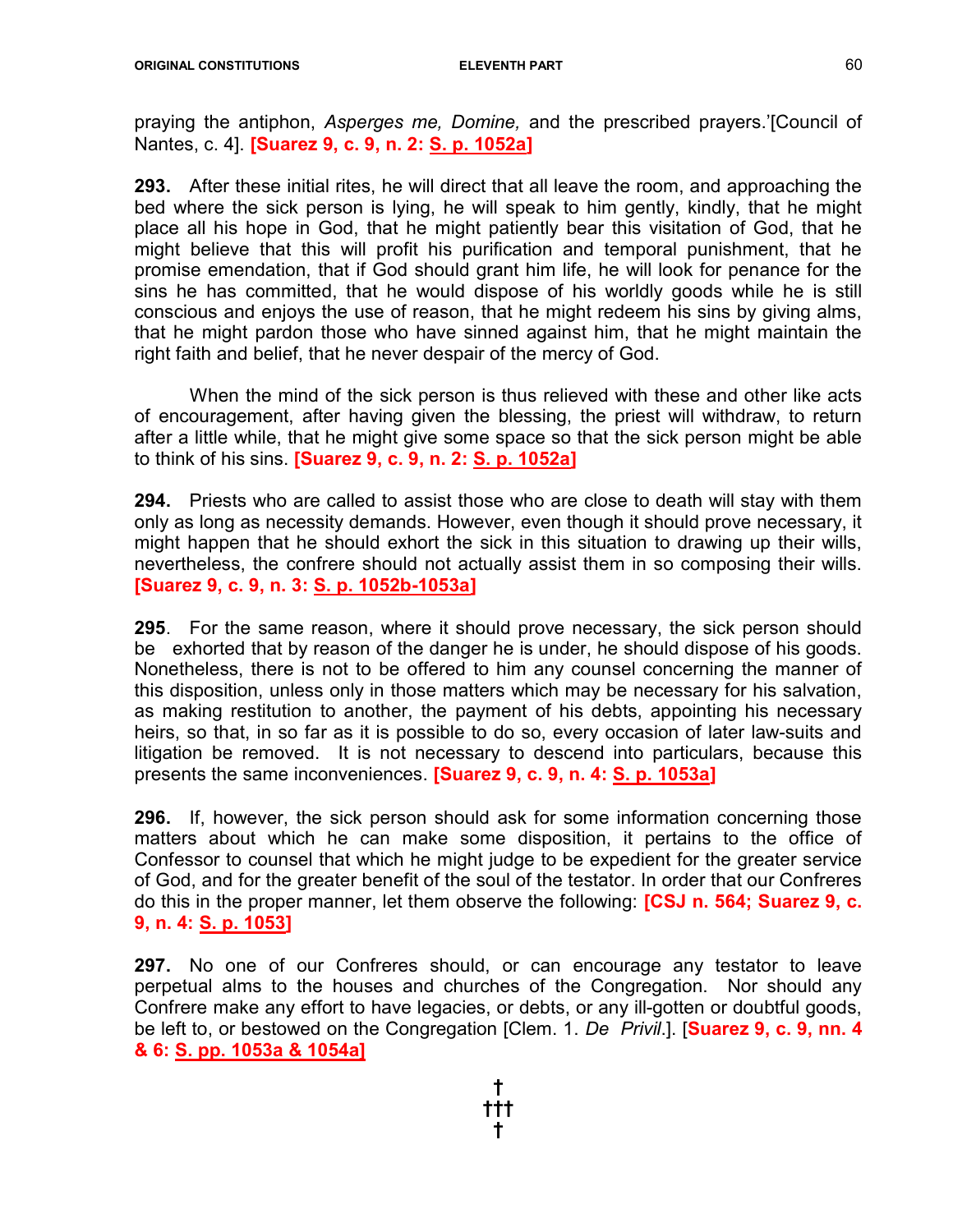# TWELFTH PART THE REGIME OF THE CONGREGATION 298-314 [CSJ nn. 666-670]

#### Chapter 1 The Manner of the Regime

298. Although the Superior in governing ought to use the counsel of his confreres, St. Benedict states that 'nevertheless that which he maintains to be more salutary, depends on his judgment, and then all shall obey him' [Rule 3 and 65]. [Suarez 10, c. 1, n. 7: S. p. 1060b]

299. St. Basil states [Rule 48 of the more extended version]: 'In no way should anyone curiously seek to find out the Superior's plans, or inquire anxiously about what is being done, with the exception, though, of those who are closest to the Superior with their level of dignity and the prudence of their counsel. However, it will be necessary for him, whenever he is deliberating a matter, to make use of their counsel and mature consideration, thereby fulfilling that precept: **Do all things with counsel** [Si 32:24; Pr 13:10 and 24]. [Suarez 10, c. 1, n. 8: S. p. 1060b]

300. Chapters of the Confreres are also to be convoked, in which defects are corrected, and good conduct is to be proposed. Again St. Basil says [c. 54]: 'And in these, abundant use must be made of the opinion of the many, with greater authority, that might be judged what is the middle ground that has emerged.' Nevertheless, the judgment of all will not be the definitive one, not even when it is passed concerning individual and ordinary defects. [Suarez 10, c. I, n. 8: S. p. 1060b]

301. Therefore, every Superior of the Congregation, according to the nature and limits of his office, is to have integral authority, and only councilors, and not co-judges will be added to him. In the first place, because this form of regime is better in itself, and in its own kind, in the common view. And then, because in the religious state, without doubt, this can contribute the most to perfection. This is so because in this manner a more pure and more perfect obedience is exercised; also because by this, there is a greater dependence of the members on the head; and also, in this manner, a greater union ought to result, as that between the father and his sons; furthermore, in this way there is removed the occasion of multiplying the dignities of so many judges, and prelatures in religious life, and consequently, there is diminished the occasion for ambition. Then, lastly, because if orders, judgments and other expeditious handling of matters were to depend on the opinion and will of many, there are multiplied the dangers of schisms and divisions: which it would seem would be of far greater importance, and of a greater frequency than there would be if the power of the regime would be placed in one alone, and tempered only by the counsels of the sage. **[Suarez 10, I, n. 10: S. p. 1061a]** 

302. However, in matters of greater moment with lasting effect, it is not the Superior alone, but the Superior himself with his council and the decisive vote of the majority of the Professed Confreres, have the right of legislating. Affairs of this kind would be the making, or changing, of statutes; declaring, or resolving doubts which may arise concerning them; the selling, or dissolving houses once founded, and other such more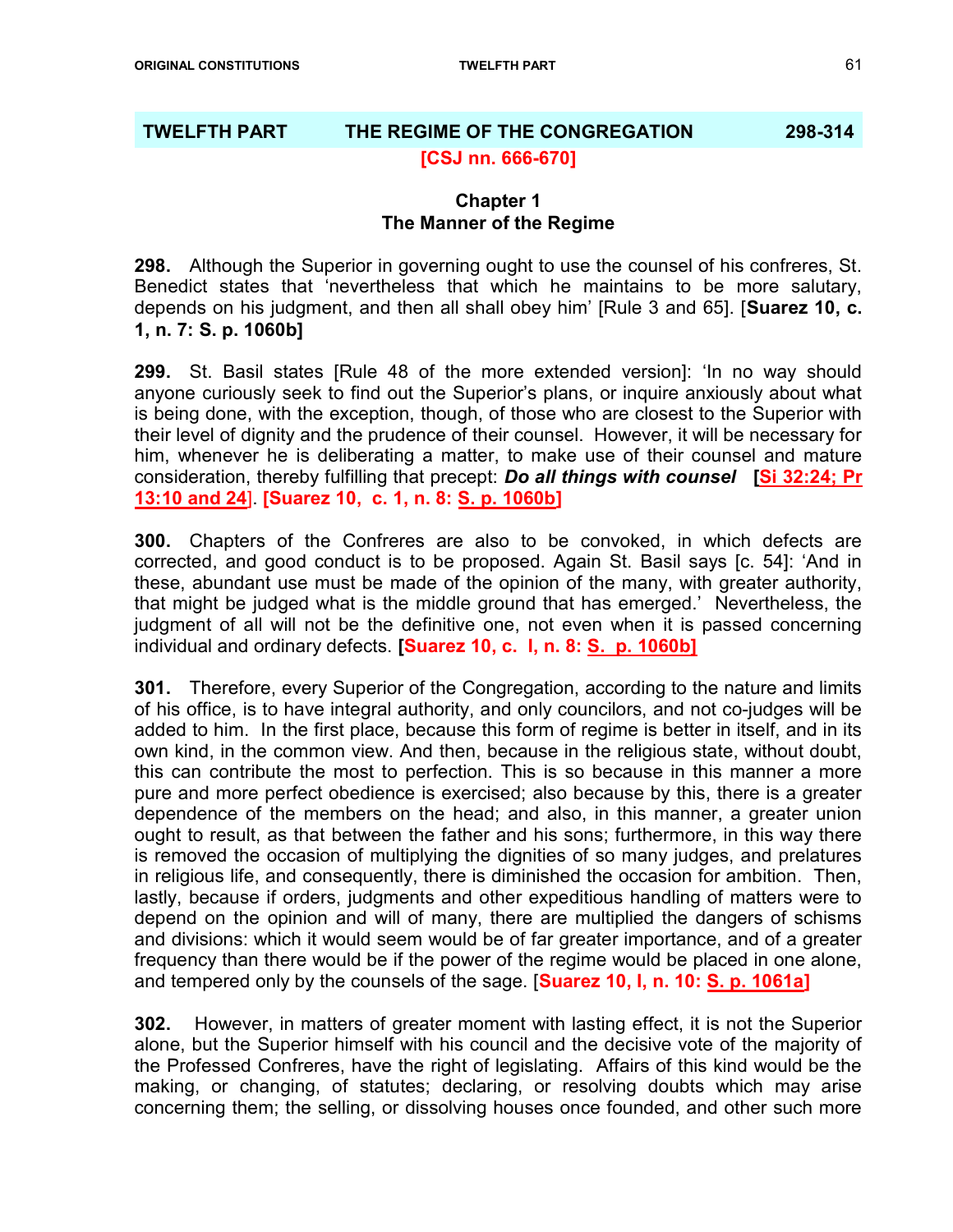serious concerns. [Formula S.J. n.2; Suarez 10,c. I, nn. 12, 13, 15:S. pp. 1061b. 1062a & b]

303. In other matters, which are not of such major moment, the Superior, assisted, in so far as he himself will deem necessary, by the counsel of his confreres, has the full right of giving orders and commanding whatever will seem to him in the Lord to pertain to the glory of God and the common good. **[CSJ nn. 667, f.: 820]Suarez 10, c. 1, n.15:** S. p. 1063a]

304. An Admonitor should also be constituted, who having first prayed to God, with the proper modesty and humility, ought to advise the Superior whatever he might feel there is required in the Superior for the greater service and praise of God. For indeed this office toward the Prelates is most necessary, as St. Basil has taught [Rule 24, from those more extended]. [CSJ n. 770; Suarez 10, c. 2, n. 9: S. p. 1065a & b]

305. St. Basil adds [ib.]: 'The admonition of this kind is to be delegated to those who by age and prudence stand out over the others, so that there will be no harm to the ordinary discipline. [Suarez 10, c. 2, n. 9: S. p. 1065b]

306. The Superior of the Institute will of himself establish the Director in every other house which will be founded, and which might be founded. Or, should he communicate this power to anyone, it will nevertheless still be up to the Superior of the entire Institute, to confirm, or remove those local Superiors. [CSJ nn. 320, ff.; 759; 778; 781 Suarez 10, c. 3, n. 1: S. p. 1065b]

307. Therefore, the judgment concerning the proper grade of each confrere, and the determination and distribution of duties, will be entirely in the hands of the Superior of the Institute - or, of those whom he himself substitutes for himself with this authority: this is so that the necessary proper order might be maintained in every well established community. [Formula S.J. n. 2 ; ## 7; 85; 160; 307]

†††

Chapter 2 **Denunciation** [## 47; 111]

**308.** Smaragdus relates this rule [n. 24, in the Rule of St. Benedict]: 'If anyone should know of a confrere who cannot stand the regimen of the monastery, and is thinking of running away, and who does not immediately make this known, should have no doubt that he is a participant in the perdition of the other, and he should be separated from the company of his brothers, until this other might be reclaimed. **[Suarez 10, c. 9, n. 7:** S. p. 1106a]

309. In the same source it is stated [c. 3, from the Abbots, Paul and Stephen]: If someone sees another, in any place performing something illicit, either in word or deed, and puts off making this known to the Prior, he should understand that he enables the sin of the other, and through every consideration sins in equal manner, because he